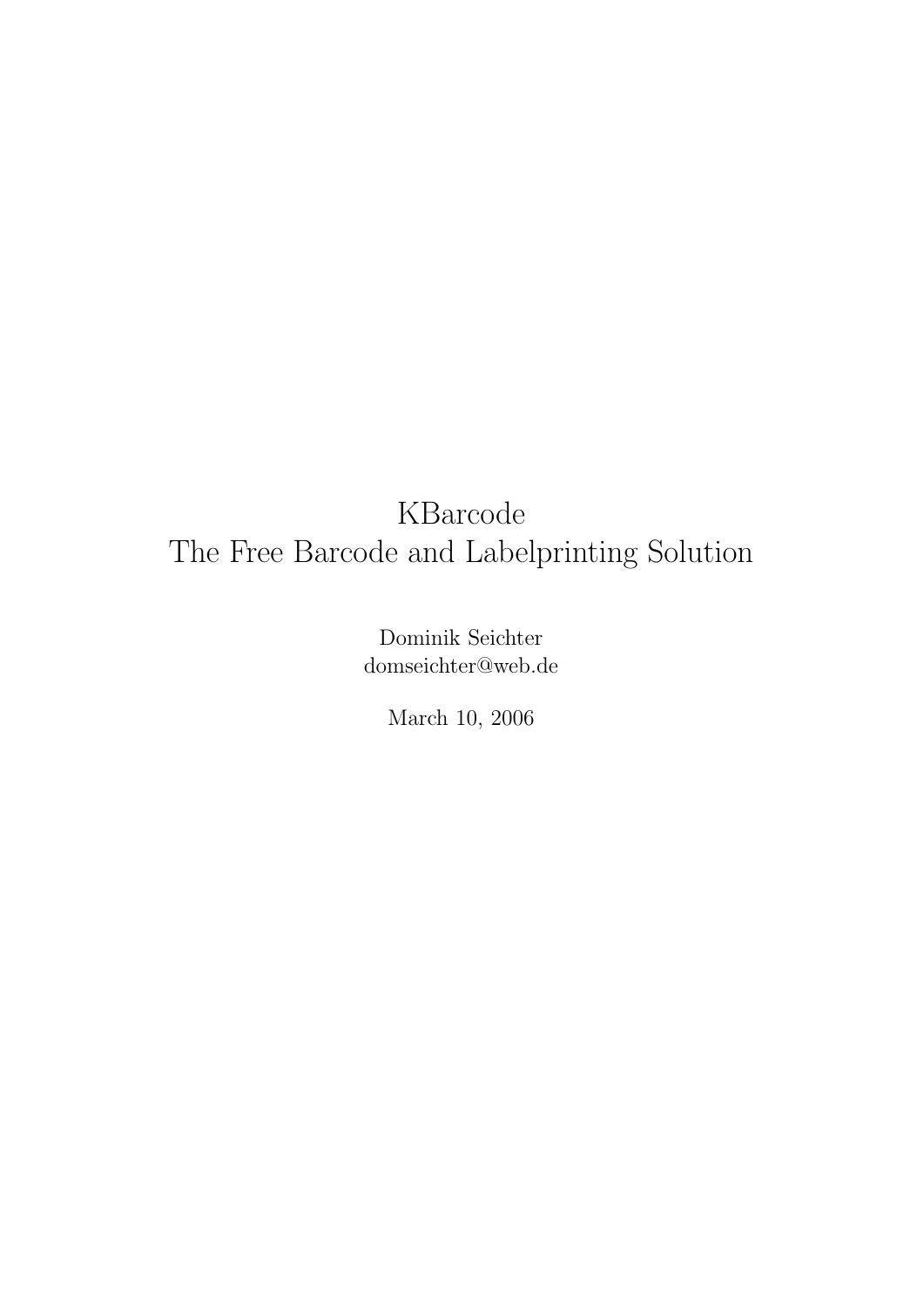

# **Contents**

| 1              |         | Introduction                                                                     | $\mathbf{5}$   |
|----------------|---------|----------------------------------------------------------------------------------|----------------|
|                | 1.1     |                                                                                  | $\overline{5}$ |
|                | 1.2     |                                                                                  | $\overline{5}$ |
|                | 1.3     |                                                                                  | 6              |
|                | 1.4     | Where can I get support for KBarcode?                                            | 6              |
| $\bf{2}$       |         | <b>Installation of KBarcode</b>                                                  | $\overline{7}$ |
|                | $2.1\,$ |                                                                                  | $\overline{7}$ |
|                |         | Required<br>2.1.1                                                                | $\overline{7}$ |
|                |         | Barcode Backends<br>2.1.2                                                        | $\overline{7}$ |
|                |         | 2.1.3                                                                            | 8              |
|                | 2.2     |                                                                                  | 9              |
|                | 2.3     |                                                                                  | 9              |
|                | 2.4     |                                                                                  | 9              |
|                | 2.5     | Configuring KBarcode using the Setup Wizard                                      | 10             |
|                |         |                                                                                  |                |
| 3              |         | <b>KBarcodes Main Window</b><br>12                                               |                |
|                | 3.1     | The four components of KBarcode                                                  | 12             |
|                | 3.2     |                                                                                  | 13             |
|                |         | 3.2.1                                                                            | 13             |
|                |         | 3.2.2                                                                            | 13             |
|                |         | 3.2.3                                                                            | 13             |
|                |         | 3.2.4<br>On new $\ldots \ldots \ldots \ldots \ldots \ldots \ldots \ldots \ldots$ | 14             |
| 4              |         | <b>Generating Barcodes</b><br>15                                                 |                |
| $\overline{5}$ |         | <b>The Label Editor</b><br>18                                                    |                |
|                | 5.1     |                                                                                  | 19             |
|                | 5.2     |                                                                                  | 19             |
|                |         | Moving and resizing items<br>5.2.1                                               | 20             |

1[/60](#page-60-0) http://www.kbarcode.net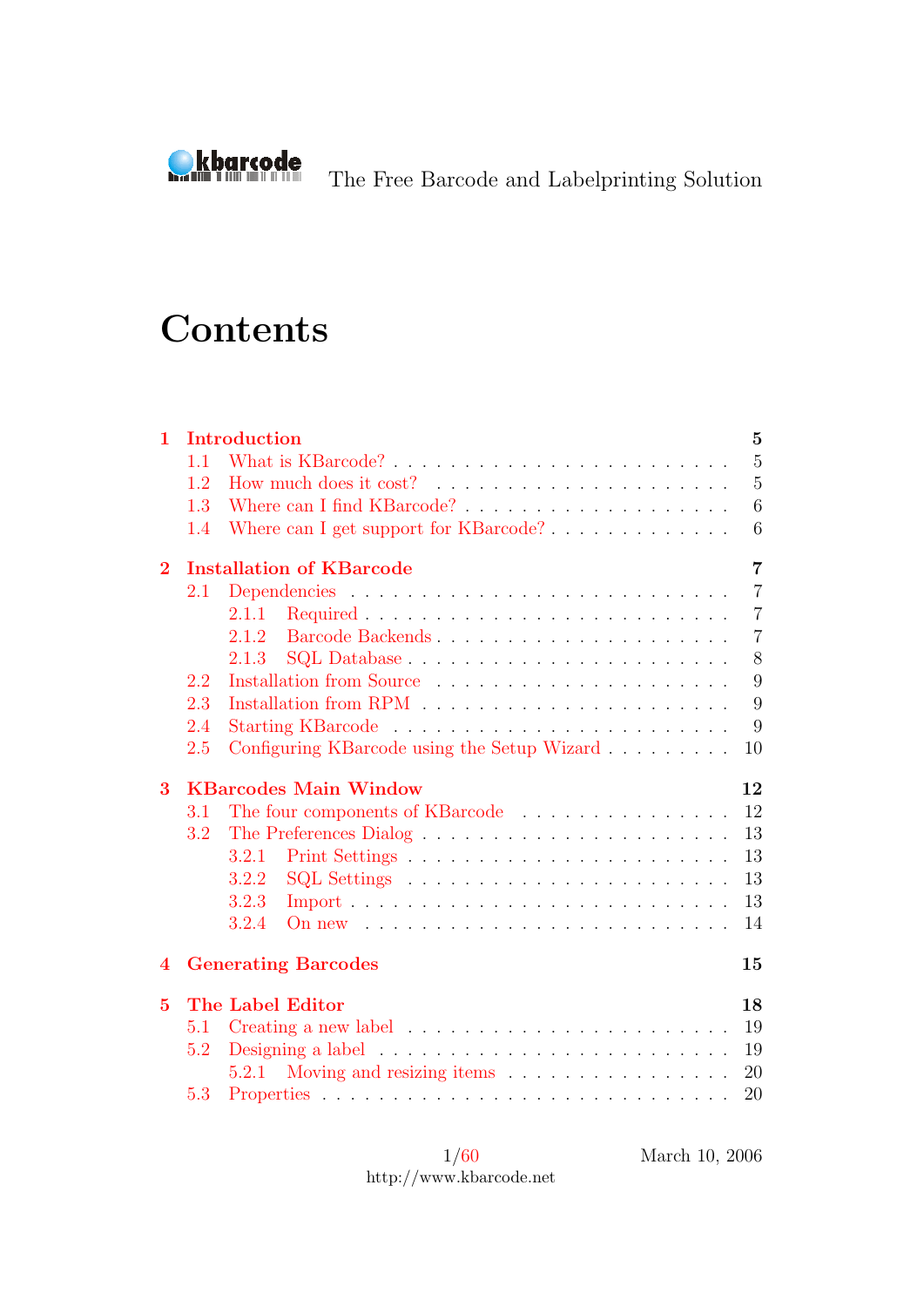

The Free Barcode and Labelprinting Solution

| 5.4                                                       | 5.3.1<br>Properties common to all items<br>5.3.2<br>5.3.3<br>5.3.4                                                                                                                                                                                                                                                                                                                                                                                                                                                | 21<br>23<br>24<br>25<br>25                                                             |
|-----------------------------------------------------------|-------------------------------------------------------------------------------------------------------------------------------------------------------------------------------------------------------------------------------------------------------------------------------------------------------------------------------------------------------------------------------------------------------------------------------------------------------------------------------------------------------------------|----------------------------------------------------------------------------------------|
| 6<br>6.1<br>6.2<br>6.3<br>6.4<br>6.5                      | Data fields<br>Simple Data fields                                                                                                                                                                                                                                                                                                                                                                                                                                                                                 | $27\,$<br>27<br>28<br>28<br>28<br>29                                                   |
| 7<br>7.1<br>7.2<br>7.3<br>7.4<br>7.5<br>7.6<br>7.7<br>7.8 | <b>Batchprinting</b><br>A Quick start into Batchprinting using Presentations<br>Print articles from KBarcodes SQL database $\ldots \ldots \ldots \ldots$<br>Enter the data manually $\hfill\ldots\ldots\ldots\ldots\ldots\ldots\ldots\ldots$<br>7.4.1<br>7.4.2<br>Import from $SQL$ query $\ldots \ldots \ldots \ldots \ldots$<br>7.4.3<br>Selecting an Output Device<br>7.7.1<br>Printing to a system printer<br>7.7.2<br>Printing to a special barcode printer<br>7.7.3<br>Batch printing from the command line | 30<br>31<br>31<br>32<br>34<br>35<br>36<br>37<br>37<br>38<br>39<br>40<br>40<br>41<br>41 |
| 8                                                         | <b>Editing KBarcodes SQL Tables</b>                                                                                                                                                                                                                                                                                                                                                                                                                                                                               | 44                                                                                     |
|                                                           | 9 Support us!                                                                                                                                                                                                                                                                                                                                                                                                                                                                                                     | 45                                                                                     |
|                                                           | 10 Thanks To                                                                                                                                                                                                                                                                                                                                                                                                                                                                                                      | 46                                                                                     |
|                                                           | 11 Appendix<br>11.1.1 Label Definitions: label_def<br>11.1.4 Customer Articles: customer_text                                                                                                                                                                                                                                                                                                                                                                                                                     | 47<br>47<br>47<br>$48\,$<br>48<br>49<br>50                                             |

2[/60](#page-60-0) http://www.kbarcode.net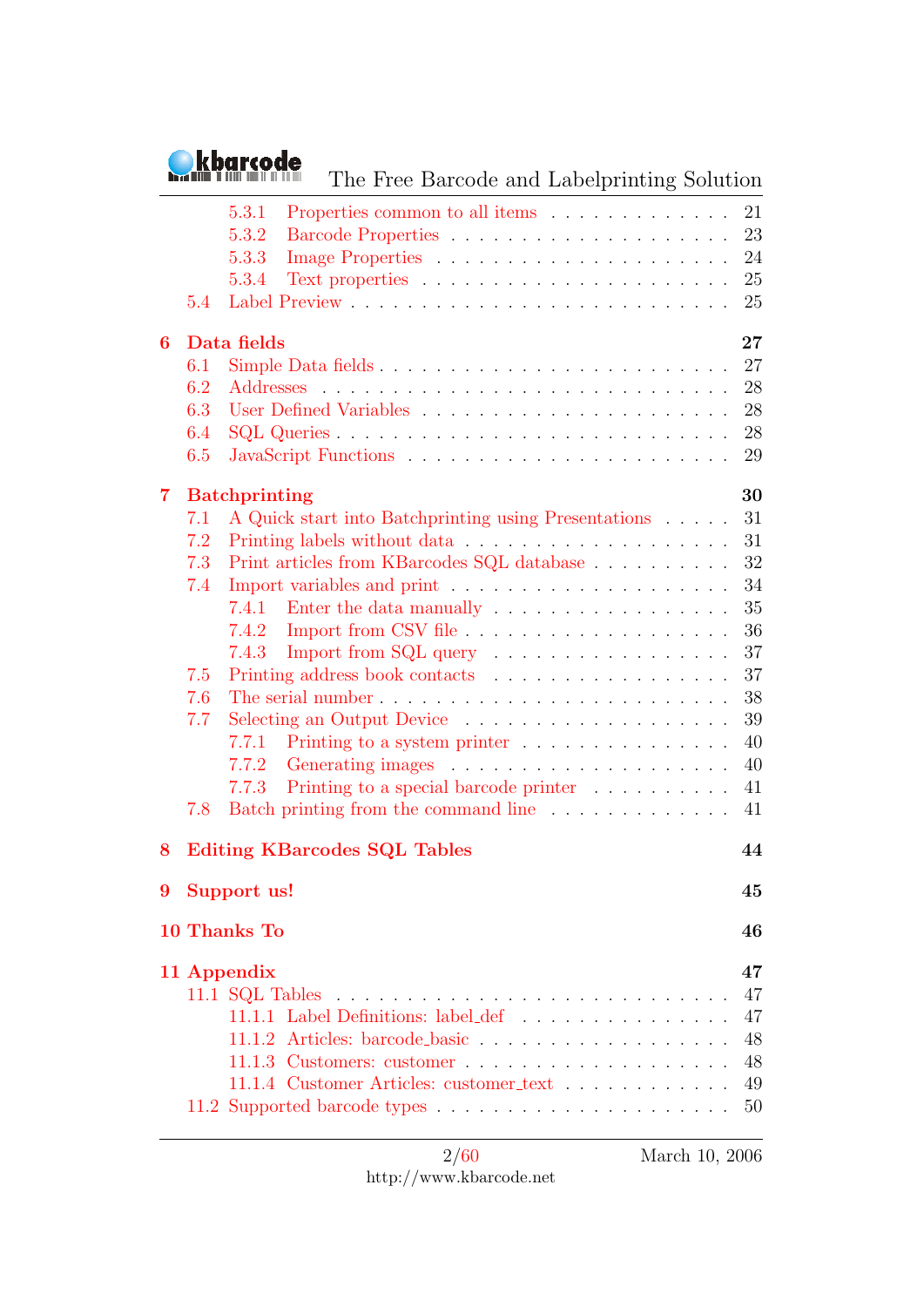# **Okbarcode**

## The Free Barcode and Labelprinting Solution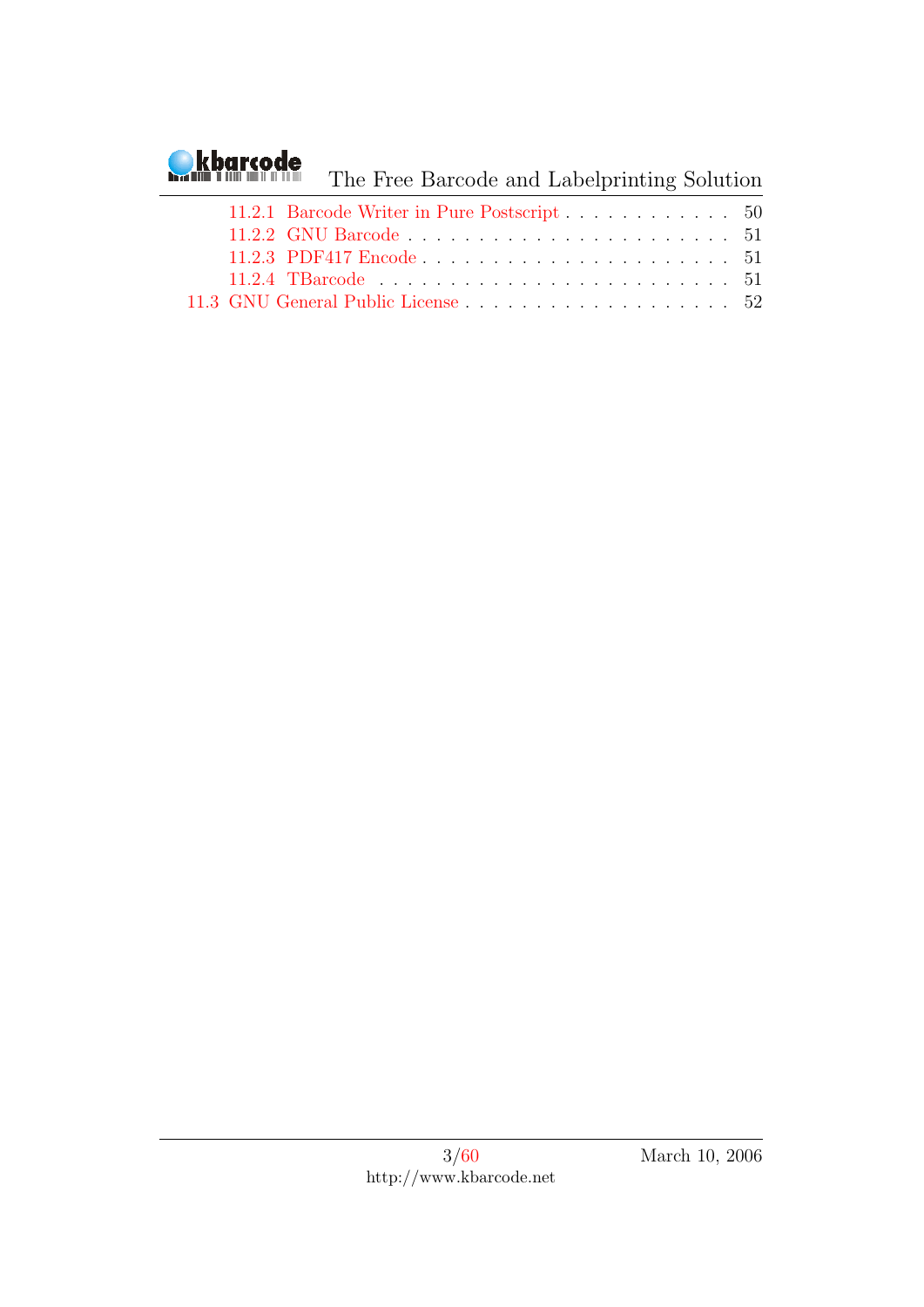Copyright (c) 2006 Dominik Seichter domseichter@web.de

Permission is granted to make and distribute verbatim copies of this manual provided the copyright notice and this permission notice are preserved on all copies.

Permission is granted to copy and distribute modified versions of this manual under the conditions for verbatim copying, provided also that the sections entitled "Copying" and "GNU General Public License" are included exactly as in the original, and provided that the entire resulting derived work is distributed under the terms of a permission notice identical to this one.

Permission is granted to copy and distribute translations of this manual into another language, under the above conditions for modified versions, except that this permission notice may be stated in a translation approved by the Free Software Foundation.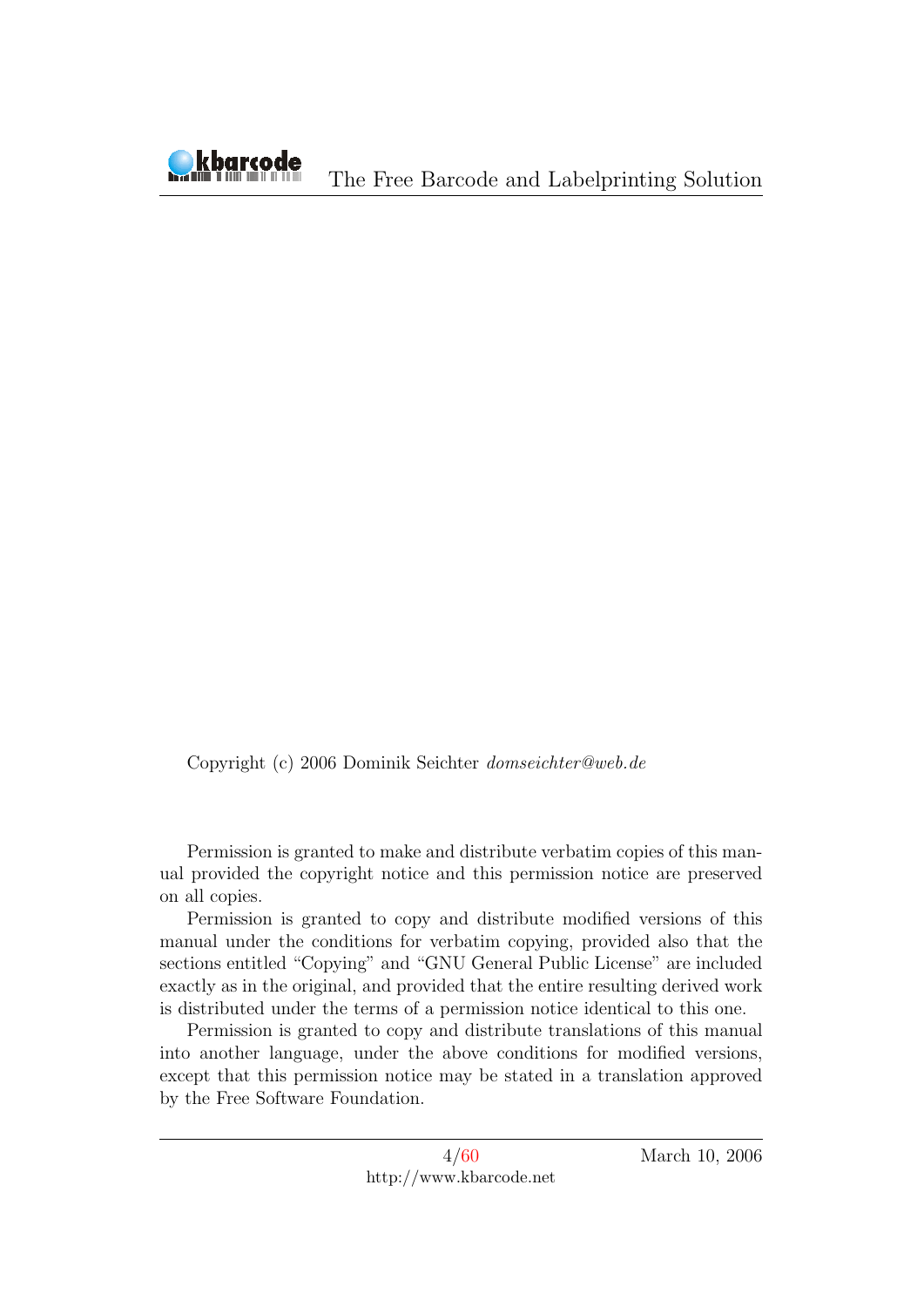<span id="page-5-0"></span>

# 1 Introduction

### <span id="page-5-1"></span>1.1 What is KBarcode?

KBarcode is a barcode and label printing application for KDE<sup>[1](#page-5-3)</sup>. It can be used to print everything from simple business cards up to complex labels with several barcodes (e.g. article descriptions).

KBarcode comes with an easy to use WYSIWYG label designer, a setup wizard, batch import of data for batch printing labels (directly from the delivery note), thousands of predefined labels, database management tools and translations in many languages. Even printing more than 10.000 labels in one go is no problem for KBarcode . Data for printing can be imported from several different data sources, including SQL databases, CSV files<sup>[2](#page-5-4)</sup> and the KDE address book.

Additionally it is a simple barcode generator (similar to the old xbarcode you might know). All major types of barcodes like EAN, UPC, CODE39 and ISBN are supported. Even complex 2D barcodes are supported using third party tools. The generated barcodes can be directly printed or you can export them into images to use them in another application.

### <span id="page-5-2"></span>1.2 How much does it cost?

KBarcode is free software released under the terms of the GNU GPL li-cense<sup>[3](#page-5-5)</sup>, meaning that you are allowed to use it free of charge. You can download it freely from the Internet and install it on as many computers as you want. As KBarcode is a free software project done by volunteers, it would be great if you could give something back to the community (feedback, donations, ...).

5[/60](#page-60-0) http://www.kbarcode.net

<span id="page-5-3"></span> $1$ http://www.kde.org

<span id="page-5-4"></span><sup>2</sup> comma separated value

<span id="page-5-5"></span> $3$ http://www.gnu.org/copyleft/qpl.html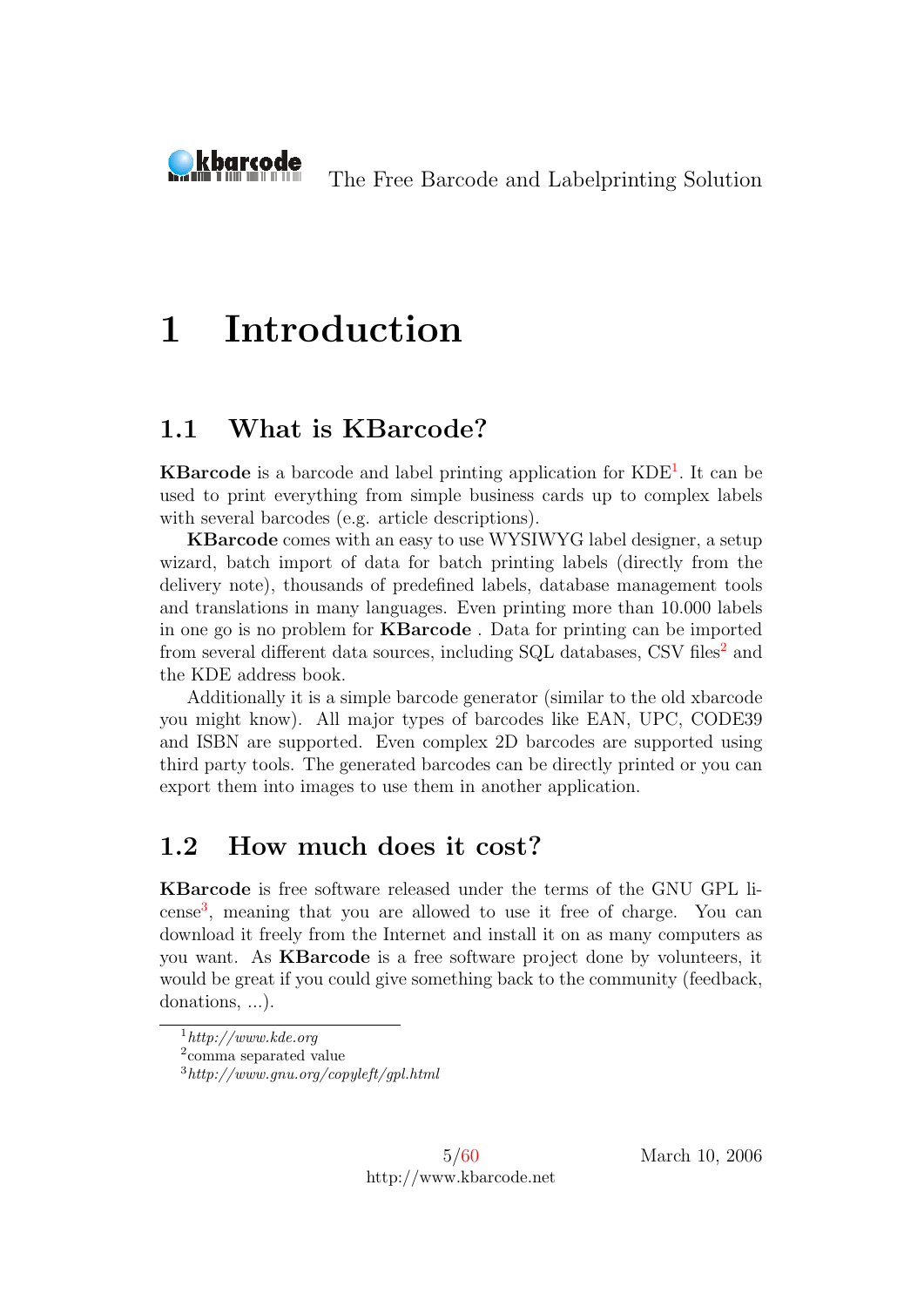#### kbarcode The Free Barcode and Labelprinting Solution 1.3 Where can I find KBarcode?

<span id="page-6-0"></span>KBarcode is available for download on our webpage http://www.kbarcode.net in the downloads section. This webpage includes also lot's of other information regarding KBarcode . Additionally KBarcode is already included in many Linux distributions.

## <span id="page-6-1"></span>1.4 Where can I get support for KBarcode?

We offer different ways of support. Please choose one of them to get in touch with us:

- The first source of information is the handbook you are reading right now. It should give you a good start to use KBarcode .
- The main area of support we are offering is the mailing list. So, if you are using KBarcode in a professional environment, we strongly recommend joining the mailing list. To join the list, please visit: http://lists.sourceforge.net/lists/listinfo/kbarcode-users and add your email address. After this you will get a confirmation mail. Simply reply to this email and are member of the KBarcode mailing list (low traffic). All messages send to kbarcode-users@lists.sourceforge.net will be send to all list members. We will try to answer to all your questions as soon as possible (normally within the next 8 hours).
- We also provide a web forum as a place where you can ask questions and post your feedback. The forum can be found at http://www.kbarcode.net/forum. If you have a problem with  $KBar$ code it is a good idea to search the forum first, maybe someone else had the same problem already and got a solution for it.
- If you need some quick help or just want to talk about **KBarcode**, you might be interested in our IRC support channel. If you are familiar with IRC please connect to the server *irc.freenode.net* and join the  $#kbarcode$  channel.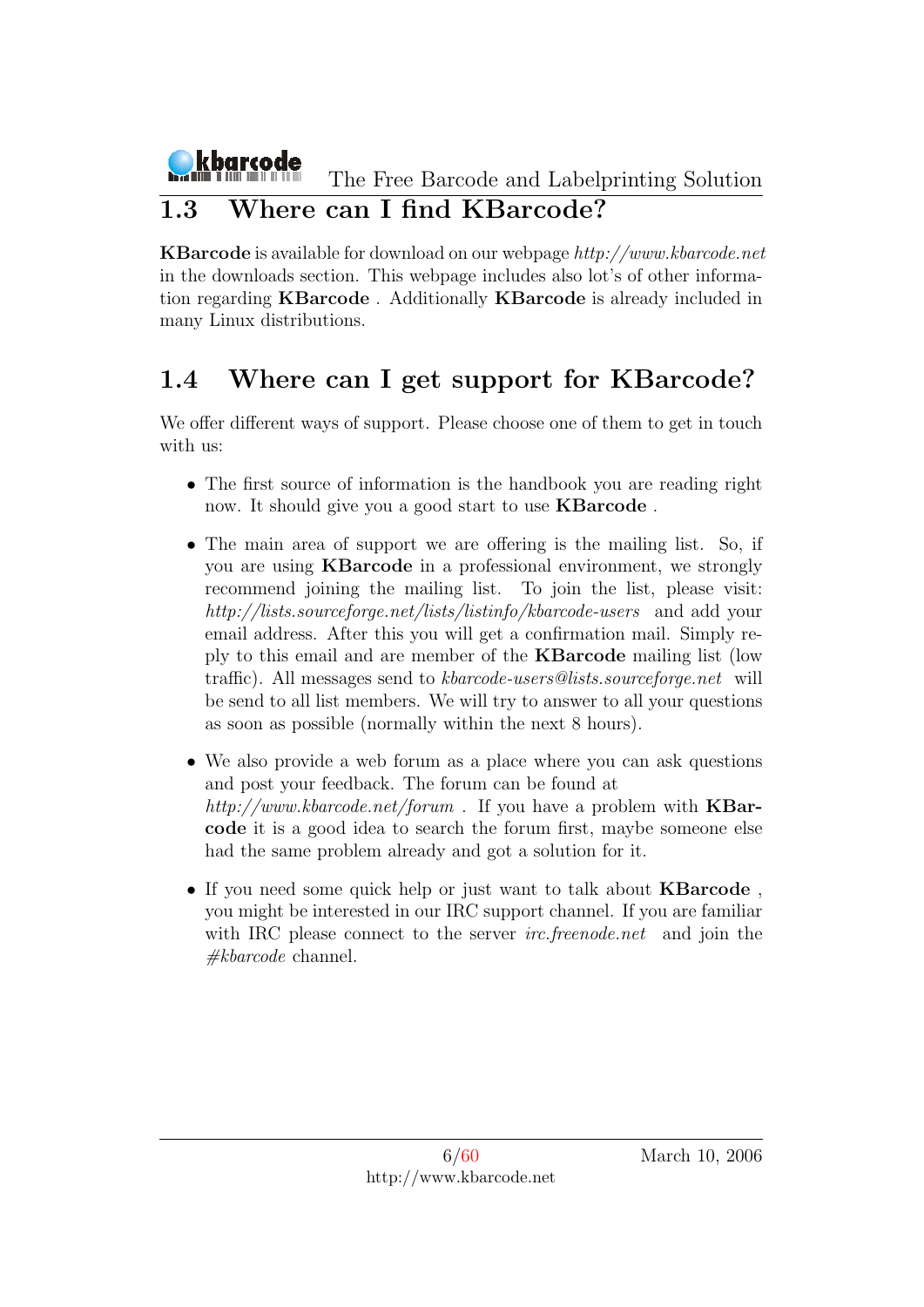# 2 Installation of KBarcode

To install KBarcode on your system you need root privileges. If you do not have them or do not know, what we are talking about please contact your local system administrator.

Before trying to install KBarcode by yourself, please take a look in the package archive of your distribution or operating system. KBarcode should be at least available in FreeBSD's ports, in Gentoos portage, in OpenSuSE and in some more distributions. You will get a more recent version of KBarcode , of course, if you get it from our webpage and install it by yourself.

## <span id="page-7-1"></span>2.1 Dependencies

<span id="page-7-0"></span>kbarcode

KBarcode requires some additional tools to work. Some of this tools are required for KBarcode to work correctly others add only extra features. Please install all of the required dependencies before trying to install KBarcode . Other dependencies can be installed later and should be detected by KBarcode during start up.

#### <span id="page-7-2"></span>2.1.1 Required

Required dependencies of KBarcode are KDE, Qt and Ghostscript. All of these are pretty standard and should be part of any modern Linux distribution or Unix system. If you want to build KBarcode from source, please make sure that you have installed the KDE and Qt development packages, too.

#### <span id="page-7-3"></span>2.1.2 Barcode Backends

KBarcode does not generate barcodes by itself but uses several different so called "barcode backends". These backends handle the task of barcode generation. Not all of them are required, if you do not need barcode support you do not have to install any of them.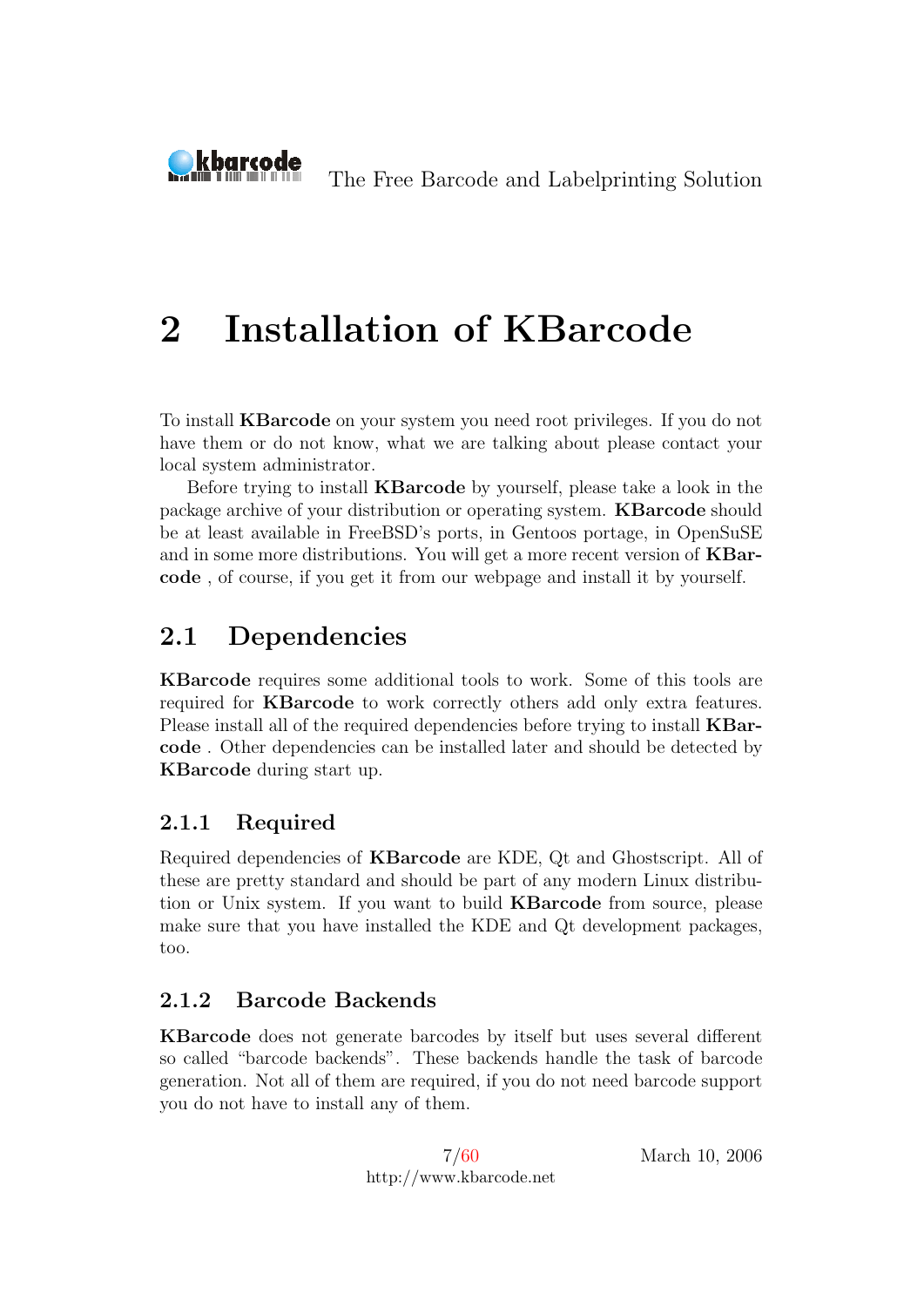

Barcode Writer in Pure Postscript is the only barcode backend that is included into the KBarcode distribution by default. If you install a new version, it will be detected automatically. It can be found online at

http://www.terryburton.co.uk/barcodewriter/.

- GNU Barcode is the oldest supported barcode generator. It is strongly recommended that you install GNU Barcode if you want to use barcodes. You can download the latest version from http://www.gnu.org/software/barcode/barcode.html.
- PDF417 Encode is a free barcode generator that is able to generate PDF 417 2D barcodes. It can be obtained from http://sourceforge.net/projects/pdf417encode.
- TBarcode is the only proprietary barcode backend supported. It supports almost every barcode type on earth and a free demo version is available. Please take a look at  $http://www.tec-it.com$  for more information.

Please see the section "Supported barcode types" in the appendix for a complete list of the different barcode encoding types supported by each backend.

It should be noted that it is no problem to use all the barcode backends together at the same time. It is even a good idea to install all, as each of them supports barcodes other do not support.

#### <span id="page-8-0"></span>2.1.3 SQL Database

KBarcode can fill labels with data from a SQL table before printing. Most databases should work, but only the tested ones are listed below. The SQL connection to the database is established using the Qt SQL interface, that is why you need a Qt driver for your database. Drivers are already available for most databases. Make sure you have the correct driver installed for your database.

A database is not required for KBarcode , but it is a good idea to use one if you want to print a large number of labels.

KBarcode was tested to work with the following free databases:

- MySQL
- PostgreSQL
- SQLite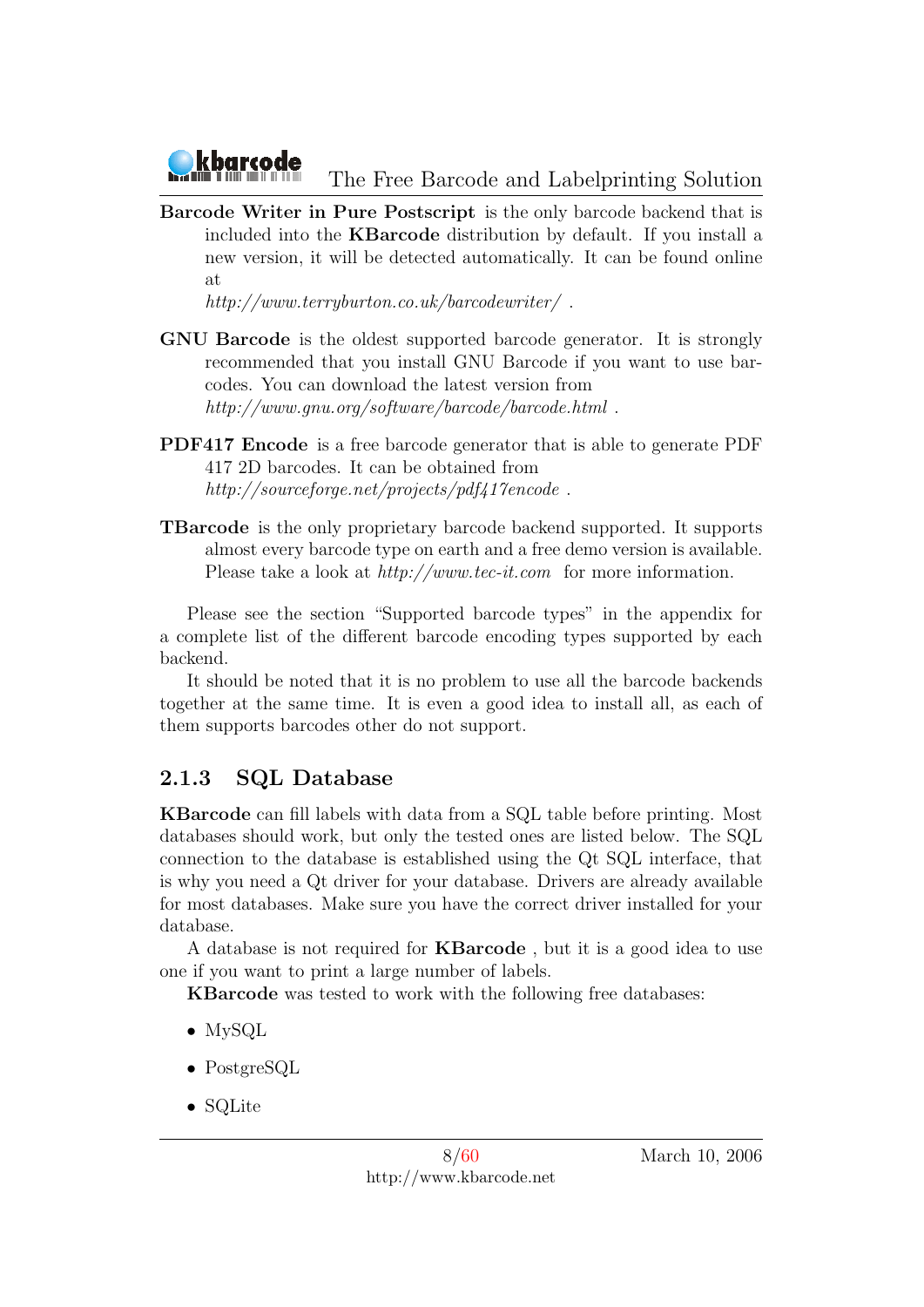## <span id="page-9-0"></span>2.2 Installation from Source

Installing from source sounds difficult, but in the end it's quite easy. This example is written for version 2.0.0. If you have another release, it is enough to just replace the version number in all commands. To install from source just download the latest .tar.gz file and extract it to a directory of your choice. In this directory you have to run ./configure  $\mathcal{C}\mathcal{C}$  make. After compilation has finished, you can install **KBarcode** as root using the command  $make$ install.

```
Example session:
dominik@laptop:/001> ls
kbarcode-2.0.0.tar.gz
dominik@laptop:/001> tar xfz kbarcode-2.0.0.tar.gz
dominik@laptop:/001> cd kbarcode-2.0.0/
dominik@laptop:/001/kbarcode-2.0.0> ./configure && make
dominik@laptop:/001/kbarcode-2.0.0> su
Password:
laptop:/home/dominik/001/kbarcode-2.0.0 # make install
laptop:/home/dominik/001/kbarcode-2.0.0 # exit
```
## <span id="page-9-1"></span>2.3 Installation from RPM

Installation from RPM is easier than installing from source and does not require any development tools to be installed on your box. We try to provide RPMs for as many distributions as possible and we are always happy if users can provide RPMs for their distribution.

A RPM file can be installed as super user with the command rpm -Uhv kbarcode-2.0.0.i586.rpm.

## <span id="page-9-2"></span>2.4 Starting KBarcode

After you have installed KBarcode successfully you can start it now. To start KBarcode open a terminal or konsole window and type kbarcode. If you are running KDE, the other way is to launch KBarcode via the KDE menu. It can be found in the Office sub-menu.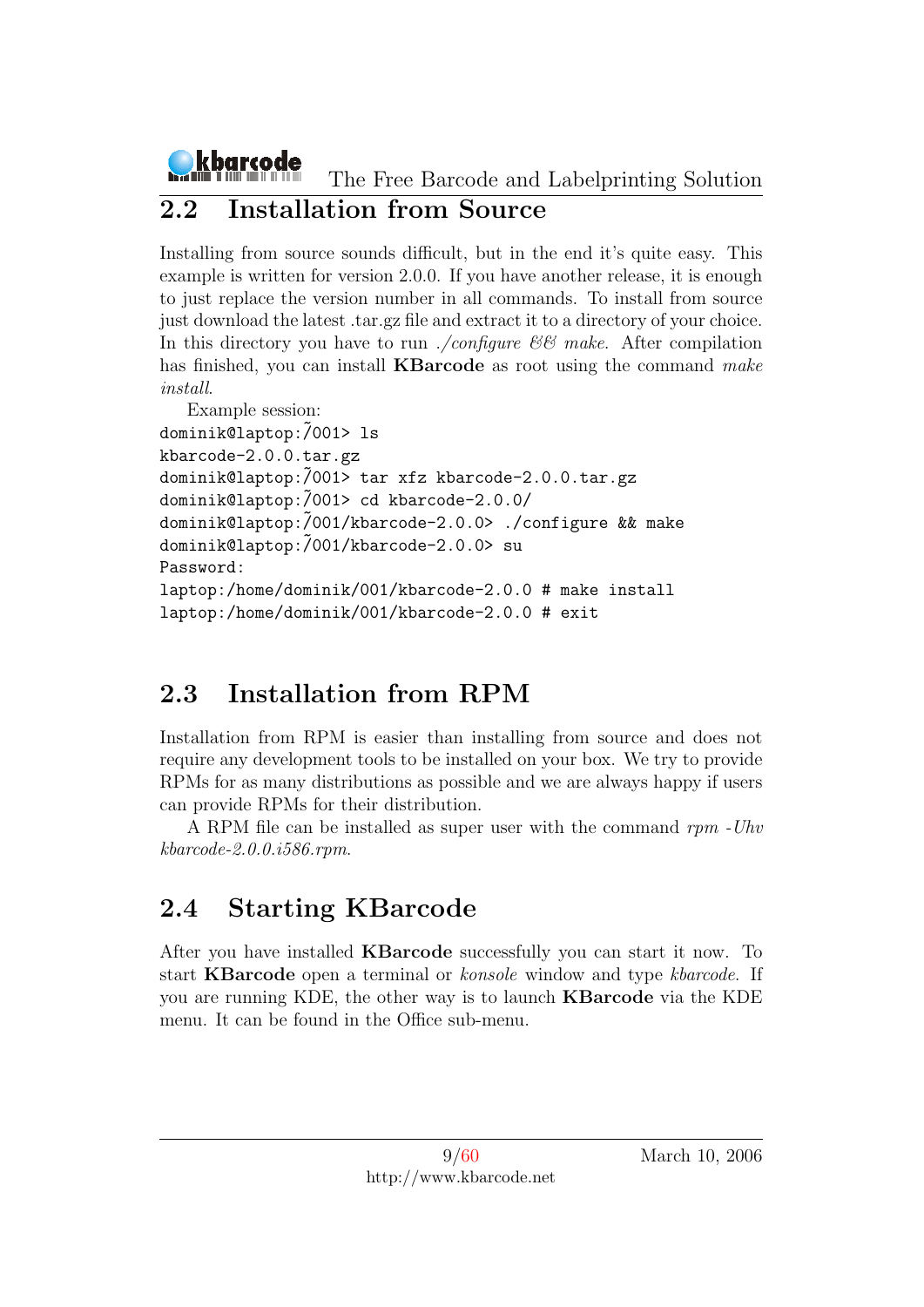## <span id="page-10-0"></span>kbarcode The Free Barcode and Labelprinting Solution 2.5 Configuring KBarcode using the Setup Wizard

When starting **KBarcode** for the first time the setup wizard is run automatically and helps you to configure KBarcode for your system. You can start the wizard at any time by going to the Settings menu in the main window of **KBarcode** and selecting *Start Configuration Wizard...*.

After a short introduction on the first page of the wizard, a system check is performed listing all found barcode backends and database drivers.

| <b>System Check</b>       |                                       |  |  |  |
|---------------------------|---------------------------------------|--|--|--|
| <b>Barcode Support</b>    |                                       |  |  |  |
| <b>GNU Barcode: Found</b> |                                       |  |  |  |
| PDF417 Encode: Found      |                                       |  |  |  |
| <b>TBarcode: Found</b>    |                                       |  |  |  |
|                           | Pure Postscript Barcode Writer: Found |  |  |  |
| <b>Database Support</b>   |                                       |  |  |  |
|                           | . Driver found: OPSOL7                |  |  |  |
|                           | · Driver found: QSQLITE               |  |  |  |
|                           | • Driver found: QODBC3                |  |  |  |
|                           |                                       |  |  |  |
|                           |                                       |  |  |  |
|                           |                                       |  |  |  |
|                           |                                       |  |  |  |
|                           |                                       |  |  |  |
|                           |                                       |  |  |  |

The system check has found four barcode backends and three database drivers.

If no database drivers or barcode backends are found during this step and you want database or barcode support, you should install the appropriate tools.

The database setup is the next step you have to perform. If you do not want to use a database with **KBarcode** you can uncheck Use database with KBarcode and finish the configuration process. Otherwise please fill in all the required fields to connect to your database (i.e. username, password, host and database driver). The field database is the name of the database used by KBarcode . If it does not yet exist it will be created later by KBarcode automatically. The database settings have to be tested successfully before you can continue with the wizard.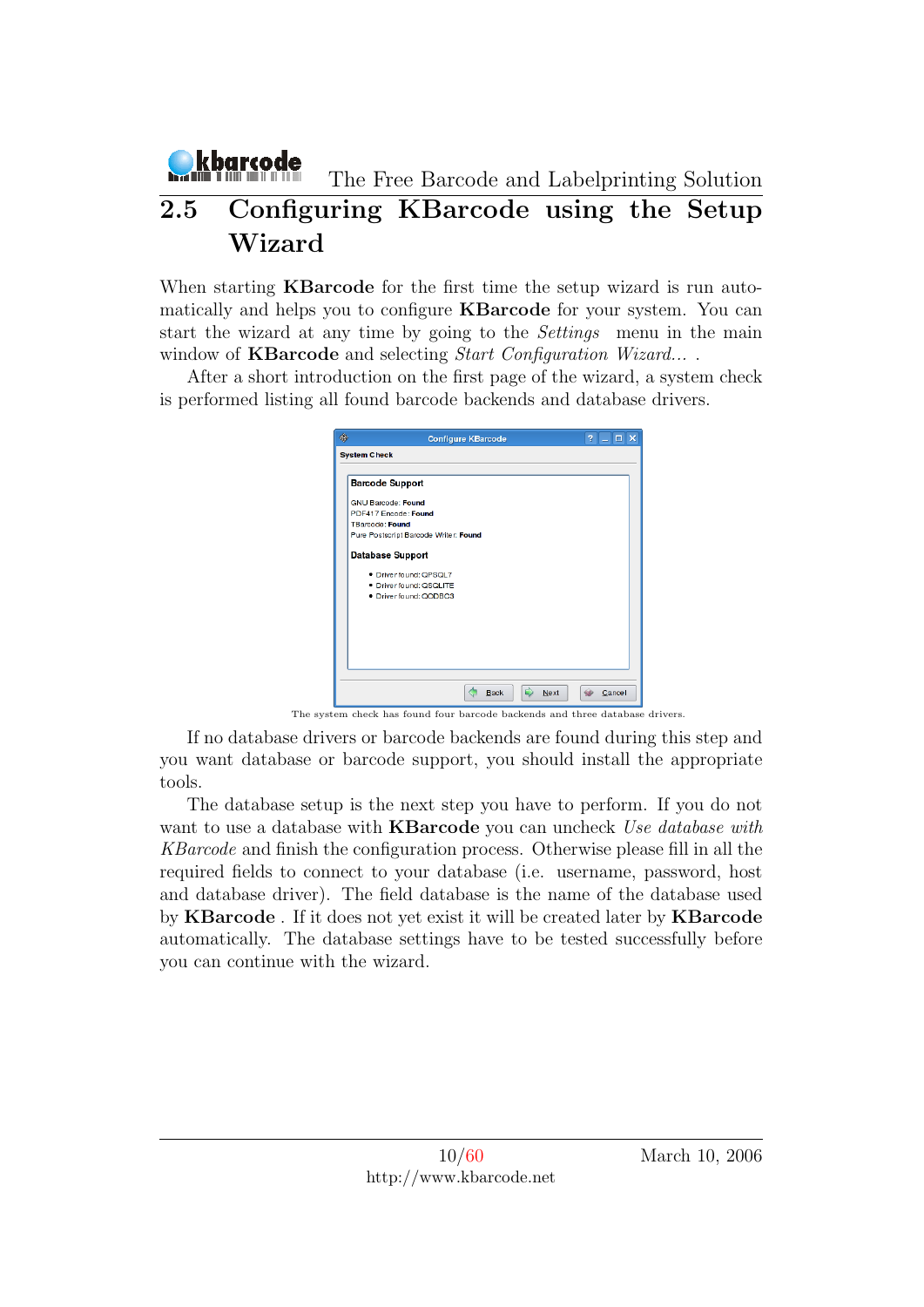| harcode | The Free Barcode and Labelprinting Solution                                                     |
|---------|-------------------------------------------------------------------------------------------------|
|         | 俊<br>$?$ $\Box$ $\Box$ $\times$<br><b>Configure KBarcode</b>                                    |
|         | <b>Database</b>                                                                                 |
|         | <b>X</b> Use database with KBarcode                                                             |
|         | -Database Settings-                                                                             |
|         | Username: dominik                                                                               |
|         | Password:                                                                                       |
|         | Database:<br>kbarcode                                                                           |
|         | Host:<br>localhost                                                                              |
|         | QPSQL7<br>$\overline{\phantom{a}}$<br>Driver:                                                   |
|         | Autoconnect on program start                                                                    |
|         | <b>Test Settings</b>                                                                            |
|         | You have to test your database settings before you can procede.                                 |
|         |                                                                                                 |
|         | $\Rightarrow$<br>⇦<br>Back<br>Next<br>够<br>Cancel                                               |
|         | The database setup dialog, configured for connecting to a PostgreSQL database on the localhost. |

The last step in the configuration of KBarcode is (only if you decided to use a database) to create the required SQL tables in the selected database. Along with the creation of the tables, KBarcode will import all label def- $\text{initial}$  in the database, so that the size of all labels can be read from the database which is faster than reading them from a file. The import may take some time. It is possible to import some example data now into the tables, so that some data is available to play with KBarcode .

<span id="page-11-0"></span><sup>&</sup>lt;sup>1</sup>A label definition defines the size of label (i.e. an Avery or Zweckform label ) on the page so that KBarcode can print it correctly.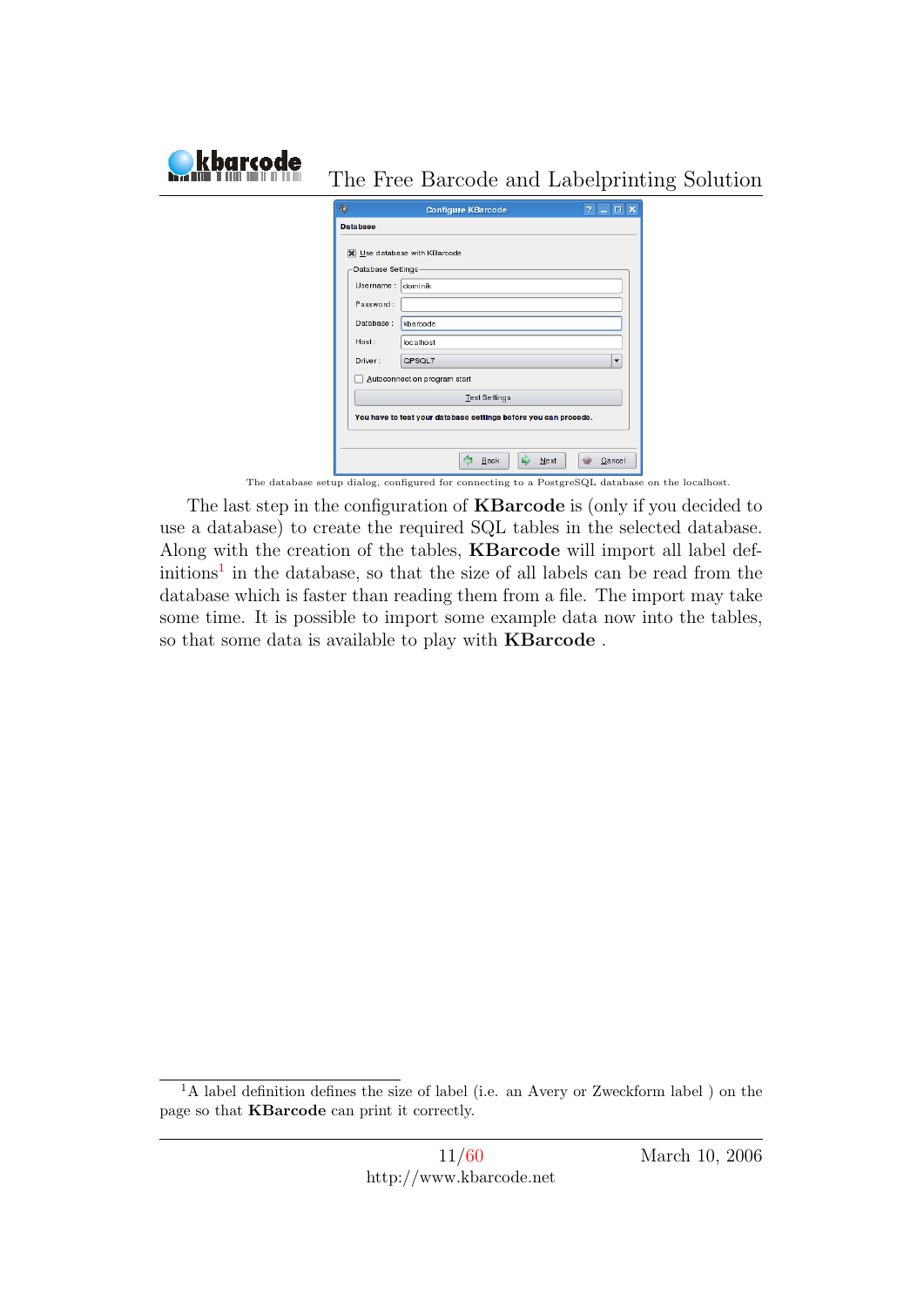# <span id="page-12-0"></span>3 KBarcodes Main Window

### <span id="page-12-1"></span>3.1 The four components of KBarcode

KBarcode was installed on your system and configured for it. You should see the main window now. From here on it is possible to configure KBarcode and to load the four modules that do the real work. The modules can be launched separately without the main window from the KDE menu or with command line options, too.



The main window right after starting **KBarcode**. The Edit SOL Tables... button is disabled if you did not configure a SQL database.

KBarcode has four different modules. All of them will be introduced later in a chapter of their own. A short overview is provided here.

- Barcode Generator This is the right choice if you want to generate a single barcode and print it or export it as an image.
- Label Editor The right choice for designing and printing business cards, address labels or designing labels for batch printing with data.
- Batch Printing A very powerful mode of KBarcode that loads a label previously designed with the "Label Editor" and prints it with data provided by a data source like a SQL database, CSV file or the KDE address book.
- Edit SQL Tables Helps maintaining the SQL tables used by KBarcode . Comes with an easy to use importer for comma separated value files.

12[/60](#page-60-0) http://www.kbarcode.net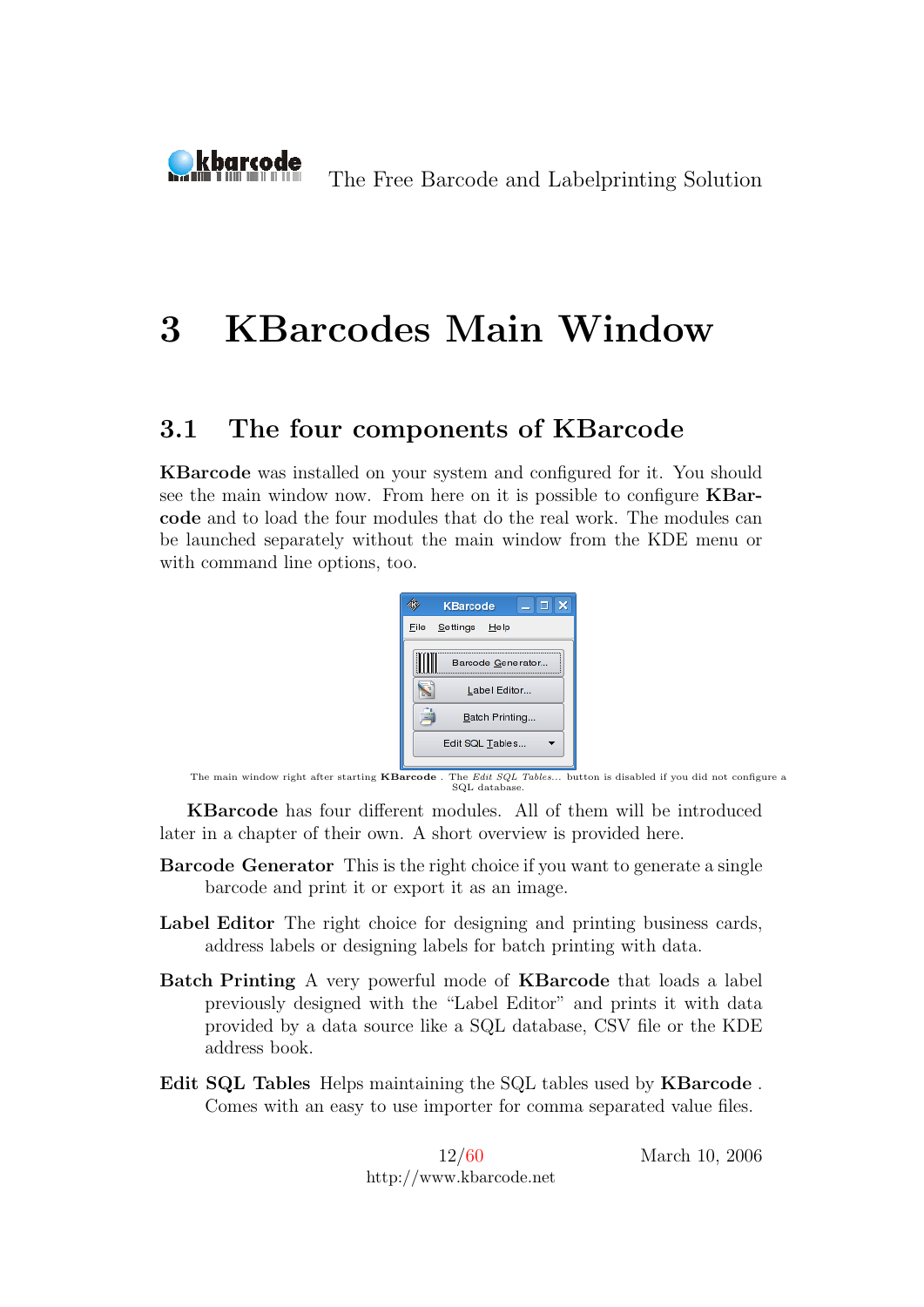## <span id="page-13-0"></span>3.2 The Preferences Dialog

Before describing the modules of KBarcode in detail, a short overview about some of the options in the preferences dialog is provided. The preferences dialog can be accessed in the main windows by selecting *Configure KBarcode* ... from the menu Settings .

### <span id="page-13-1"></span>3.2.1 Print Settings

On this page the resolution of the output created for the printer can be configured. KBarcode can generate output with 300, 600 and 1200dpi for any printer. Printing with 300dpi (default) is faster, but if you have problems scanning the barcodes printed at 300dpi you should select a higher resolution here.

The preview page format can be changed too in this dialog. It affects only the preview but not the actual printing.

### <span id="page-13-2"></span>3.2.2 SQL Settings

The SQL settings can be changed at any time and this dialog is the place to do it. All fields have the same meaning as in the configuration wizard. Configure the username, password, host and driver so that it is possible to connect to the database and set the database to the name you want to use for the database.

After changing the database settings in this dialog you might want to import to recreate the SQL tables and import the label definitions again. For this purpose select from the main windows Settings menu Create Tables and Import Label Definitions in this order.

### <span id="page-13-3"></span>3.2.3 Import

If you intend to use comma separated value (CSV) files with KBarcode , you have to configure the layout of these files in this dialog. CSV files can be used to import data during batch printing for user defined variables, to import the articles for printing during batch printing and to import data into a SQL table. For all these tasks the settings of this dialog are used.

Comment Lines starting with this character in CSV files are ignored as comments (Default Value: #)

Separator The column separator (Default Value: ;)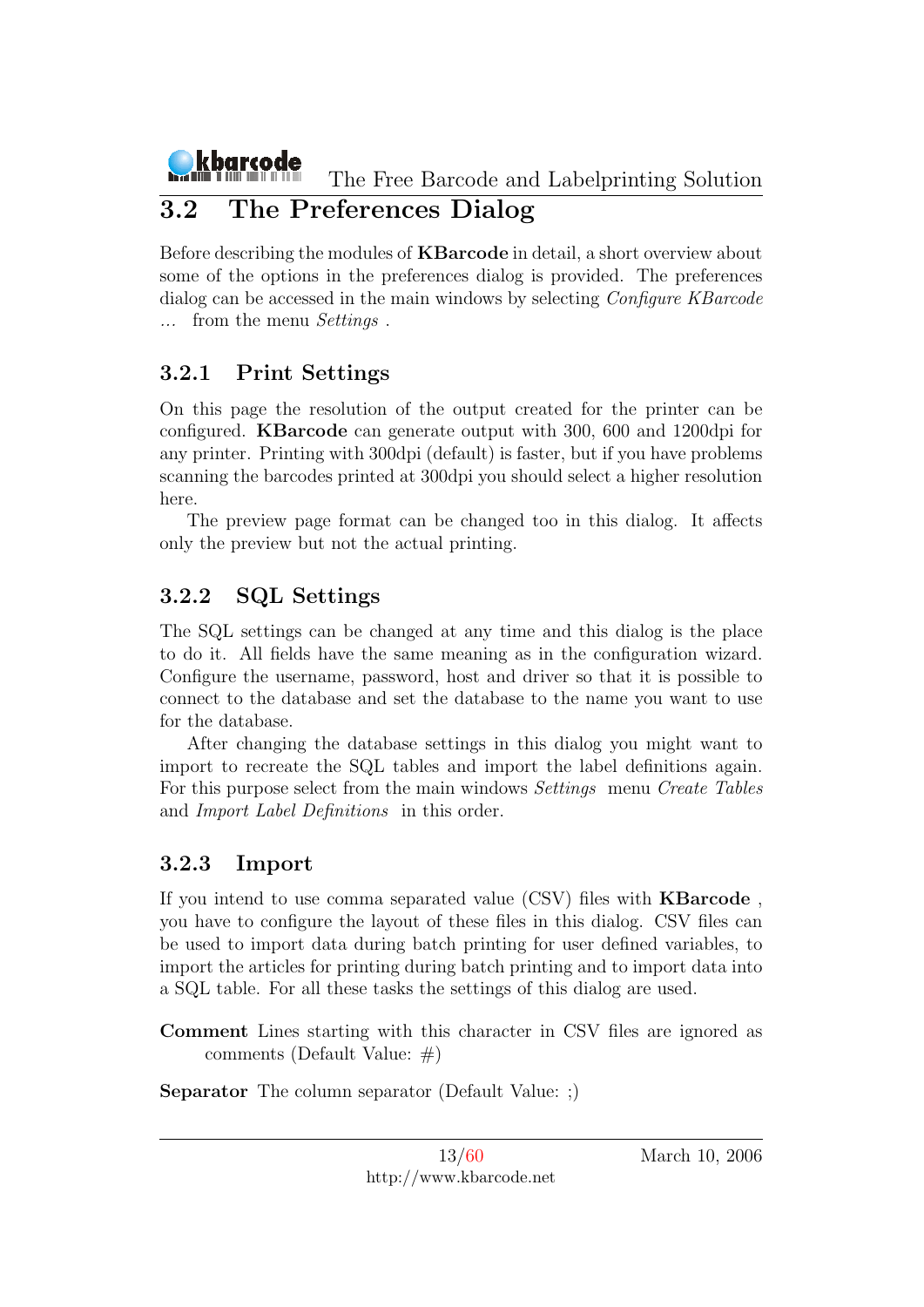Quote Character Columns can be quoted using this character (Default: no value)

An example CSV file with this settings might look like this:

# The first line is a comment and is ignored DataField1;DataField2;DataField3; Line2\_1;Line2\_2;Line2\_3;

An example CSV file using quoting looks like this:

```
# The first line is a comment and is ignored
"DataField1";"DataField2";"DataField3";
"Line2_1";"Line2_2";"Line2_3";
```
It is possible to configure the meaning of the fields in the CSV file which is used to import articles during batch printing. Please note that this setting is only used for this special case! Any of the three fields in this CSV file can be configured to be interpreted as Quantity, Article Number or Group. The meaning of these fields will be introduced later during the explanation of the batch printing mode.

#### <span id="page-14-0"></span>3.2.4 On new

The behavior of the batch printing module during printing articles from KBarcode SQL tables can be modified here. KBarcode can start a new page, do a line break, print a label with a big  $X$  or print the current article number whenever the current article or group changes. The printing of articles will be explained later.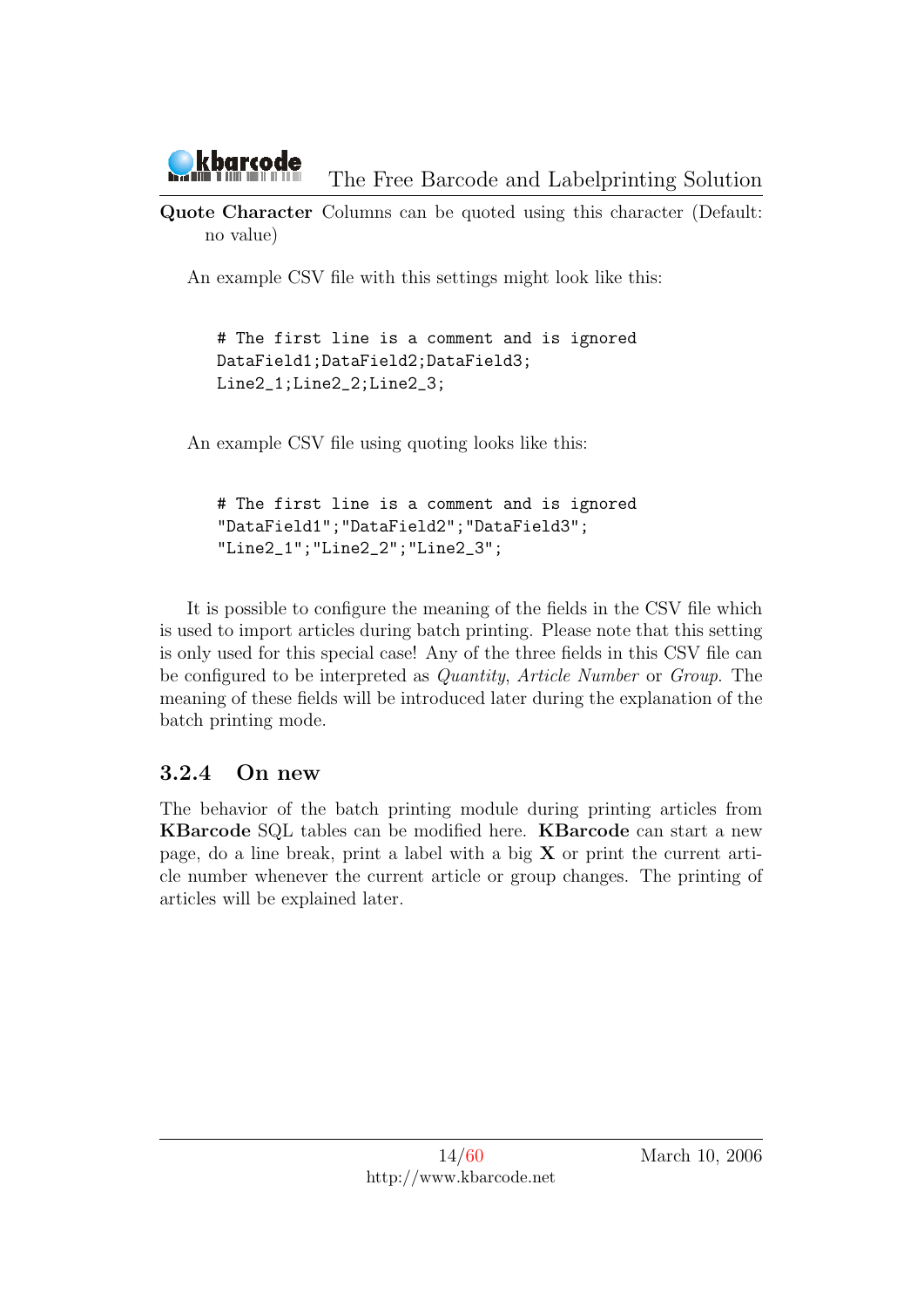<span id="page-15-0"></span>

# 4 Generating Barcodes

| 像                    |                                     | <b>Barcode Generator</b> |                   |                          | $ \Box$ $\times$<br>ę.   |
|----------------------|-------------------------------------|--------------------------|-------------------|--------------------------|--------------------------|
| Encoding Type:       | Code 39 (no checksum) [GNU Barcode] |                          |                   | $\overline{\phantom{a}}$ | $\mathbb{I}$<br>Generate |
| Value:               | <b>KBARCODE</b>                     |                          |                   |                          | Save<br>◇                |
|                      | $\mathsf{X}$ Display text           | Advanced                 | Insert Data Field |                          |                          |
| Margin:              | ÷<br>10                             | Rotation:                | 0                 | ∸                        | a<br>Print               |
| Scale (in permille): | 1000 Crop:                          |                          | 100               | ∸                        | ø<br>Copy                |
| R<br>А               | c.                                  |                          |                   |                          | $\times$<br>Close        |

The barcode generator with a Code39 barcode created using GNU Barcode as backend

The barcode generation module creates barcodes using one of the installed barcode backends. Created barcodes can be printed directly, saved as an image in various formats or copied to the clipboard. The dialog used to set the barcode properties in the "Label Editor" has the same options. Therefore you should also be able to create barcodes in the "Label Editor" after reading this chapter.

To create a barcode, two fields are mandatory to be set. First you have to select the Encoding Type of the barcode. There are many different encoding types for barcodes, each has its own strength and weaknesses as well as special use cases. For example ISBN barcodes are used on books, EAN barcodes are used on products in Europe, UPC barcodes are used in the United States for products and Code39 was created for the US Army. It depends on your use case which encoding type to select.

The second mandatory field is of course the Value of the barcode, which is returned by the barcode scanner after reading the barcode. Be careful on what you enter. Certain barcode types accept only numbers (EAN or UPC), others accept only upper or lower case letters but not both. KBarcode will show a red box with a cross instead of a barcode if your input cannot be encoded into a barcode with the selected encoding type.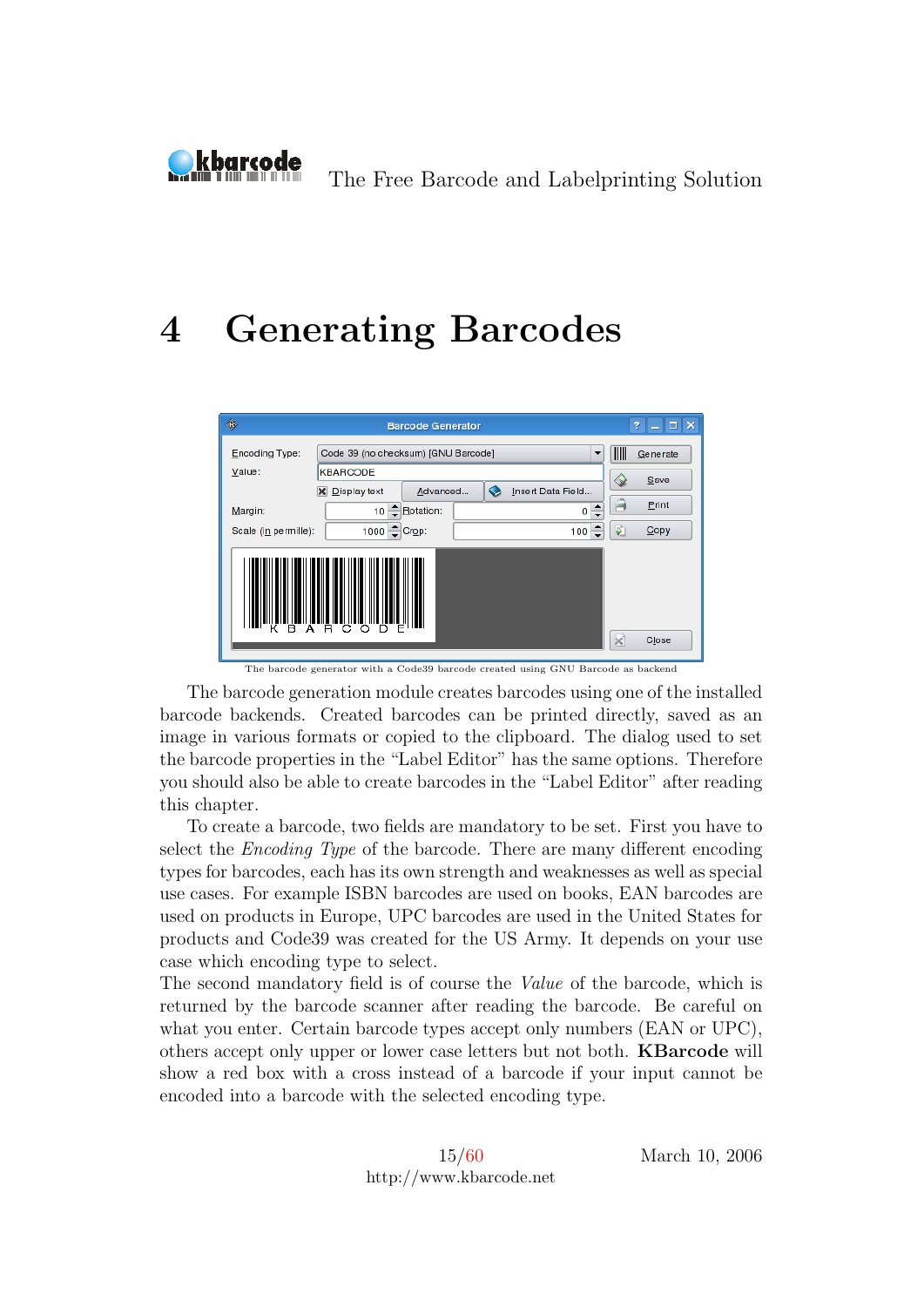

Press Generate to create the barcode. Once a barcode has been created successfully you can print, save or copy it to the clipboard.

| 缴                    | <b>Barcode Generator</b>            |                       |   |  |                   |                          |                         | $\Box$ $\times$<br>P.<br>- 1 |
|----------------------|-------------------------------------|-----------------------|---|--|-------------------|--------------------------|-------------------------|------------------------------|
| Encoding Type:       | EAN (EAN 8 or EAN 13) [GNU Barcode] |                       |   |  |                   | $\overline{\phantom{a}}$ | IIII                    | Generate                     |
| Value:               | EANDOESNOTSUPPORTLETTERS            |                       |   |  |                   |                          |                         | Save                         |
|                      | $\mathsf{X}$ Display text           | Advanced              | ◒ |  | Insert Data Field |                          |                         |                              |
| Margin:              |                                     | 10 <u>- Rotation:</u> |   |  | 0                 | $\blacktriangle$         | $\Rightarrow$           | Print                        |
| Scale (in permille): | 1000 Crop:                          |                       |   |  | 100               |                          | Ø.                      | Copy                         |
|                      |                                     |                       |   |  |                   |                          | $\overline{\mathbf{x}}$ | Close                        |

A EAN barcode with an invalid value, as EAN does support only numbers and no letters.

The text below the barcode can be disabled using the *Display text* property. It is not necessary for a barcode to have a text line, because the scanner does only read the bars, but it is often better if humans can read the barcode, too.

Margin is a quiet zone around the barcode. The default value 10 is a good choice. Barcodes need an empty quiet zone around them so that a barcode scanner can find the end and beginning of the barcode more easily.

If a bigger or smaller barcode is needed the Scaling property can be used to shrink or enlarge the barcode. It takes a value in permille to control the amount of shrinking or enlarging. That is why 1000 is the default value (1000 permille equals 1).

Often barcodes are required to be rotated. The Rotation property supports barcodes rotated 90, 180 and 270 degrees. An arbitrary degree value can be entered, but the generated barcode will most likely not be readable if the degree is not a multiple of 90 degrees.

The height of the bars can be controlled by the Crop property. Sometimes the default bar height is to high and one wants to crop the bars at the top. This can be controlled by a percent value using this property. Certain barcodes are not allowed to be cropped, like 2D barcodes. The property is disabled for these barcodes.

Properties not common to all of the barcode backends are accessible through the Advanced button in the barcode generator dialog.

All barcode backends support "barcode sequences". Barcode sequences are more interesting in the label editor than here, but a short explanation will not do any harm. If barcode sequences are enabled, blocks of the character  $#$  can be used in the barcodes value. **KBarcode** will replace any  $#$  with a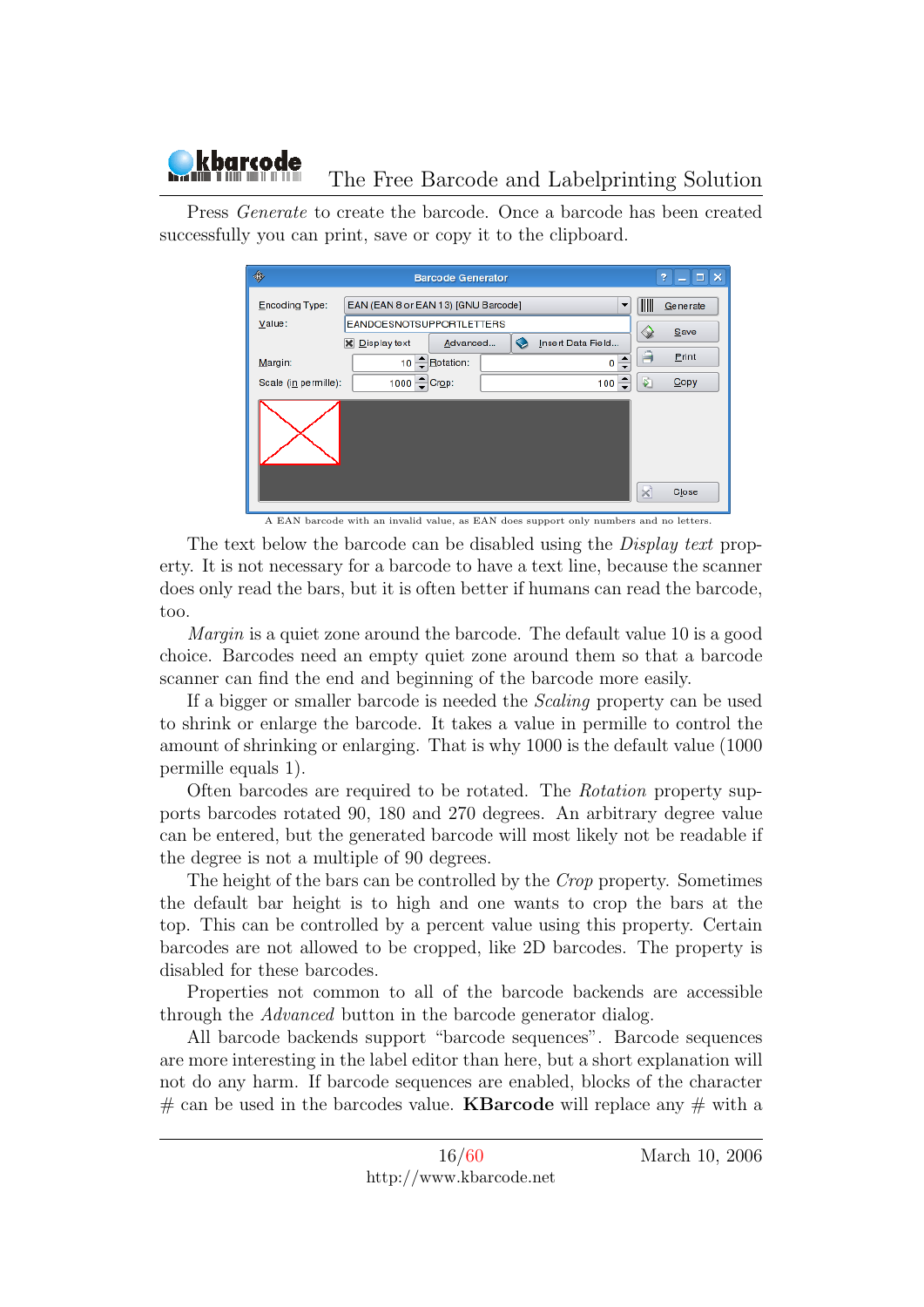

number that is increased for every barcode label printed. The more  $#$  are used the more leading zeros are generated (i.e.  $\# \# \#$  will be replaced by 001).

Barcode Writer in Pure Postscript supports colored barcodes and enabling/disabling of checksums through the advanced dialog.

The TBarcode backend has options like controlling the module width, setting the height of the barcode and a few more.

The barcode value can be retrieved from a SQL database, a JavaScript statement or a variable like the current date here too. If you use any kind of function or variable, make sure that the return type of the function or the content of the variable can be encoded by the barcode type you have selected. To insert variables or functions click the button Insert Data Field... and follow the wizard. Data fields have the form [SOMENAME] where  $SOMENAME$ is the name of a function or variable. For example [date] will be replaced by the current date.

|                      | kbarcode                                       | 7                                     |
|----------------------|------------------------------------------------|---------------------------------------|
| Step 3 of 3          |                                                |                                       |
| Category:            | Token:                                         |                                       |
| ΑIΙ                  | Token                                          | ▲<br><b>Description</b>               |
| Database             | [date:%r]                                      | Time (h:m:s am/pr                     |
| Label                | [date:%u]                                      | Weekday (1=Mon)                       |
| <b>Custom Values</b> | [date:%w]                                      | Weekday (0=Suno                       |
| Date & Time          | [date:%x]                                      | <b>Local Date</b>                     |
| <b>Addressbook</b>   | $[date:\%y]$                                   | Year (00-99)<br>照                     |
|                      | [date:%z]                                      | Offset from UTC<br>ᆂ                  |
|                      | [date]                                         | Date formated as $\blacktriangledown$ |
|                      | <b>PUPUPUPUP</b>                               | ◀                                     |
|                      | Custom Expression to be inserted in the token. |                                       |
|                      |                                                |                                       |
| Help                 | <b>Back</b><br>Finish                          | Cancel                                |

Inserting the current date as data field.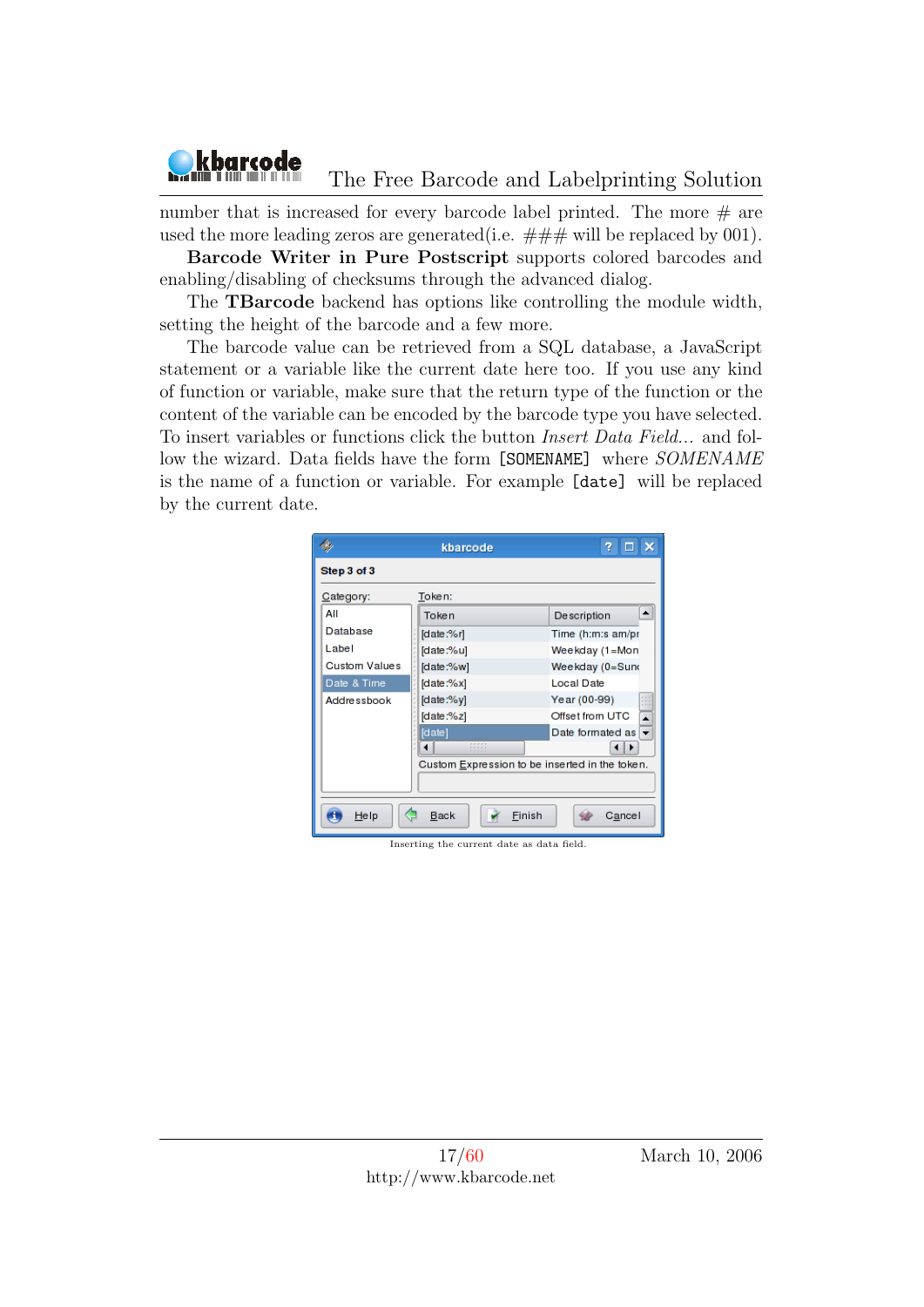<span id="page-18-0"></span>

# 5 The Label Editor



A label with an image, a barcode and some formatted text in KBarcode 's label editor

The label editor is the heart of KBarcode . All labels are designed in the powerful WYSIWYG<sup>[1](#page-18-1)</sup> label editor. You can print labels like business cards or CD covers directly from the label editor, other labels like article labels are better printed from the batch printing module where they can be combined with data from a database or CSV file. Nonetheless they are still designed in the label editor.

The label editor supports file opening and saving as well as cut, copy and paste and undo and redo like any other KDE application. As a reason these features should be easy to use and are not explained explicitly.

<span id="page-18-1"></span><sup>1</sup>What you see is what you get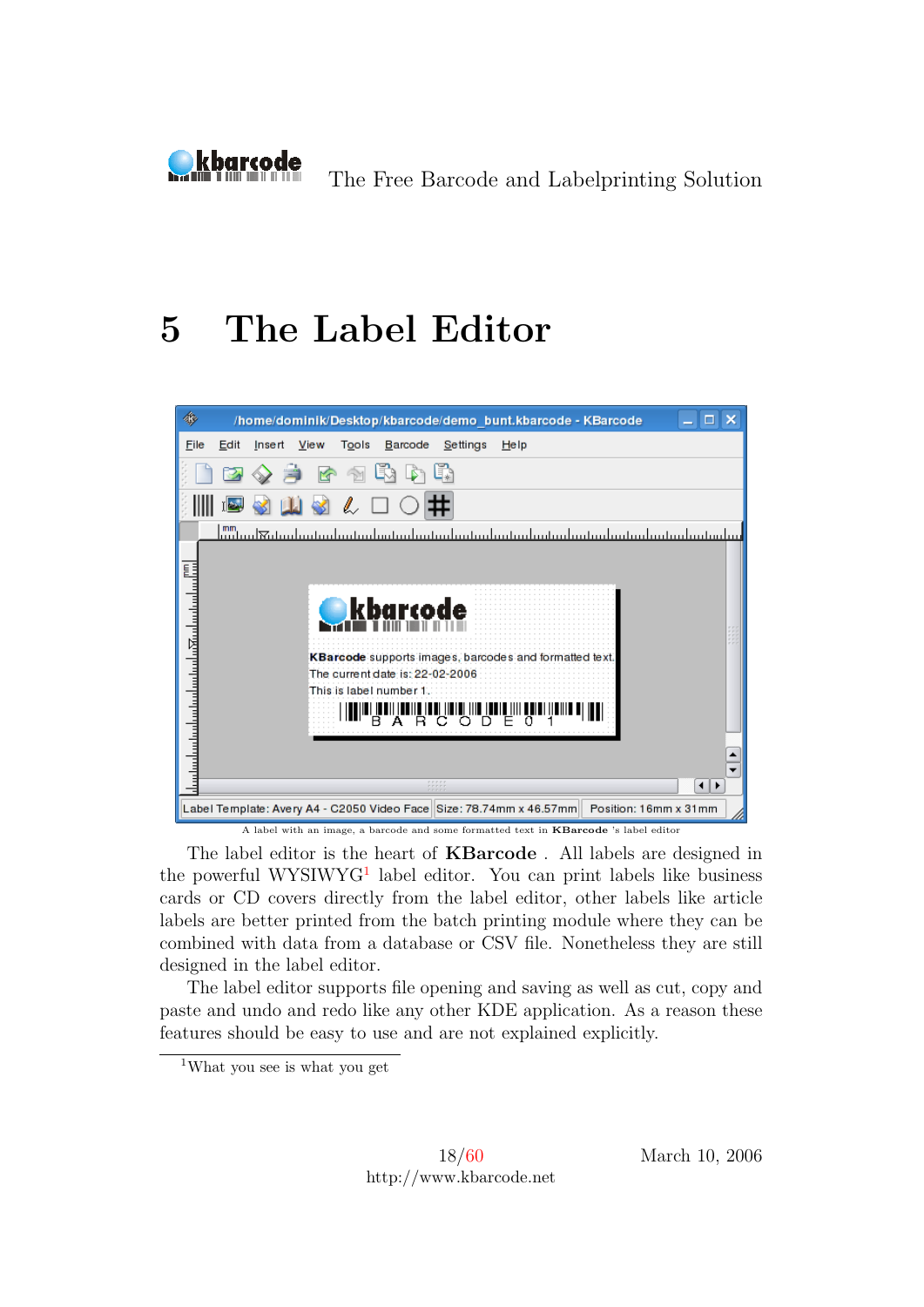#### kbarcode The Free Barcode and Labelprinting Solution 5.1 Creating a new label

<span id="page-19-0"></span>When opening the label editor it will ask you to create a new label. If it does not ask, select New from the File menu. Select a predefined label template from the list sorted by producer and label type or create a new label definition, if none suits your needs. KBarcode comes with more than 1000 predefined labels, so most frequently used label types are already included. A preview of the currently selected label when printed on a page is shown on the bottom right side of the dialog, whereas the correct measurements of the selected label definition are shown on the bottom left side.

|                                                                                                               | <b>New Label</b>          |              |
|---------------------------------------------------------------------------------------------------------------|---------------------------|--------------|
|                                                                                                               | <b>Create a new Label</b> |              |
| Label                                                                                                         |                           |              |
|                                                                                                               | Start with an empty label |              |
| Producer:                                                                                                     | Avery A4                  |              |
| Type:                                                                                                         | C2165 Large Labels        | ▼            |
| Format:<br>Width: 99.06mm<br>Height: 67.73mm<br>Vertical Gap: 67.73mm<br>Top Gap: 13.04mm<br>Left Gap: 4.67mm | Horizontal Gap: 101.6mm   |              |
|                                                                                                               | Add own Label Definition  | Cancel<br>OK |

Selecting a label definition for a new label

To create a label definition of your own, select Add own Label Definition. A dialog opens where the measurements of the needed label can be entered. A real-time preview shows the results of the definition when being printed. More Information gives access to a graphic describing the meaning of the different measurement values. After the label definition was added, it can be used to create a new label.

Hint! Wether KBarcode uses inch or millimeters for its label definitions depends on the locale settings of your KDE installation.

## <span id="page-19-1"></span>5.2 Designing a label

A new label has been created and it is time to draw something on the label now. The toolbar at the top of the label editor window has an icon for each component (like barcodes, pictures and text) that can be placed on the label. After clicking on an icon the selected component is placed automatically on the label (on a randomly chosen position). You can move and resize it later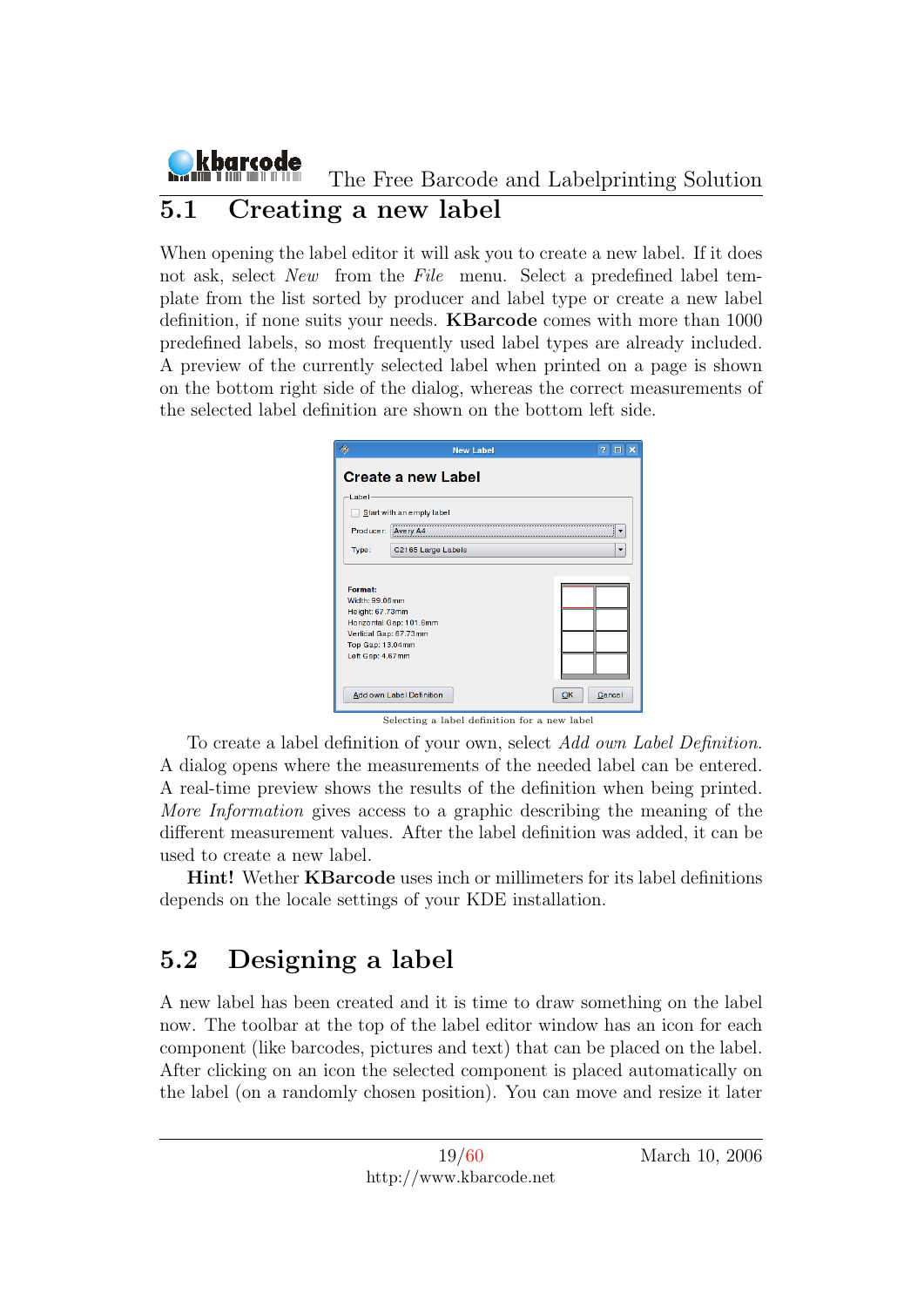on the label. Alternatively components can be insert using the Insert menu.

| <b>INDSNSLOH</b> |  |  |  |  |
|------------------|--|--|--|--|
|------------------|--|--|--|--|

The toolbar in the label editor to add components like barcodes or text onto the label.

The components that can be inserted from the toolbar are in the order as on the picture:

• Barcode

kbarcode

- Image
- Text (multi-line and formatted)
- Data field
- Text Line (a single line of text without formatting)
- Line
- Rectangle
- Circle
- Toggle grid for easier positioning of components on the label

### <span id="page-20-0"></span>5.2.1 Moving and resizing items

To move an element, select it by clicking on to it with the left mouse button and moving the mouse with the left mouse button hold to the position you want the item to be. Resizing works similar. Select the item and drag one of the edges with the mouse to resize the item.



A selected item in the label editor. You can move and resize it now.

## <span id="page-20-1"></span>5.3 Properties

Every element that can be placed on the label has certain properties. Some of them are common to all elements, others are only available to special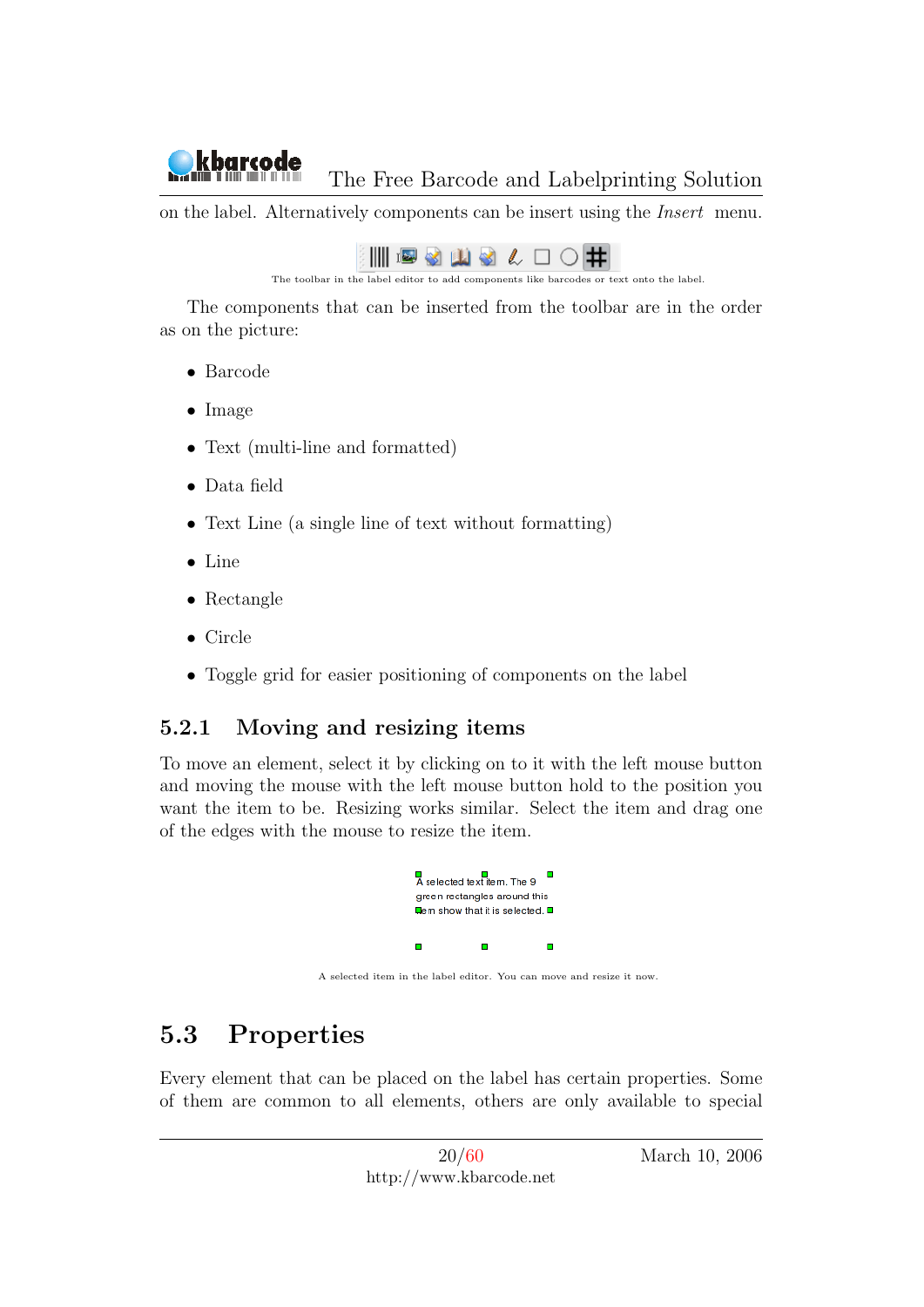

elements. Properties can be modified either by double clicking on an element on the label or by right clicking on it and selecting Properties from the context menu.

#### <span id="page-21-0"></span>5.3.1 Properties common to all items

Every element on the label has a position and size. Even if the item can be moved and resized with the mouse it is more accurate to enter the position exactly. An exact position and size can be defined for every element in its properties dialog. Additionally it is possible to protect the position and size of an item, so that it is not moved with the mouse by accident.

|                 |        | <b>Properties - KBarcode</b>             |                          |            | 7<br>□ |
|-----------------|--------|------------------------------------------|--------------------------|------------|--------|
| Position & Size | Border | Rotation                                 | Text                     | Visibility |        |
|                 |        | Protect item from being moved or resized |                          |            |        |
| Top:            |        | 5,000mm                                  |                          |            |        |
| Left:           |        | 10,000mm                                 | $\overline{\phantom{0}}$ |            |        |
| Height:         |        | 28,000mm                                 | ≑                        |            |        |
| Width:          |        | 41,000mm                                 | $\div$                   |            |        |
|                 |        |                                          |                          |            |        |
|                 |        |                                          |                          |            |        |
|                 |        |                                          |                          |            |        |
|                 |        |                                          |                          |            |        |
|                 |        |                                          |                          | QK         | Cancel |

The properties dialog page for modifying position and size.

Borders can be drawn around all elements. A border is a rectangle around the component. It has a color, a line width and a line drawing style. It should be mentioned that a border should be only drawn around a barcode, if it has a big enough quiet zone.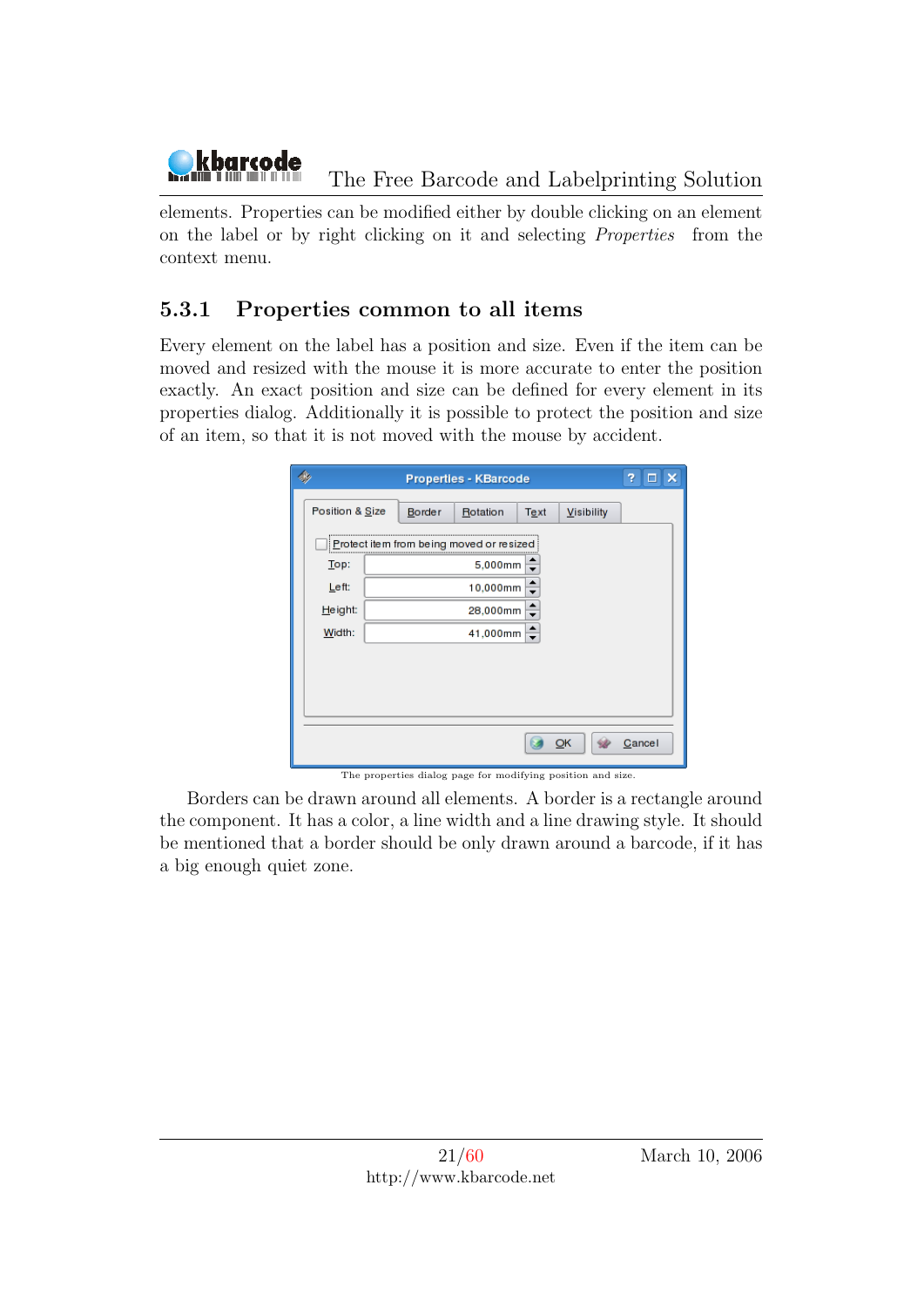|                                  | <b>Properties - KBarcode</b>                  | 7<br>$\Box$ $\times$ |
|----------------------------------|-----------------------------------------------|----------------------|
| <b>Border</b><br>Position & Size | Rotation<br>Text<br>Visibility                |                      |
| <b>X</b> Border Visible          |                                               |                      |
| Color:                           |                                               |                      |
| Line Width:                      |                                               |                      |
| Line Style:                      |                                               |                      |
|                                  |                                               |                      |
|                                  |                                               | QK<br>Cancel         |
|                                  | Setting a border for an element on the label. |                      |

Sometimes it is required to print a page of labels, but not all labels on the page should have the same contents. As a reason, every element has a so called "visibility property". That is a JavaScript function that is called for each label. If the function returns true, the item will be printed, otherwise not. These JavaScript functions are quite simple, but powerful if combined with KBarcode 's data fields which will be introduced later. The two examples below use the data field *[index]* which will be replaced during printing with the number of the label currently being printed (for the first label printed it is 1, for the second label it is 2 ...).

To print a element only on the label number 5 you could use a JavaScript function in the visibility field like this:

#### $[index] == 5;$

kbarcode

To print only on every second label, you would use:

#### [index]%2;

More powerful functions are of course possible, too, but won't be explained here in detail.

| 化 | <b>Properties - KBarcode</b>                                    | Ŧ.<br>$\Box$<br>× |
|---|-----------------------------------------------------------------|-------------------|
|   | Visibility<br>Position & Size<br>Border<br>Rotation<br>Text     |                   |
|   | Evaluate JavsScript code to define the visibility of this item: |                   |
|   | $[index]$ %2                                                    |                   |
|   |                                                                 |                   |
|   |                                                                 |                   |
|   |                                                                 |                   |
|   |                                                                 |                   |
|   |                                                                 |                   |
|   | QK                                                              | Cancel            |
|   |                                                                 |                   |
|   | The visibility property.                                        |                   |

22[/60](#page-60-0) http://www.kbarcode.net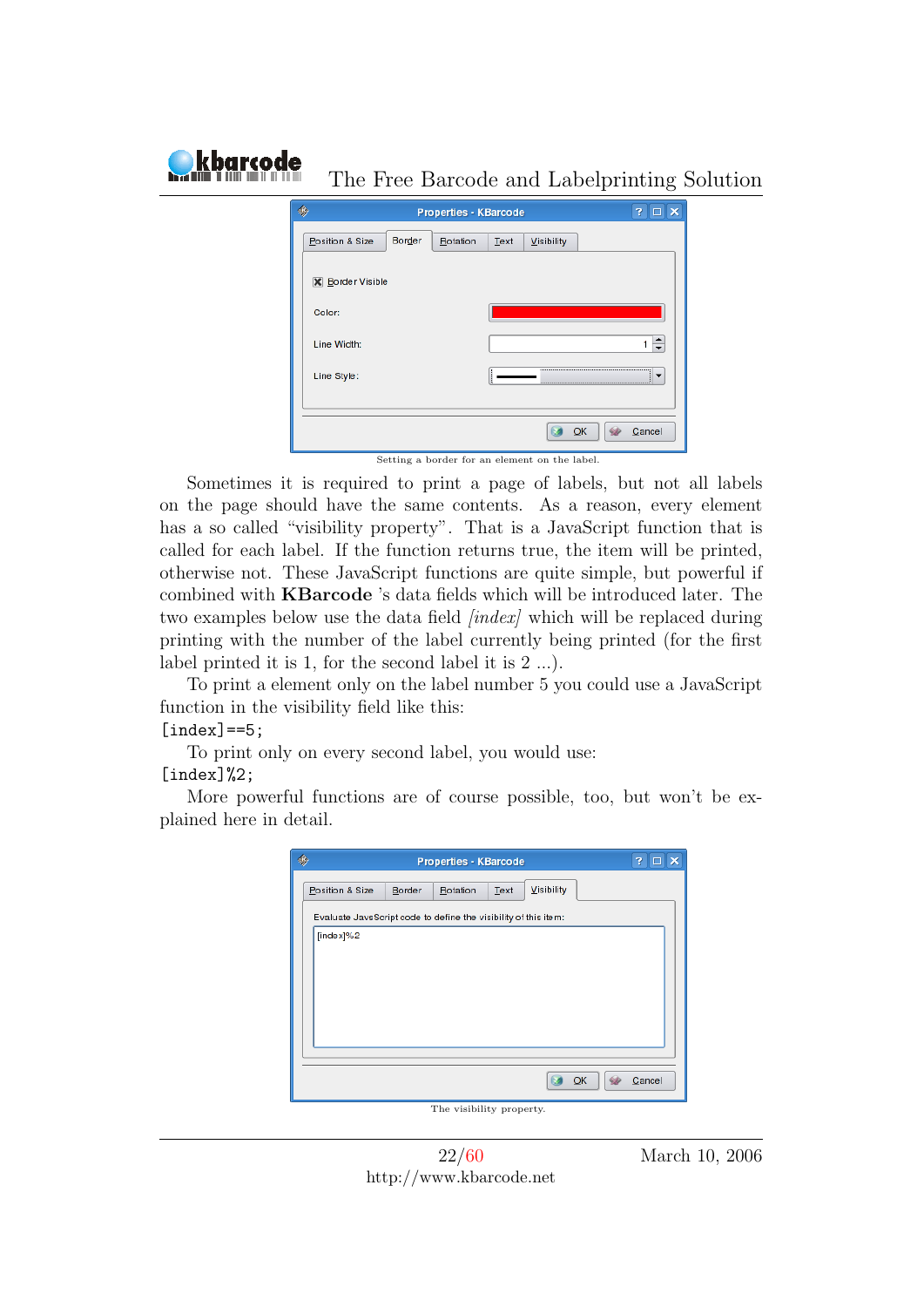#### <span id="page-23-0"></span>5.3.2 Barcode Properties

The properties of a barcode in the label editor are the same as described in the chapter "Generating Barcodes" at page [15.](#page-15-0)

|                      | <b>Properties - KBarcode</b> |                   |                                | Ÿ.<br>×<br>п |
|----------------------|------------------------------|-------------------|--------------------------------|--------------|
| Position & Size      | Barcode<br><b>Border</b>     | <b>Visibility</b> |                                |              |
| Barcode Settings:    |                              | Static            |                                |              |
| Encoding Type:       | Code 39 [GNU Barcode]        |                   |                                | ▼            |
| Value:               | <b>KBARCODE</b>              |                   |                                |              |
|                      | $X$ Display text             | Advanced          | Insert Data Field<br>$\bullet$ |              |
| Margin:              | o                            | Rotation:         |                                | o            |
| Scale (in permille): | 1000 Crop:                   |                   |                                | 100          |
|                      |                              |                   |                                |              |
|                      |                              |                   | OK                             | Cancel       |

Barcode properties in the label editor.

The only notable difference is the field Barcode Settings at the top of the page. The default value Static is a good choice. With this setting you can define barcodes with a fixed value for each label or barcodes which get their value from a user defined variable or one of KBarcode 's data fields which will be introduced later. All other values are only available if you use a database along with KBarcode . If you use the database tables for article printing, you can also choose barcode values from the database like Main:EAN. **KBarcode** will get the values for the barcode automatically from the database.

#### Barcode Sequences

Barcode sequences are a powerful feature of KBarcode . Under the Advanced... barcode options enable the option Enable sequences. It is now possible to use the character  $\#$  in the *Value* field of the barcode settings. **KBarcode** is going to replace the  $\#$  with a number that is increased for every printed label. More  $#$  mean leading zeros. I.e. BARCODE## will be replaced before printing with BARCODE01 . Therefore it is very easy to print a page of, let's say 10 barcodes, numbered from 1 to 10. Enable barcode sequences and set the barcodes value to  $##$ . Simply print 10 labels directly from the label editor and the barcodes will be numbered automatically from 1 to 10 on the print out.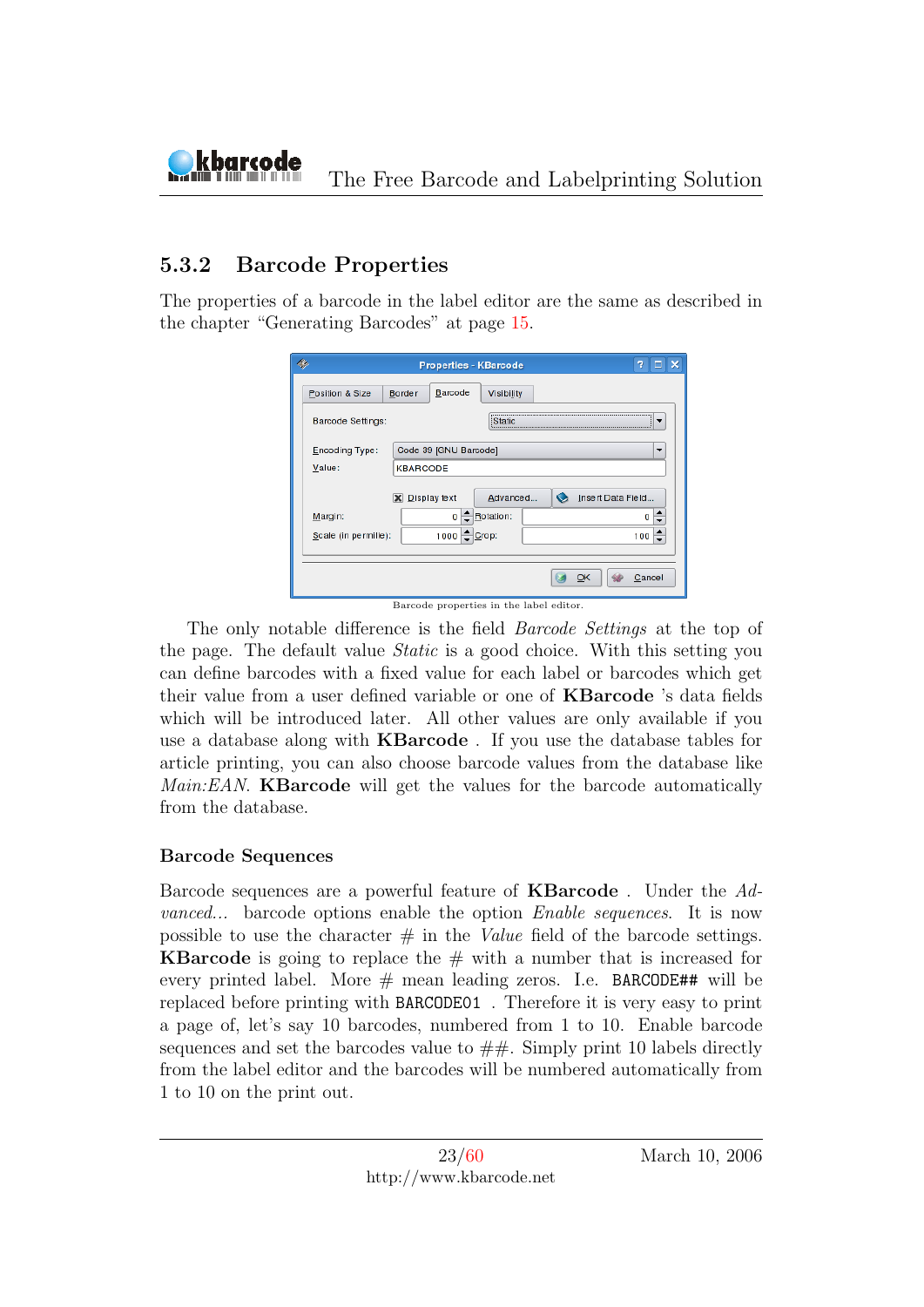

#### <span id="page-24-0"></span>5.3.3 Image Properties

KBarcode supports a wide range of image formats that can be printed on a label. The formats are not listed here as they depend on your KDE installation. Generally it can be said that KBarcode will support more different image formats the newer your KDE installation is.

|                                      |                                 |       | <b>Properties - KBarcode</b> |                   | 7      | □ |
|--------------------------------------|---------------------------------|-------|------------------------------|-------------------|--------|---|
| Position & Size                      | Border                          | Image | Visibility                   |                   |        |   |
| <b>Image</b><br>Load image from path |                                 |       |                              |                   |        |   |
|                                      | Read image path from expression |       |                              | Insert Data Field | ô      |   |
| Size                                 |                                 |       |                              |                   |        |   |
| <b>O</b> None                        |                                 |       |                              |                   |        |   |
| Zoom                                 |                                 |       |                              |                   |        |   |
| Scale                                |                                 |       |                              |                   |        |   |
| Rotation:                            |                                 |       | 10                           |                   |        |   |
| Mirror Horizontaly                   |                                 |       |                              |                   |        |   |
| Mirror Vertically                    |                                 |       |                              |                   |        |   |
|                                      |                                 |       |                              | OK                | Cancel |   |

The image properties dialog.

First of all, you have two possibilities to embed an image on a label. KBarcode can load a picture from a fixed path on your system and store it along with the label. This feature is used for company logos which are the same on each label. Additionally it is possible to define the path of the image to load during printing using an expression. The path to the image could be stored in a database. As a reason one can print different images for different customers using the same label. KBarcode expressions using data fields are explained later. If you chose to use the image path from an expression, KBarcode will draw a red box displaying the expression till it can be evaluated (usually only during printing).

Secondly there are options for scaling, rotating and mirroring the image.

- Size: None The image is not resized anyway. If it is to big for the image frame, it is simply cropped. If it is to small, it won't be resized.
- Size: Zoom The image is resized to fit the image frame (which can be resized using the mouse). The complete image frame is filled with the image.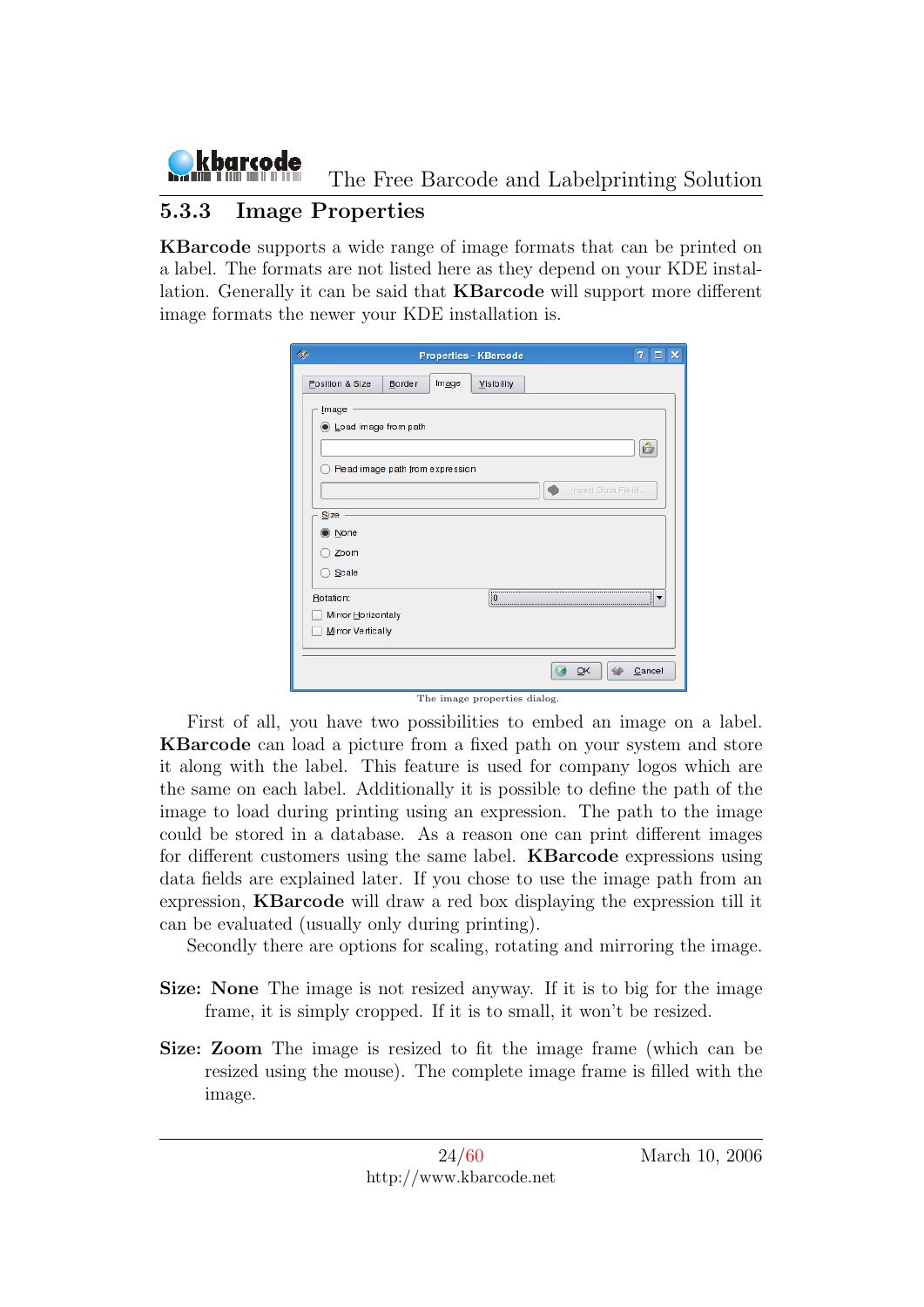

Size: Scale The image is resized to fit the image frame, but the ratio is kept. This is usually a good choice.

Rotation Rotate the image by a multiply of 90 degrees.

Mirror Horizontally The image is mirrored.

Mirror Vertically The image is mirrored vertically.

#### <span id="page-25-0"></span>5.3.4 Text properties

Text is edited and written in the richt text editor included in KBarcode . Writing text works like in any modern word processor. The current font, font size, color or formattings like bold, italic and underlined can be applied easily to any selected part of the text.

Data fields can also be included into the rich text directly. You do not have to create an extra data field element on the label. When including a data field and you intend to format it somehow. Make sure that the whole data field has one formating and not two different formattings (e.g. "[index]" cannot be evaluated by KBarcode )

| <b>Properties - KBarcode</b>                                                                                           | Ø.<br>$\Box$ $\times$ |
|------------------------------------------------------------------------------------------------------------------------|-----------------------|
| Text<br>Position & Size<br><b>Border</b><br>Rotation<br>Visibility                                                     |                       |
| $\sqrt{u}$<br>đ.<br>B                                                                                                  |                       |
| E 1<br>圖<br>E<br>URW Chancery L<br>20<br>۰                                                                             |                       |
| KBarcode supports images, barcodes and formatted text.<br>The current date is: [date]<br>This is label number [index]. |                       |
| Different font in the same label.                                                                                      |                       |
|                                                                                                                        |                       |
| OK                                                                                                                     | Cancel                |

The rich text editor with formated text and two data fields.

## <span id="page-25-1"></span>5.4 Label Preview

Before printing the label it is a good idea to take a look on it with some real world data. Select Preview... from the View menu in the label editor. A dialog is opened. Several data fields like the index or serial number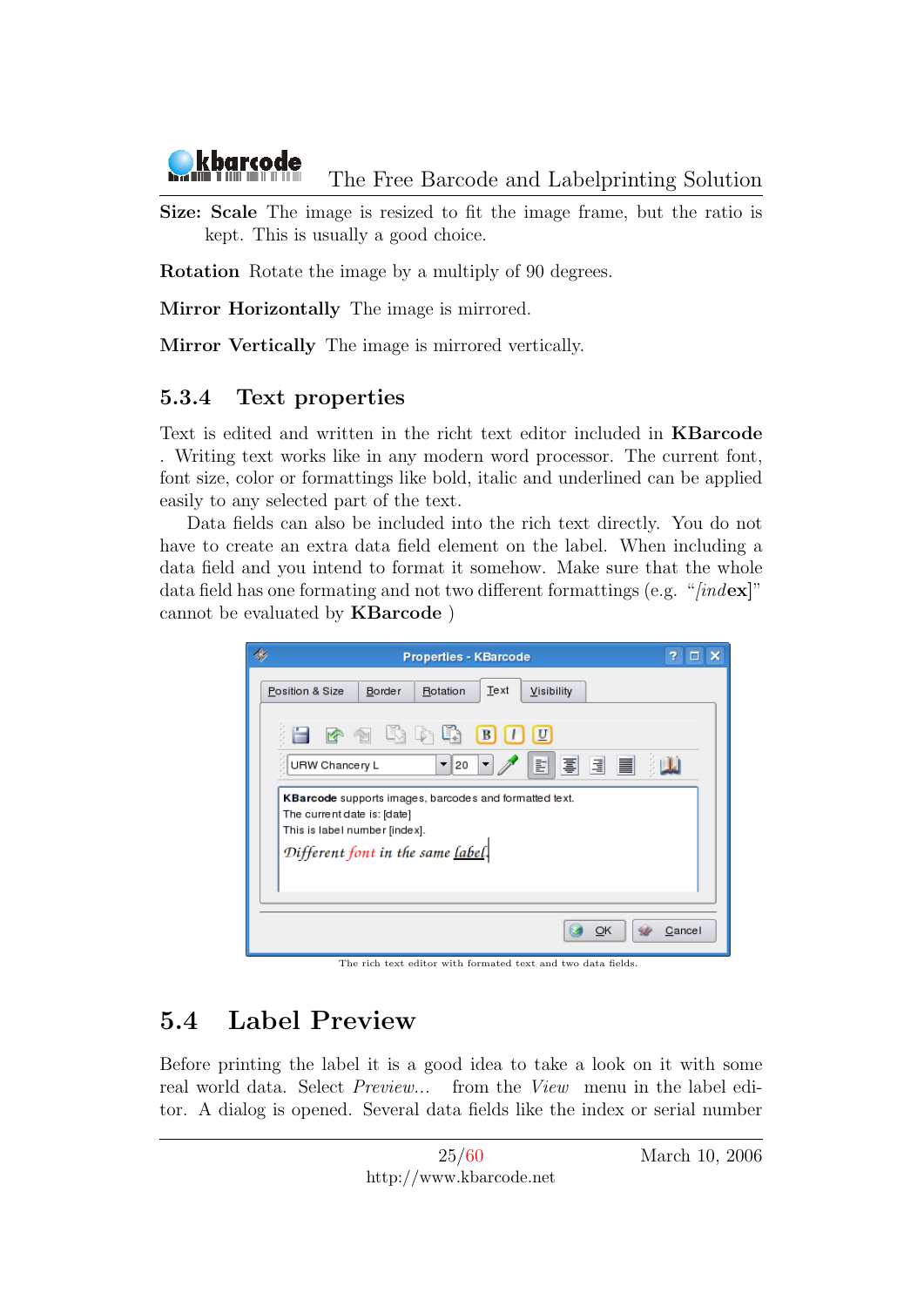

can be set here. Also an article from the SQL database can be selected if a database is configured for usage with KBarcode . To see the label with the entered data, click on Update after all the required data has been entered.

| ◈                               | kbarcode                                              |                      | $\overline{?}$ $\Box$ $\times$ |
|---------------------------------|-------------------------------------------------------|----------------------|--------------------------------|
| Customer Name and No.:          | <b>EURO222</b><br>Europe<br>$\overline{\phantom{0}}$  | $\blacktriangledown$ | $Update$                       |
| Article Number:                 | art1004                                               |                      | X)<br>$C$ lose                 |
| Group:                          |                                                       |                      |                                |
| Index:                          |                                                       | $13 \div$            |                                |
| Serial start:                   | AF0023X                                               |                      |                                |
| Serial increment:               |                                                       | घ≑                   |                                |
| Addressbook entry:              | Select Address                                        |                      |                                |
| <b>Okbarcode</b>                | Serial: AF0047X                                       |                      |                                |
| The current date is: 06-03-2006 | KBarcode supports images, barcodes and formatted text |                      |                                |
| This is label number 13.        |                                                       |                      |                                |
| <b>HUSSING</b>                  |                                                       |                      |                                |
|                                 |                                                       |                      |                                |
|                                 |                                                       |                      |                                |

The preview dialog.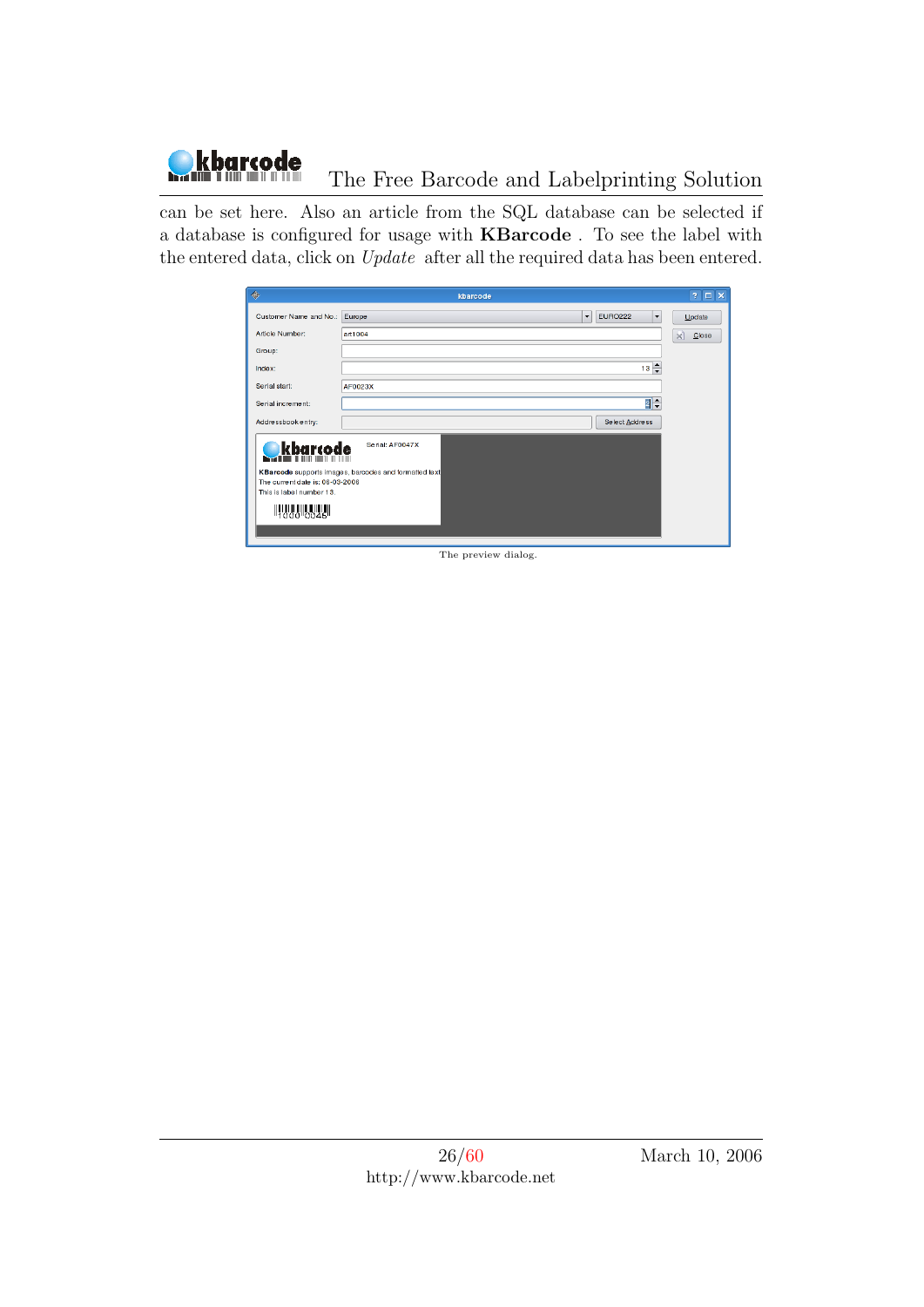<span id="page-27-0"></span>

# 6 Data fields

KBarcode has a powerful feature to include data into the printed labels. It is possible to use a so called data field into any text field, as value of a barcode or even to construct the path of an image to load. Data fields have the form [SOMENAME] where  $SOMENAME$  is the name of a function or variable.

There are different types of data fields. Some provide only static data, like the current date or time, others can execute SQL queries or JavaScript functions to create data for printing during runtime.

To use a data fields it is enough to type the name of the data field with the enclosing brackets [ and ] as text in a text field, as barcode value or as path to an image. Alternatively, KBarcode includes a comfortable wizard to insert all kinds of data fields.

#### <span id="page-27-1"></span>6.1 Simple Data fields

Simple data fields are replaced by their value during printing. The data field [date] is replaced with the current date during printing. A few important data fields are listed in the below.

[col] The column of the printed label on the current page.

- [date] The current date.
- [filename] The filename including the complete path of the label being printed.
- [index] The index of the label. The first label has the index 1, the second label has the index 2 ...

[page] The number of the current page.

[row] The row of the printed label on the current page.

27[/60](#page-60-0) http://www.kbarcode.net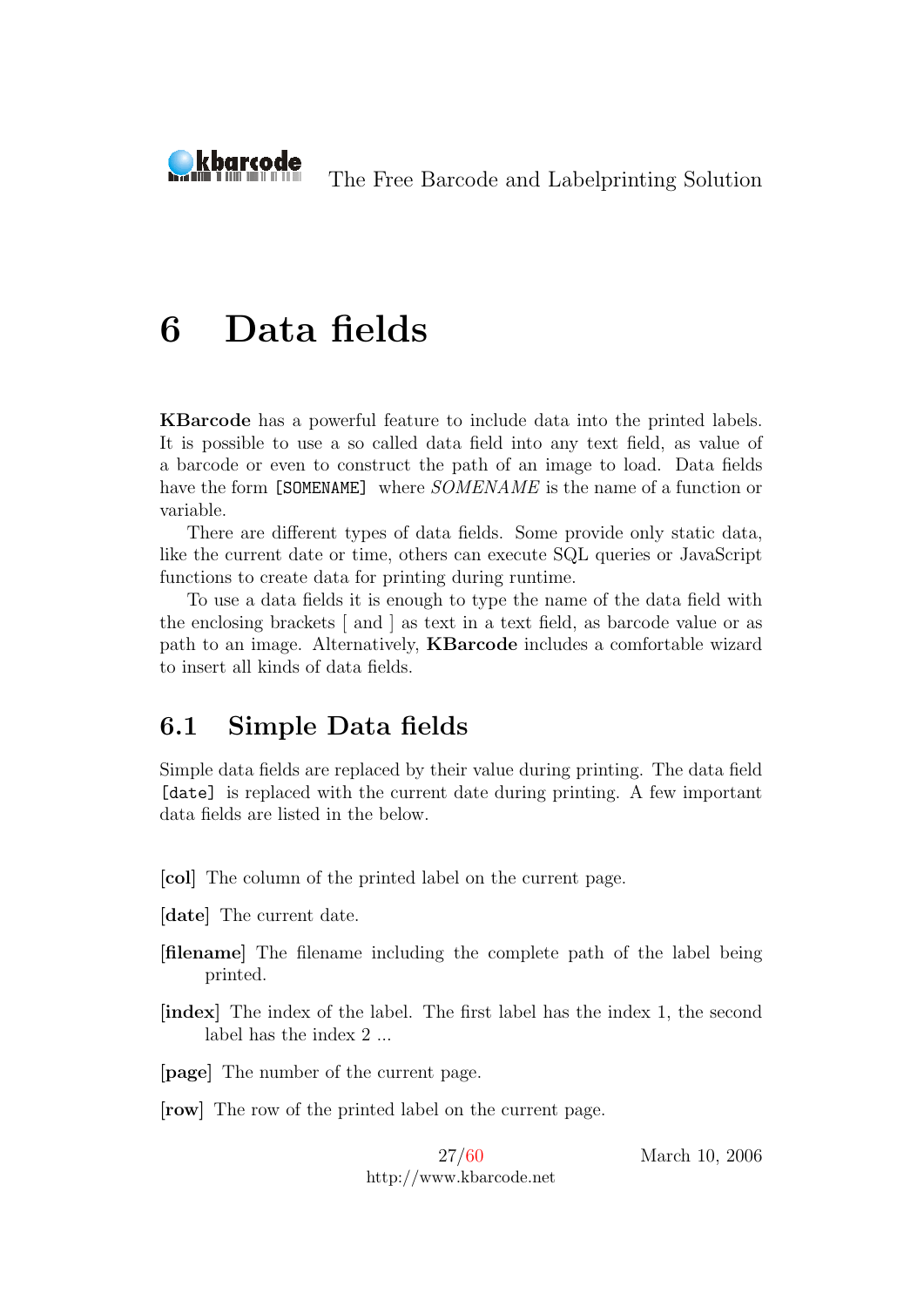

[serial] A serial number. The start value of the serial number can be specified right before printing.

If you are printing articles from KBarcode 's SQL tables as explained later, you can use special data fields for the article number, the customer or the barcodes value.

## <span id="page-28-0"></span>6.2 Addresses

KBarcode can use the KDE address book as data source for label printing. Special data fields exist for almost every entry in the address book. A address book contact or a list of contacts can be selected before printing to fill the label with the correct information. To insert the complete address of the selected contact use the data field [address] , to insert the name only use the token [address name] . For a complete list of the supported data fields, please use the data field wizard of KBarcode .

## <span id="page-28-1"></span>6.3 User Defined Variables

User defined variables are a powerful concept. The user can define variables of his own that work like ordinary data fields, but get their value right before printing from a CSV file, the result set of a SQL query or directly from the user.

To define a new variable, either use the wizard or type in any text field [\$NameOfTheVariable] to create a variable named NameOfTheVariable. One variable can be used in a text field and a barcode (or in more than one text field and barcode) at the same time. Just make sure both variables have exactly the same name.

The usage of user defined variables will be explained more detailed in the section "Batchprinting".

## <span id="page-28-2"></span>6.4 SQL Queries

Results of SQL queries can be included into labels or used as data for barcode generation. The data field for an SQL query has the form [sqlquery:SomeSQLQuery] where  $SomeSQLQuery$  is a SQL query that may contain other data fields.

An example of an SQL query which could be used as a barcode value is:

[sqlquery:SELECT barcode\_value FROM barcode\_values\_table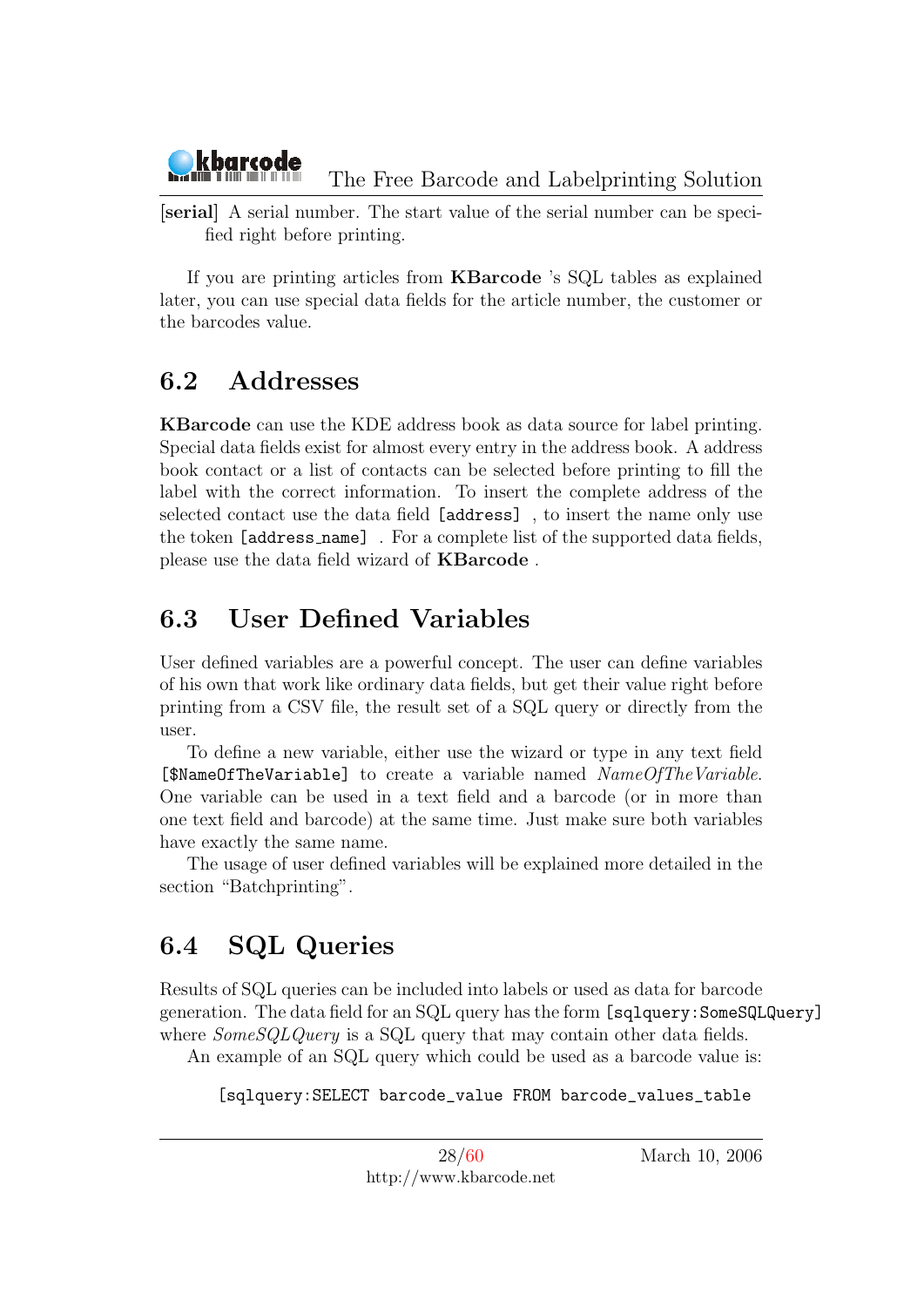

WHERE customer=[customer\_no]]

As you can see one can use data fields inside of other data fields. [customer no] is a data field of KBarcode that returns the name of the current customer during article printing. The table *barcode\_values\_table* on which the select is performed has to be a table in the database which was configured for usage with **KBarcode** before.

Another widely used type of query utilizes the [index] data field: [sqlquery:SELECT value FROM table WHERE id=[index]] .

## <span id="page-29-0"></span>6.5 JavaScript Functions

Small JavaScript functions can perform more complex tasks, like string manipulations or calculations. To insert a JavaScript function in a text field or barcode write a data field starting with  $i\pi$ ; i.e. [js:4+5]. The JavaScript interpreter will add 4 and 5 in this example and the text field containing this script will have the value 9.

Note that JavaScript functions used in KBarcode have to return a value and that variables cannot be shared between different JavaScript data fields. Of course it is possible to use other data fields inside of JavaScript functions. Powerful tasks can be performed by a combinations of SQL queries, JavaScript and simple data fields.

[sqlquery:SELECT value FROM table WHERE id=[js:if( [index] % 2 ) 1; else 2;]]

This function will insert value from table with id=1 for an even label index and the value with id=2 for an odd index.

A complete description of JavaScript with syntax and all supported functions would be to much for this handbook. If you want more information on JavaScript please take a look at http://en.wikipedia.org/wiki/JavaScript .

The language and syntax used in JavaScript data fields is the same as to define the visibility of components on the label.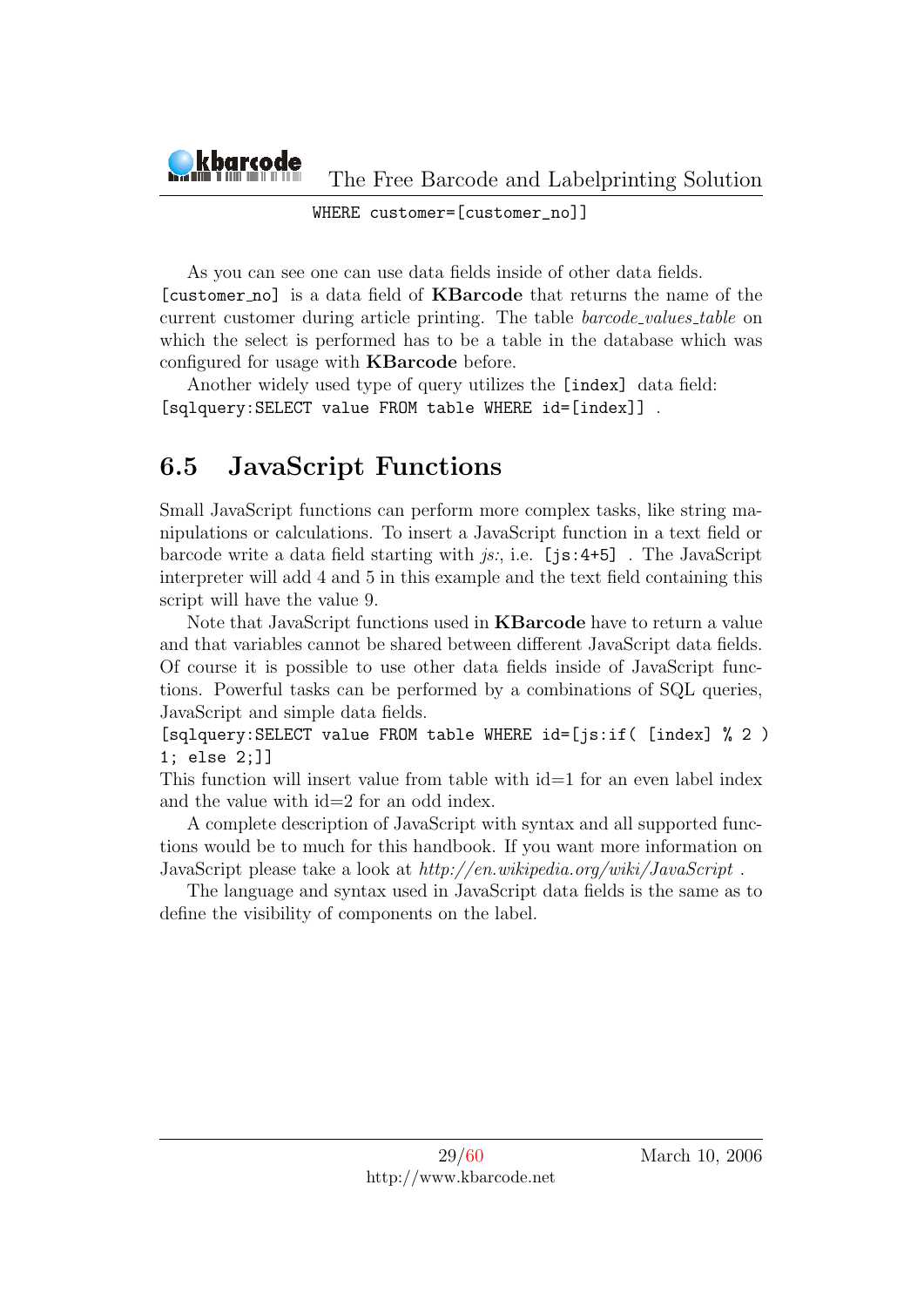<span id="page-30-0"></span>

# 7 Batchprinting

Batchprinting means to print a large number of labels in one go without user interaction between the labels. A label design and a data source is specified before printing. KBarcode will merge the data with the label design and print the labels.

This process can be automated using command line options and the DCOP<sup>[1](#page-30-1)</sup> interface provided by **KBarcode**.

A wizard will guide you in batchprinting mode through the different steps. The first step when the wizard is launched is to select a label file.

| ß<br>kbarcode                                                                                                                                                                   | 7<br>$\Box$ $\times$ |
|---------------------------------------------------------------------------------------------------------------------------------------------------------------------------------|----------------------|
| <b>File Selection</b>                                                                                                                                                           |                      |
| This wizard will guide you through the process of printing many<br>labels with KBarcode.<br>The first step is to select the KBarcode label file you want to print.<br>Filename: |                      |
| /home/dominik/Desktop/kbarcode/kbarcode.kbarcode                                                                                                                                |                      |
|                                                                                                                                                                                 |                      |
|                                                                                                                                                                                 |                      |
|                                                                                                                                                                                 |                      |
|                                                                                                                                                                                 |                      |
|                                                                                                                                                                                 |                      |
|                                                                                                                                                                                 |                      |
|                                                                                                                                                                                 |                      |
| <b>Back</b><br>Next<br>Help                                                                                                                                                     | Cancel               |

Select the label to print as the first step in batchprinting mode.

<span id="page-30-1"></span><sup>1</sup>Desktop Communication Protocol: a way to control KDE applications from the command line and from shell scripts.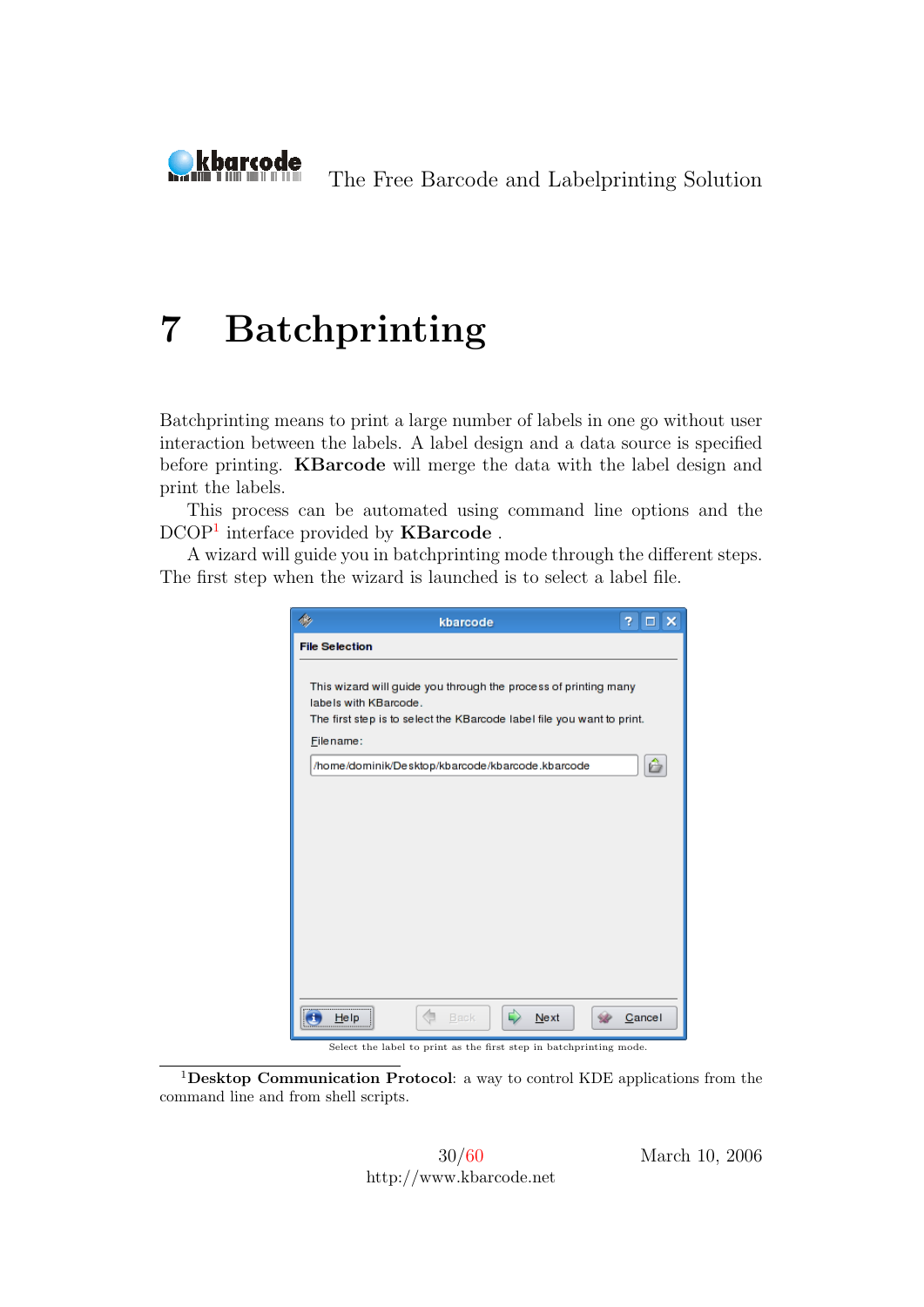As second step you have decide what kind of labels you want to print with which data. All of the options below are described in detail in separate sections.

- Print labels without data
- Print articles from a SQL database
- Import user defined variables and print
- Print contacts from the address book

## <span id="page-31-0"></span>7.1 A Quick start into Batchprinting using Presentations

Two presentations that give a good overview over batchprinting using KBarcode are available online in the documentation section of our website. The first one describes batchprinting in general and the second one explains how to print address labels from the KDE address book.

#### http://www.kbarcode.net/Docs.17.0.html

Both presentations are a good help to guide you step by step through the printing process, so they are definitely worth a look if you are using KBarcode for the first time.

## <span id="page-31-1"></span>7.2 Printing labels without data

Sometimes one wants to print labels without any external data source. For example, this is the case for business cards. They are designed once and no external data is needed as all the content is already part of the design. For labels without data, it is only necessary to specify how many labels should be printed.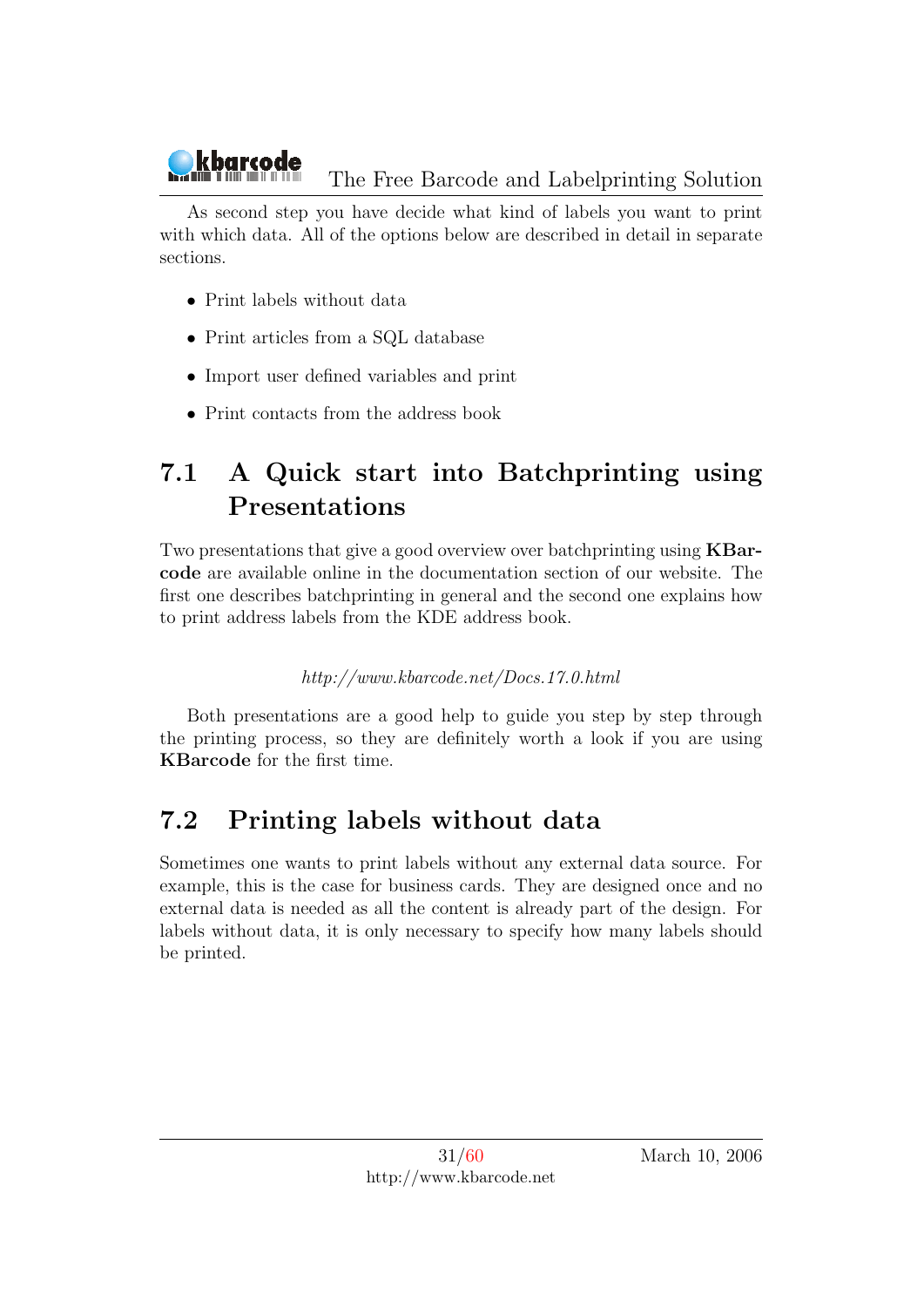| kbarcode |                            | The Free Barcode and Labelprinting Solution                       |                     |
|----------|----------------------------|-------------------------------------------------------------------|---------------------|
|          | ۰                          | kbarcode                                                          | $?$ $\Box$ $\times$ |
|          | <b>Print Data</b>          |                                                                   |                     |
|          | Number of labels to print: | $1 - 1 - 1 = 1$<br>$\mathbf{L}$<br>$\blacksquare$<br>$\mathbf{I}$ | ÷<br>1.             |
|          | He                         | ⇨<br>⇦<br>Next<br>Back                                            | Cancel              |

Specify the number of labels to print.

It is later possible to set the start value of a serial number ( [serial] ) to add some dynamic content to the label. Of course barcode sequences and simple data fields like [date] , [index] or even SQL queries will work, too.

## <span id="page-32-0"></span>7.3 Print articles from KBarcodes SQL database

This option is only enabled if you have configured a SQL database to work with KBarcode .

The information to print the labels is retrieved from the SQL tables that were created by the configuration wizard. Two tables are used to store the required information. Before starting to print articles, the tables should be filled with all the required information (customers and articles).

- customer This table contains a customer number and the name of each customer. If you do not need special customer information, you can use one of the example customers that were created during setup or create a default customer by yourself.
- barcode basic All articles are stored in this table. Every article has an article number, which is used to identify this article. Every article in the database has to have an article number. An article description should be entered, too.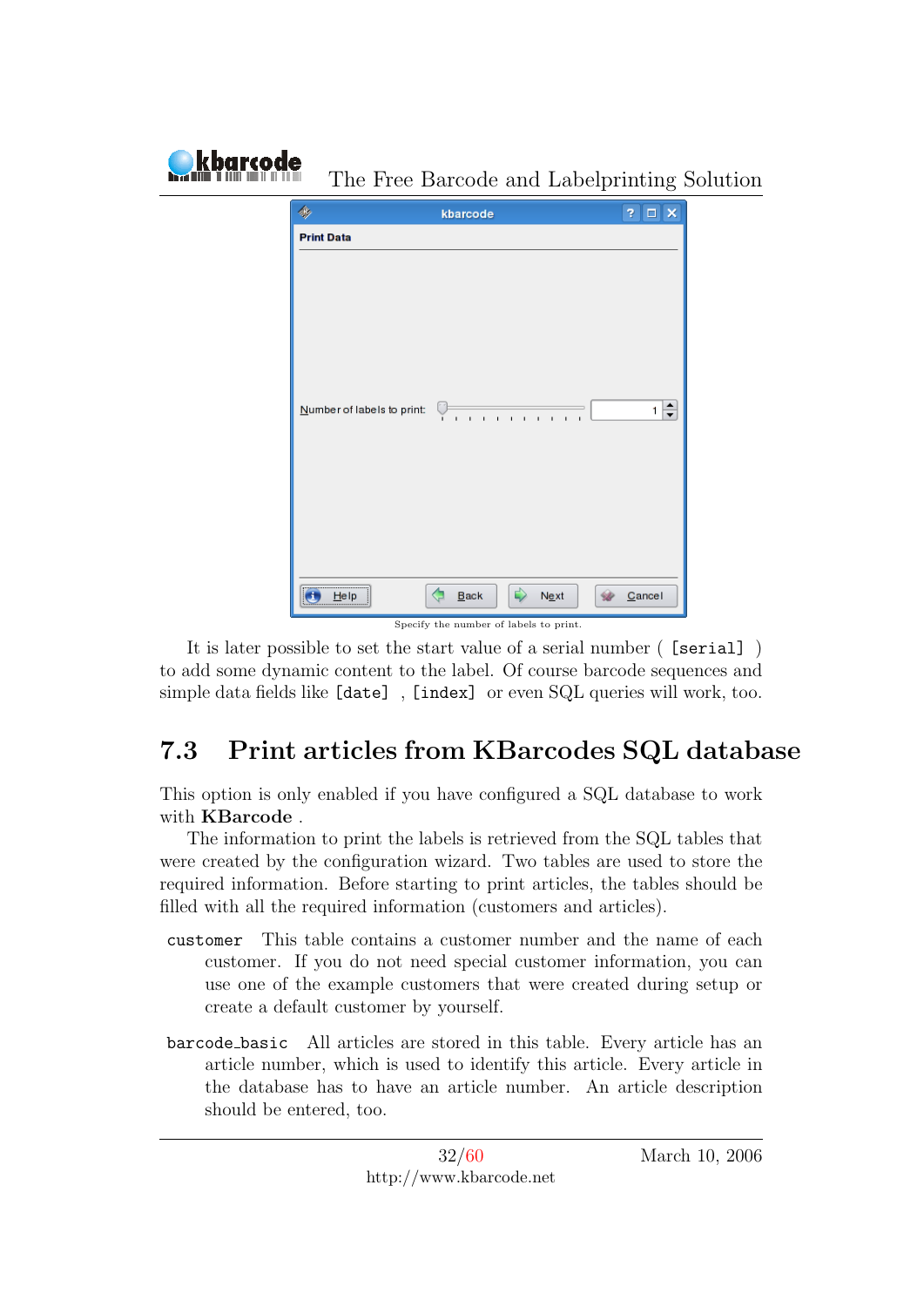The fields barcode no and encoding type contain the required information to print a barcode for this article. barcode no is the value of the barcode (e.g. "1231241") and encoding type is the barcode encoding that should be used (e.g. "ean"). The name of the wanted barcode encoding can be found in the Appendix in the section Supported barcode types.

The additional table customer\_text can be used to define the same article differently for different customers. The fields are a combination of those found in barcode basic and customer .

| ۷                 |                        | kbarcode       |                     | 7.<br>$\Box$ $\times$ |
|-------------------|------------------------|----------------|---------------------|-----------------------|
| <b>Print Data</b> |                        |                |                     |                       |
|                   | Customer name and no.: | Europe         | <b>EURO222</b><br>▼ | ▼                     |
| Add               | Import v               | Edit           | <b>Remove</b>       | Remove All            |
| Index             | Number of Labels       | Article Number | Group               |                       |
| 00001             | 1                      | art1001        |                     |                       |
| 00002             | 1                      | art1002        |                     |                       |
| 00003             | з                      | art1003        | Special             |                       |
| 00004             | 1                      | art1004        | Special             |                       |
| 00005             | 1                      | art1005        |                     |                       |
| 00006             | 1                      | art1006        |                     |                       |
|                   |                        |                |                     |                       |
|                   |                        |                |                     |                       |
|                   |                        |                |                     |                       |
|                   |                        |                |                     |                       |
|                   |                        |                |                     |                       |
|                   |                        |                |                     |                       |
|                   |                        |                |                     |                       |
|                   |                        |                |                     |                       |
|                   |                        |                |                     |                       |
|                   |                        |                |                     |                       |
|                   | Ć<br>$He$ Ip           | ₿<br>Back      | Next                | Cancel                |

#### Printing several articles from the database.

When the tables are setup with the correct information it is simple to print some article labels. The first step is to select the customer for the printed labels at the top of the dialog. The second and last step is to add the articles you want to print. Articles can be added manually with the dialog below. The same dialog is used to modify items once added to the list. Double click onto an item into the list to modify it (the article number, group or the number of labels to print).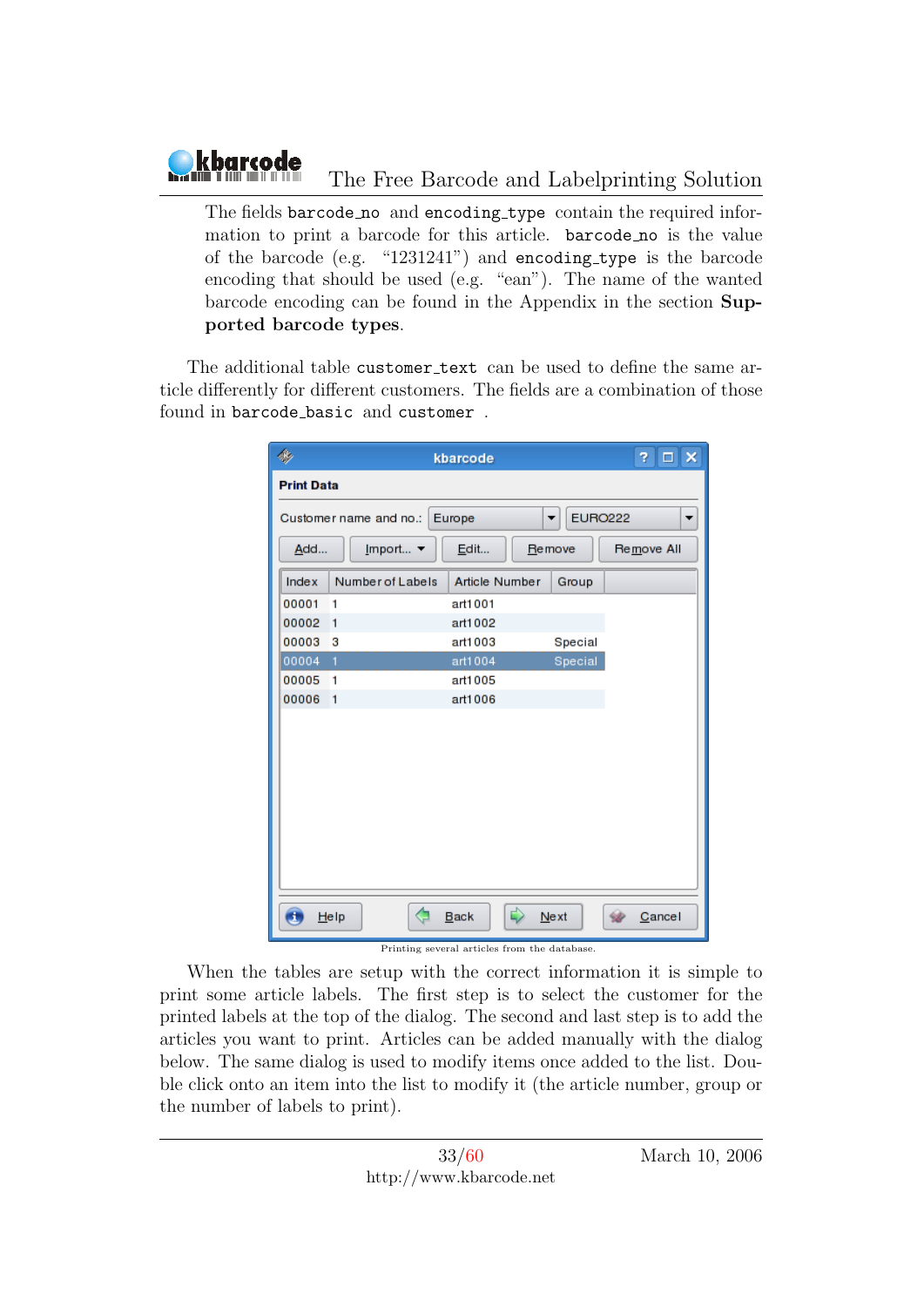

Adding all articles for printing one by one is uncomfortable for a large amount of articles. As a reason several ways to import articles are possible. The easiest one is to import all articles form barcode basic . Most of the time you will want to import the list of articles from a specially created CSV file. The CSV has three columns. The meaning of the columns can be configured to your needs. See page [14](#page-13-3) for the configuration options.

The default setting is a CSV file with the layout:

NumberOfArticles;ArticleNumber;Group . A sample CSV to print two labels of article art1001 and two labels of article art1002 file might look like this:

```
# The first line is a comment and is ignored
2;art1001;GROUP1;
2;art2002;GROUP2;
```
Data in the same format can be imported from the clipboard.

## <span id="page-34-0"></span>7.4 Import variables and print

If the label contains user defined variables (data fields of the form [\$MyVariable] ), it is necessary to import the data with which the variables are filled before printing in some way. Three different ways are available to fill the user defined variables contained in the label, which are shown on the right side of the dialog, with data.

• Enter them manually

kbarcode

- Get the data from a SQL query
- Read the data from a CSV file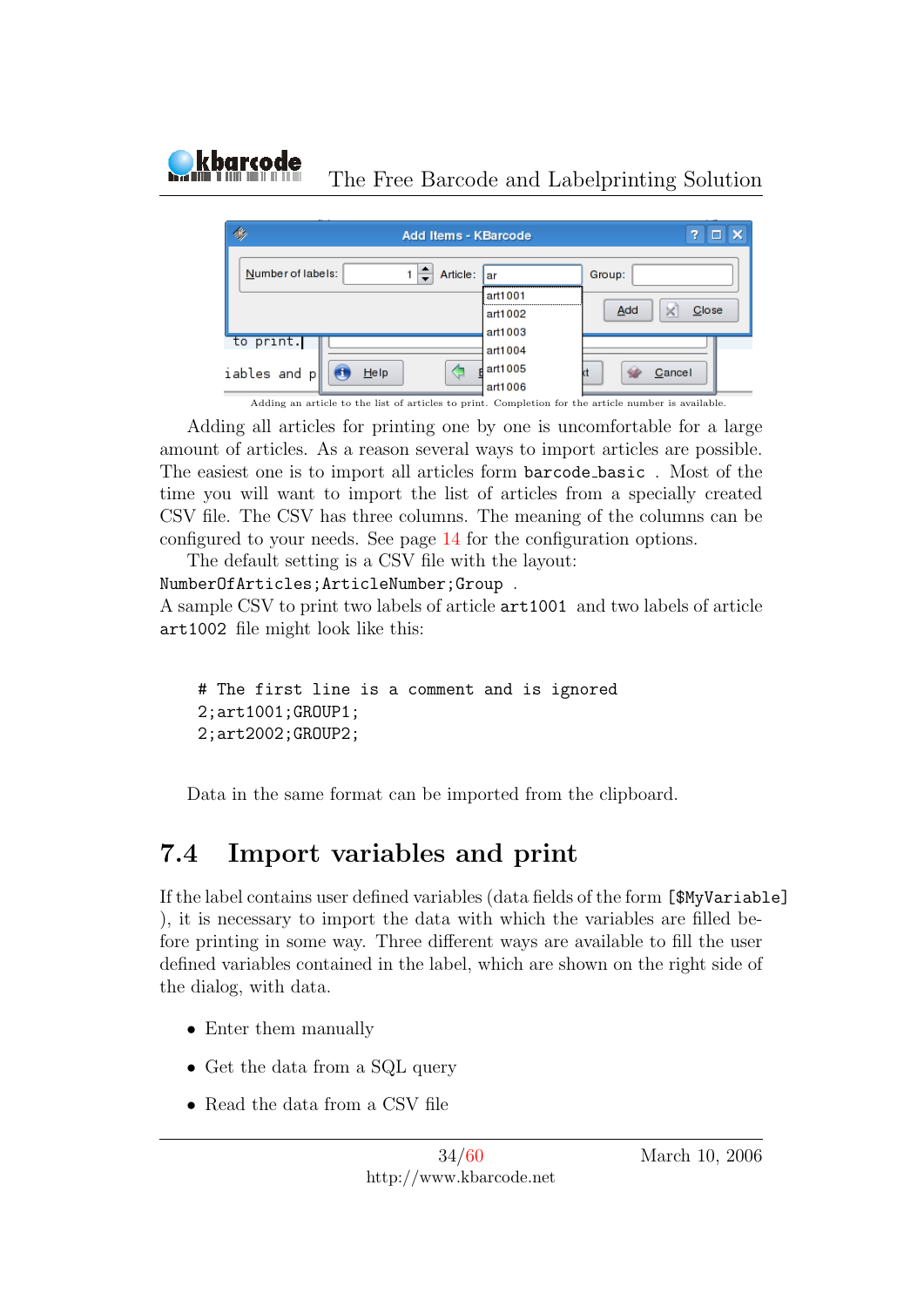| <b>Print Data</b><br>Available Variables:<br>Enter data manually<br>О<br>\$PRICE<br>Import variables from a SQL table<br><b>\$PRODUCTNAME</b><br>Please enter a sql query:<br>Import from a CSV file<br>Please select a csv file:<br>ô<br>Encoding:<br>iso 8859-1<br>$\overline{\phantom{a}}$ | ۰ | kbarcode | P |
|-----------------------------------------------------------------------------------------------------------------------------------------------------------------------------------------------------------------------------------------------------------------------------------------------|---|----------|---|
|                                                                                                                                                                                                                                                                                               |   |          |   |
|                                                                                                                                                                                                                                                                                               |   |          |   |
|                                                                                                                                                                                                                                                                                               |   |          |   |
|                                                                                                                                                                                                                                                                                               |   |          |   |

#### Select the data source for the user defined variables. Available variables are listed on the left.

## <span id="page-35-0"></span>7.4.1 Enter the data manually

The data for the user defined variables can be entered by hand. This is only useful for really small amounts of data. Data that comes from a CSV file or from a SQL query can be edited manually the same way as you enter your data here. To add data click on Insert Row , to delete a selected row of data click on Delete Row . To change the value of a field in the table double click on the cell you want to change.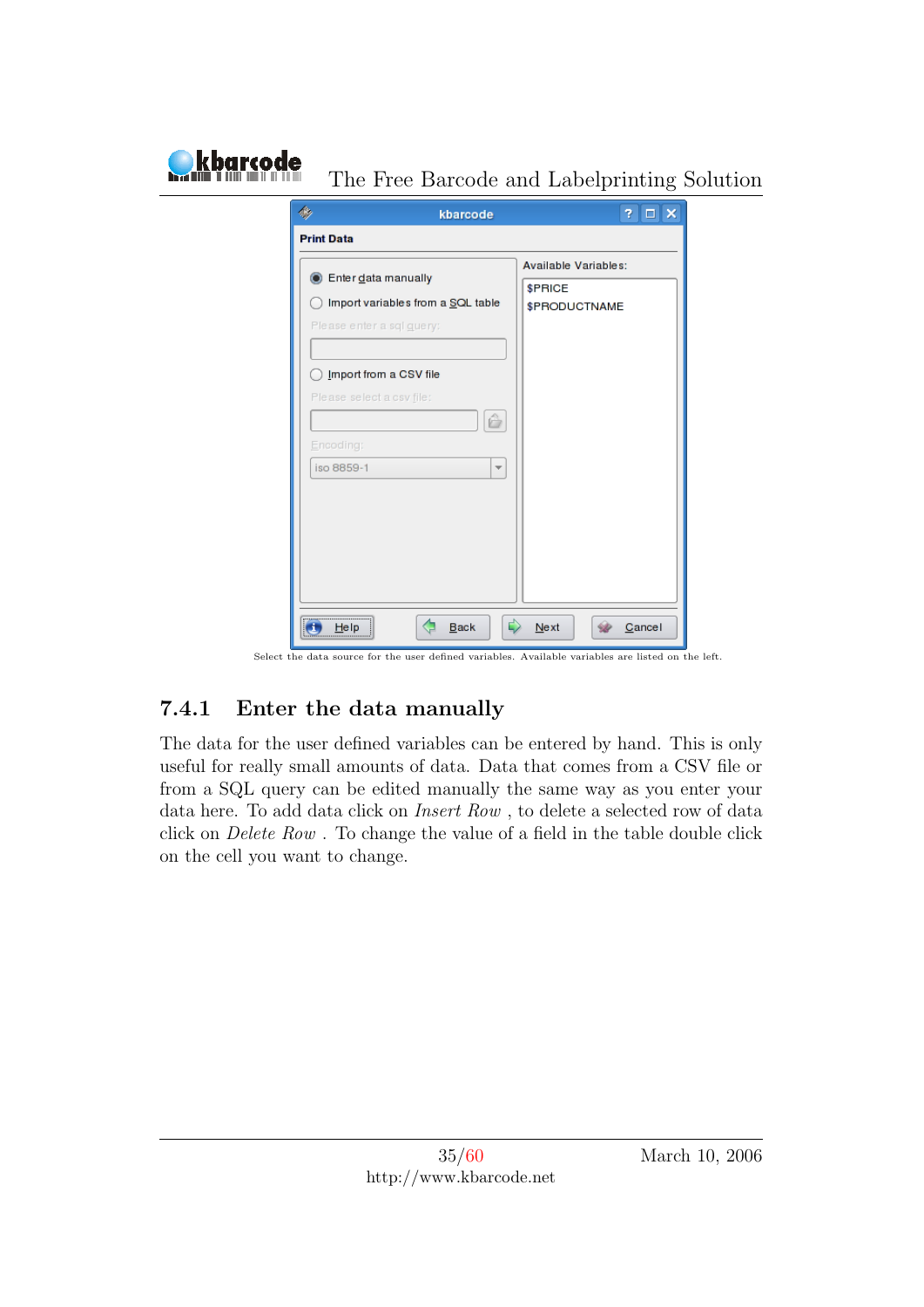| kbarcode |                     | The Free Barcode and Labelprinting Solution |                    |           |            |                       |  |
|----------|---------------------|---------------------------------------------|--------------------|-----------|------------|-----------------------|--|
|          | ٠                   |                                             | kbarcode           |           |            | $\Box$ $\times$<br>Ŧ, |  |
|          |                     | <b>Import Variables</b>                     |                    |           |            |                       |  |
|          | 5                   | Insert Row                                  |                    | $\bullet$ | Delete Row |                       |  |
|          |                     | PRICE                                       | <b>PRODUCTNAME</b> |           |            |                       |  |
|          | 1                   | 2,30EUR                                     | Ham                |           |            |                       |  |
|          | $\overline{c}$<br>3 | 0,80EUR<br>1,00EUR                          | Eggs               |           |            |                       |  |
|          |                     |                                             | Beer               |           |            |                       |  |
|          |                     |                                             |                    |           |            |                       |  |
|          |                     |                                             |                    |           |            |                       |  |
|          |                     |                                             |                    |           |            |                       |  |
|          |                     |                                             |                    |           |            |                       |  |
|          |                     |                                             |                    |           |            |                       |  |
|          |                     |                                             |                    |           |            |                       |  |
|          |                     |                                             |                    |           |            |                       |  |
|          |                     |                                             |                    |           |            |                       |  |
|          |                     |                                             |                    |           |            |                       |  |
|          |                     | $He$ Ip                                     | ⇦<br>Back          | ⇨<br>Next |            | Cancel                |  |

#### Providing data for batchprinting.

#### <span id="page-36-0"></span>7.4.2 Import from CSV file

Data can be exported into CSV files from most applications. So this is most likely the preferred way to get data into KBarcode . CSV files for this purpose have a special format. The first line of the CSV file is the header of the file. The header defines which column of data is used for which user defined variable. Therefore the first row contains the names of the user defined variables. A CSV file for two user defined variables [\$PRICE] and [\$PRODUCTNAME] should look like this:

```
PRICE;PRODUCTNAME;
# The following lines contain data for the two variables
10.000EUR;Car;
0.80EUR;Bread;
30.00EUR;T-Shirt;
```
Please note that it is not required to use the brackets and the dollar sign when defining the variable in the CSV file.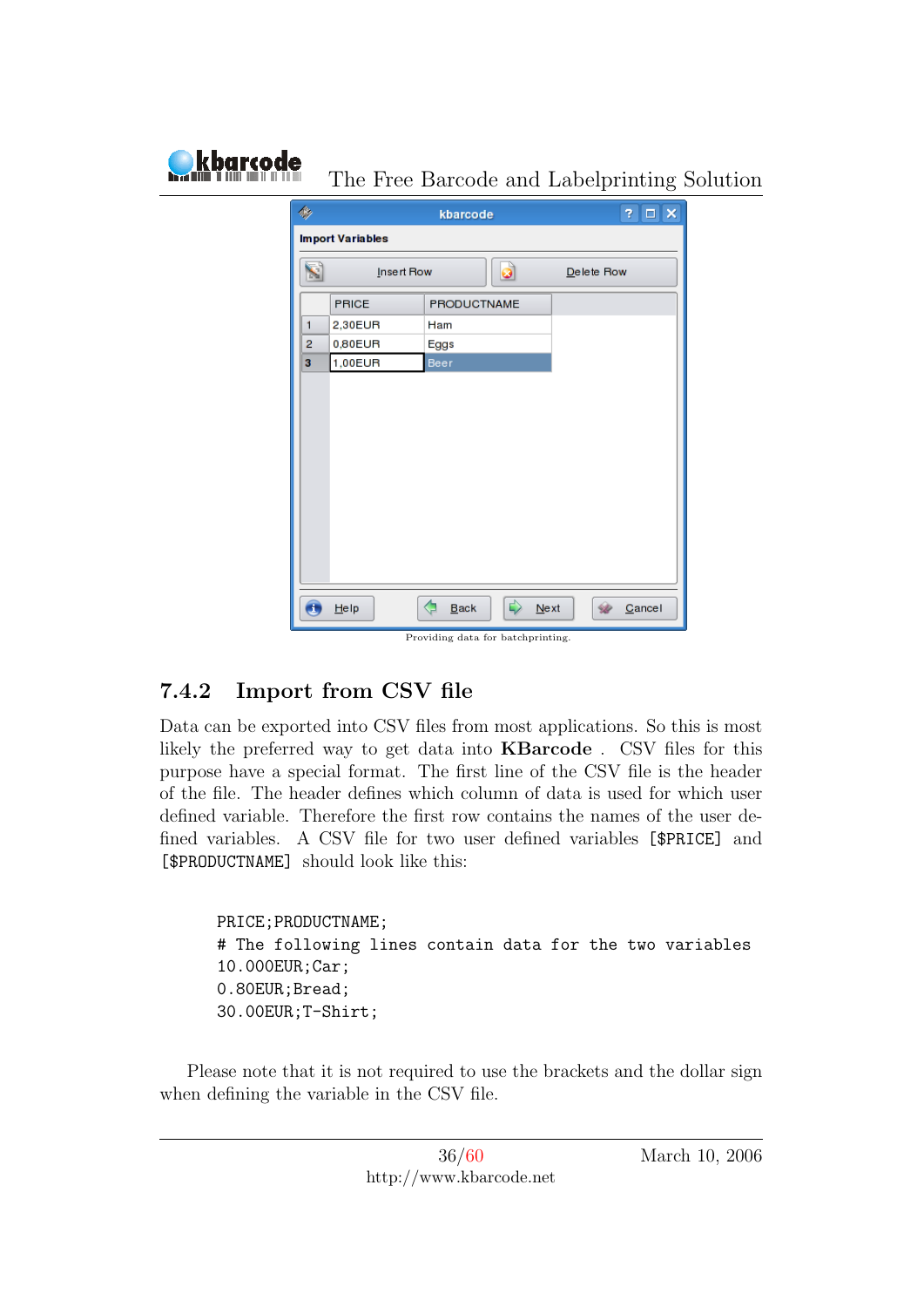The encoding of the imported data can be specified. The data can be edited by hand after the import in the next step.

### <span id="page-37-0"></span>7.4.3 Import from SQL query

If the data is already available in a SQL table it is a good idea to import it directly from the SQL database. The SQL table containing the data must be in the database configured for usage with KBarcode .

We have a table products with some data:

```
kbarcode=> SELECT price, productname FROM products;
price | productname
     -------+--------------
10000 | Car
 0.80 | Bread
    30 | T-Shirt
(3 rows)
```
The user defined variables used in KBarcode have exactly the same name as the columns in the SQL table. As a reason the data can be imported with an easy SQL statement:

SELECT price, productname FROM products;

The imported data can again be edited by hand in the next step.

## <span id="page-37-1"></span>7.5 Printing address book contacts

KBarcode can print a label for a number of contacts from your address book. For each selected contact a label is printed and the data of the contact is used to fill the various address related data fields of KBarcode .

To select contacts for printing, mark them with a mouse click on the left side of the dialog and transfer them with the arrow in the middle to the right side. All contacts in the right list are going to be printed. It is also possible to move all contacts at once from the left list to the right list using the arrow button at the top.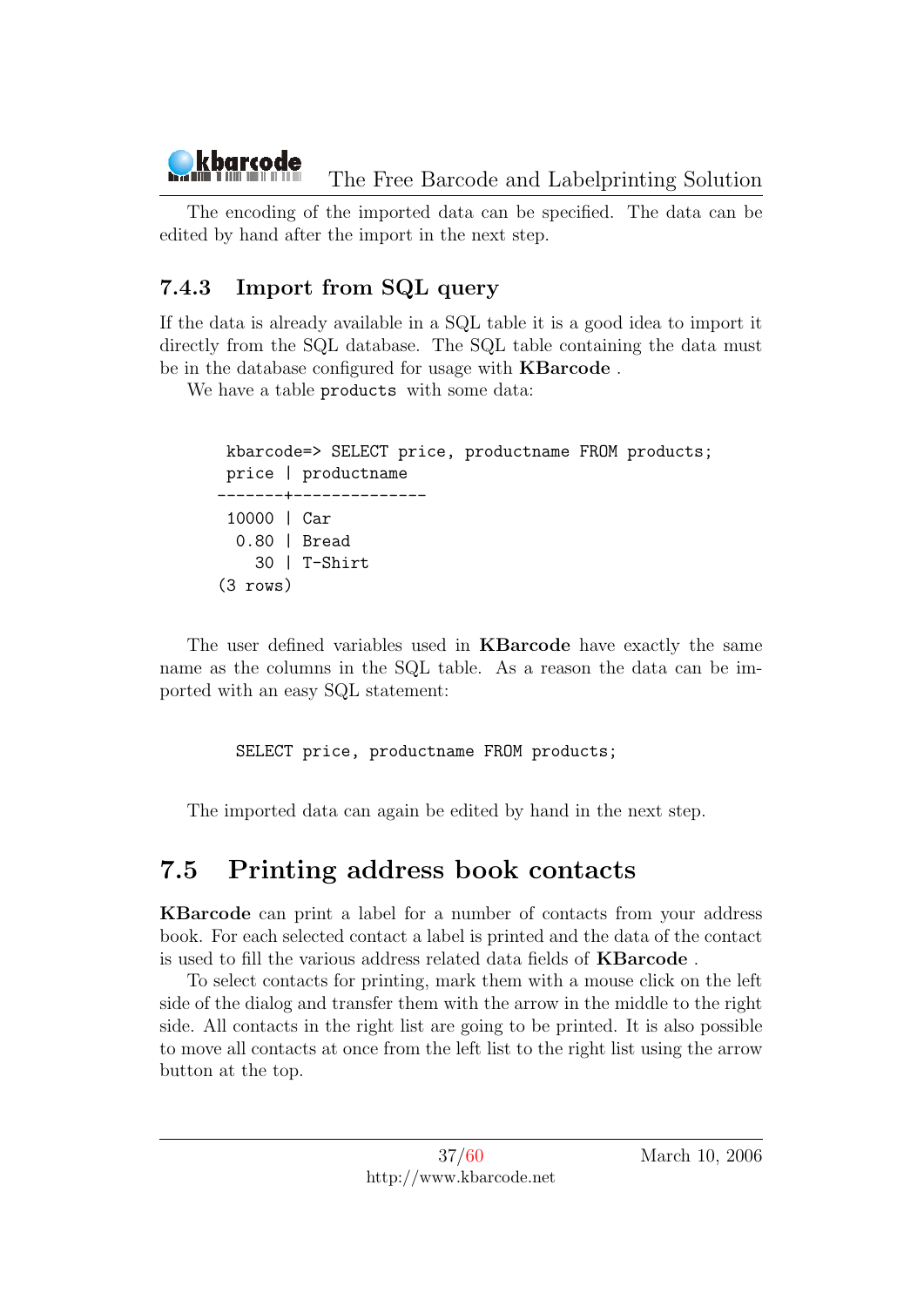#### $\overline{\mathbf{?}}$   $\Box$   $\mathbf{x}$ ◈ kbarcode **Print Data** All Addresses Selected Addresses  $\overline{\phantom{a}}$ Given Nam Family Name Email Address Given Name Family Name Email Address Dominik domse ichter@web.de Seichter Ellen Example ellen@example.org  $\sim$ Đ  $\overline{1}$  $\boxed{\blacksquare}$  $\overline{\mathbf{1}}$  $\overline{\bullet}$  $\bigcirc$  $He1p$ ♦  $Back$  $\Rightarrow$  $N$ ext  $\mathcal{D}$ Cancel

The Free Barcode and Labelprinting Solution

Selecting sever[a](#page-38-1)l contacts from all contacts of your address book<sup> $\epsilon$ </sup>

<span id="page-38-1"></span><sup>a</sup>Addresses on the left are blurred for privacy reasons.

## <span id="page-38-0"></span>7.6 The serial number

kbarcode ה הור חזור ב"מה

Wether you print labels without data, with imported data, address labels or articles from a SQL database you can set the value of the [serial] data field before printing. The start value and the amount by which the serial number is increased for each label can be configured.

A serial number is a free form string which must contain at least one number. KBarcode will find the number in the string and increase it for every printed label. If the serial number is AF0002X , KBarcode will replace any [serial] data field on the first label with AF0002X and with AF0003X on the second label. As you can see, it is possible to add guiding zeros in front of the number. It is not necessary that any characters are contained in the serial number. The simplest serial number is a single digit like: 1 .

.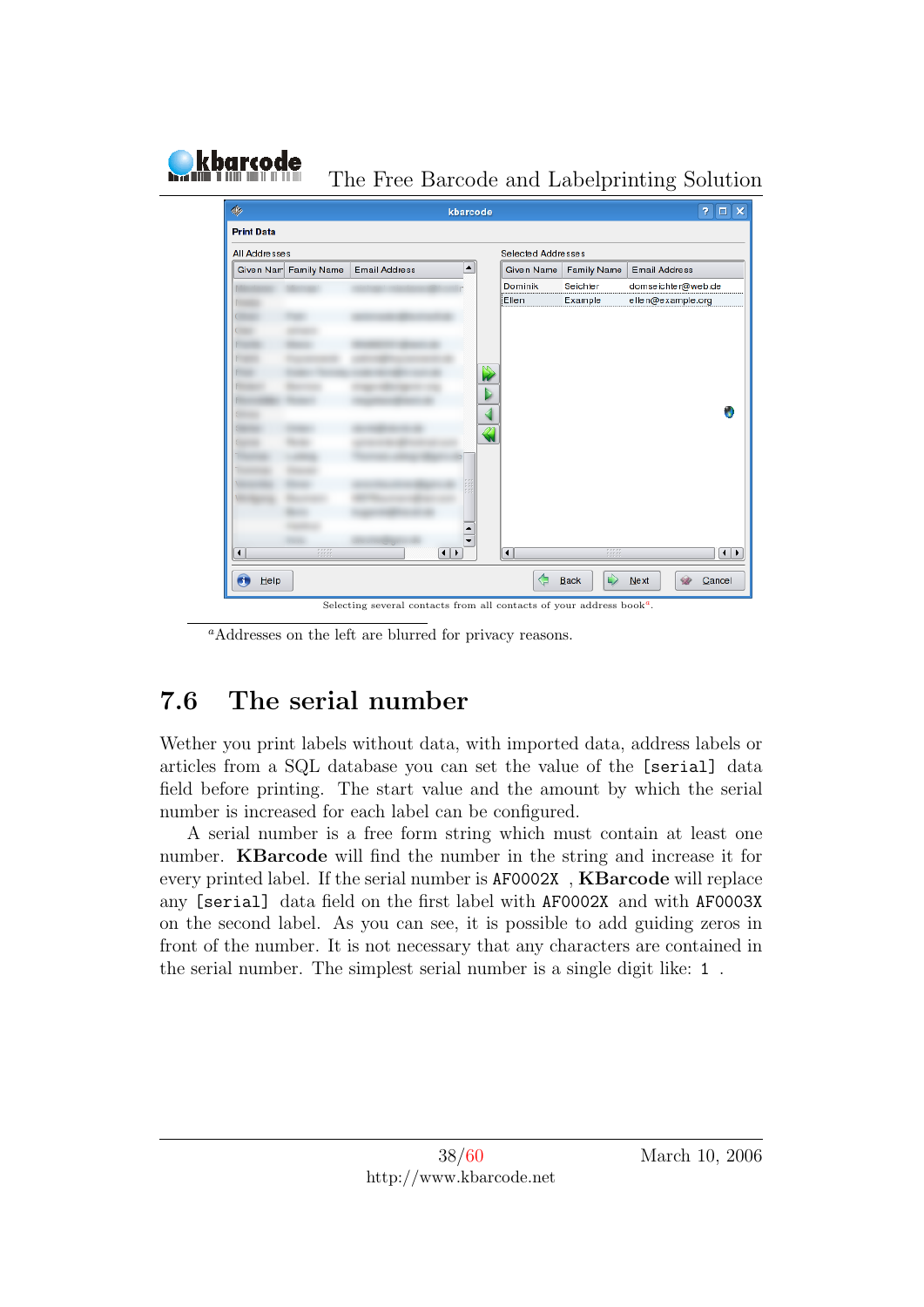| 7<br>kbarcode<br>ш                                                                              | x |
|-------------------------------------------------------------------------------------------------|---|
| <b>Serial Number</b>                                                                            |   |
|                                                                                                 |   |
|                                                                                                 |   |
| KBarcode has support for placing serial numbers on labels. If you did not                       |   |
| use the [serial] token on your label in a text field or a barcode, you can                      |   |
| skip this page.<br>Serial start is a free form start value containing at least one number. This |   |
| number is increased for every printed label on the print out.                                   |   |
|                                                                                                 |   |
|                                                                                                 |   |
|                                                                                                 |   |
|                                                                                                 |   |
|                                                                                                 |   |
| Serial increment:<br>Serial start: AF0002X<br>1.                                                |   |
|                                                                                                 |   |
|                                                                                                 |   |
|                                                                                                 |   |
| <b>Back</b><br><b>Next</b><br>$He$ Ip<br>Cancel                                                 |   |
|                                                                                                 |   |

## <span id="page-39-0"></span>7.7 Selecting an Output Device

KBarcode can print on any installed system printer and can generate POSTSCRIPT and PDF files through the KDE printing system. Instead of printing each label to a real printer, it is possible to generate an image for each label which is quite useful for webpages. And finally output can be created for a few special barcode printers.

The last step during batch printing is to select one of these options as output device.

- Print to a system printer using CUPS and the KDE printing system
- Generate images

**kbarcode** 

• Print directly on a special barcode printer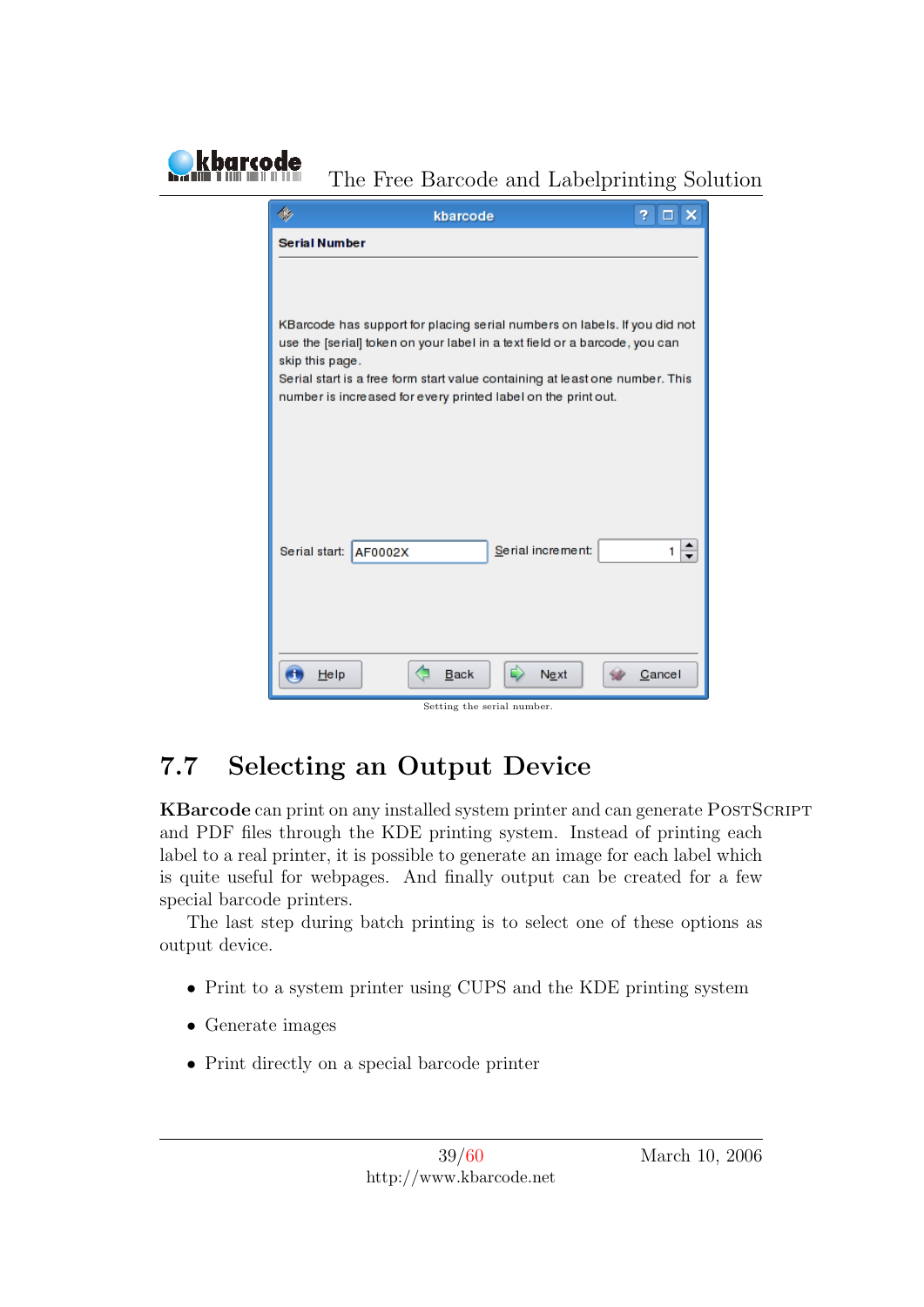| <b>Output Device</b><br>. Print to a system printer or to a file<br>Create images<br>ô<br>Output Directory:<br>Output File Format:<br><b>PNG</b><br>Filename: -<br>$\bigcap$ Use article number for filename<br>Use barcode number for filename<br>$($ a)<br>$\bigcap$ Use custom filename:<br>Print to a special barcode printer |  | Ŧ.<br>$\Box$ $\times$ |
|-----------------------------------------------------------------------------------------------------------------------------------------------------------------------------------------------------------------------------------------------------------------------------------------------------------------------------------|--|-----------------------|
|                                                                                                                                                                                                                                                                                                                                   |  |                       |
|                                                                                                                                                                                                                                                                                                                                   |  |                       |
|                                                                                                                                                                                                                                                                                                                                   |  |                       |
|                                                                                                                                                                                                                                                                                                                                   |  |                       |
|                                                                                                                                                                                                                                                                                                                                   |  |                       |
|                                                                                                                                                                                                                                                                                                                                   |  |                       |
|                                                                                                                                                                                                                                                                                                                                   |  |                       |
|                                                                                                                                                                                                                                                                                                                                   |  |                       |
|                                                                                                                                                                                                                                                                                                                                   |  |                       |
|                                                                                                                                                                                                                                                                                                                                   |  |                       |
|                                                                                                                                                                                                                                                                                                                                   |  |                       |
|                                                                                                                                                                                                                                                                                                                                   |  |                       |
|                                                                                                                                                                                                                                                                                                                                   |  |                       |
|                                                                                                                                                                                                                                                                                                                                   |  |                       |
|                                                                                                                                                                                                                                                                                                                                   |  |                       |
|                                                                                                                                                                                                                                                                                                                                   |  | kbarcode              |

## <span id="page-40-0"></span>7.7.1 Printing to a system printer

The standard KDE printing dialog is opened after a click on the Finish button. Please consult the KDE documentation for the usage of this dialog.

### <span id="page-40-1"></span>7.7.2 Generating images

When you intend to generate an image for every label that gets printed, an output directory has to be selected first as well as the output format of the images. All image formats supported by KDE can be used again to save the images. Last but not least you have to specify how the images should be named. If you are printing articles from the database it is a good idea to use the article number as filename, otherwise you may want to use a barcode number from the label if available or specify a custom filename.

If a filename exists already, KBarcode will append a number to the filename instead of overwriting an existing file.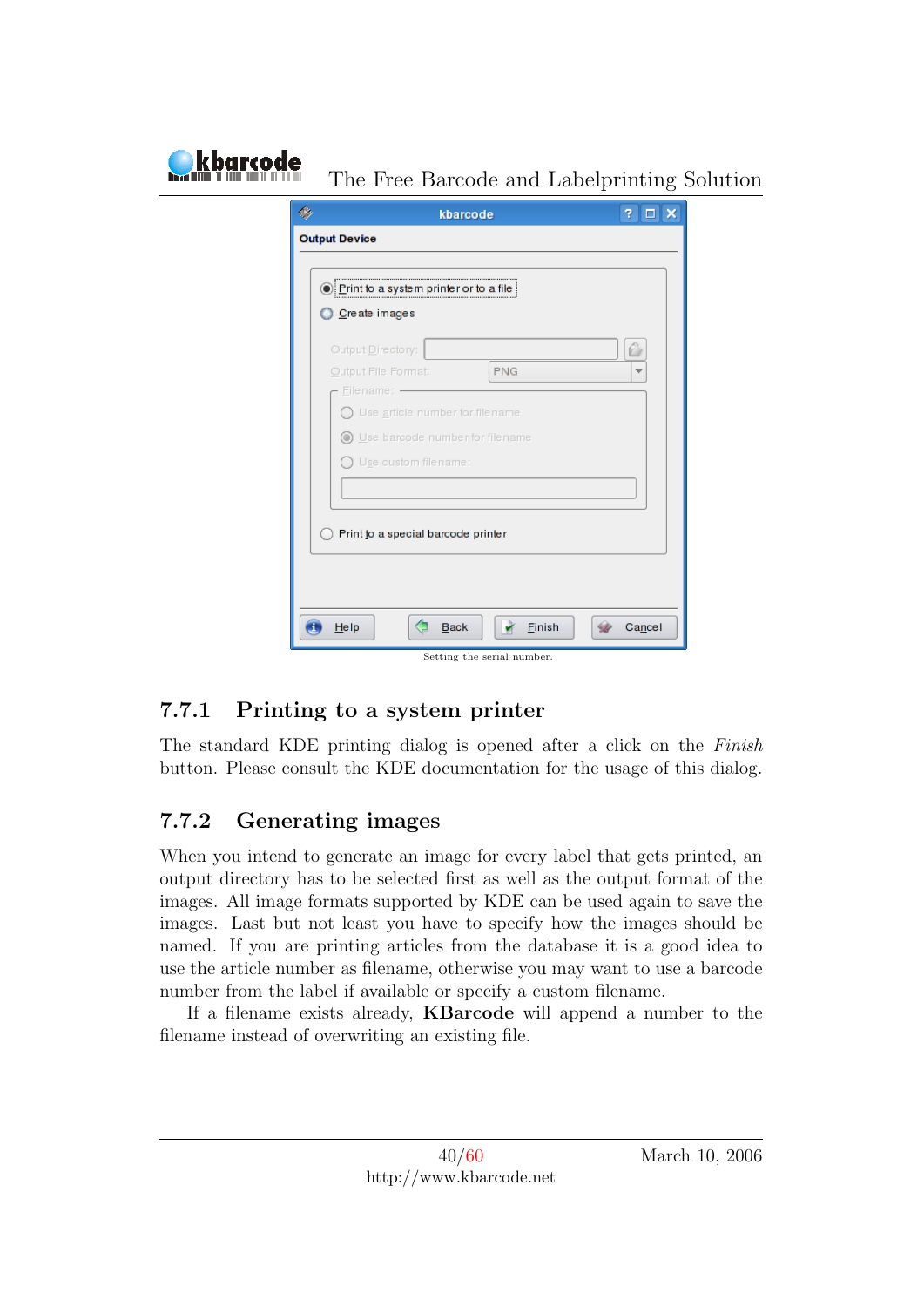

#### <span id="page-41-0"></span>7.7.3 Printing to a special barcode printer

This feature is experimental and does not provide WYSIWYG support as most of KBarcode 's features are not supported by these barcode printers. The data generated for the printer can be send to a device directly or can be written to a file first. You have to send this file to the printer by yourself later in this case.

Supported printers include:

- TEC Barcode printers (TEC)
- Zebra printers (ZPL)
- Intermec printers (IPL)
- EPCL printers (EPCL)

|              | Barcode Printer - KBarco ?<br>o<br>× |  |  |  |  |
|--------------|--------------------------------------|--|--|--|--|
|              | Output Format: TEC Printer (TEC)     |  |  |  |  |
|              | Print to File                        |  |  |  |  |
| Filename:    |                                      |  |  |  |  |
| Device:      | /dev/lp0                             |  |  |  |  |
| OK<br>Cancel |                                      |  |  |  |  |
|              | Selecting a barcode printer          |  |  |  |  |

Please note that most barcode printers do not support multiline or formatted text fields.

## <span id="page-41-1"></span>7.8 Batch printing from the command line

KBarcode has a command line interface so that printing can be fully automated. Please note that a X server is still required even if you are printing directly from the command line. **KBarcode** will not work without a running X server. This might change with the switch to Qt4 but there are no concrete plans on this topic yet.

Not all command line options are documented in this chapter. All command line options with a short description can be seen using the  $-\text{help}$ option.

\$ kbarcode --help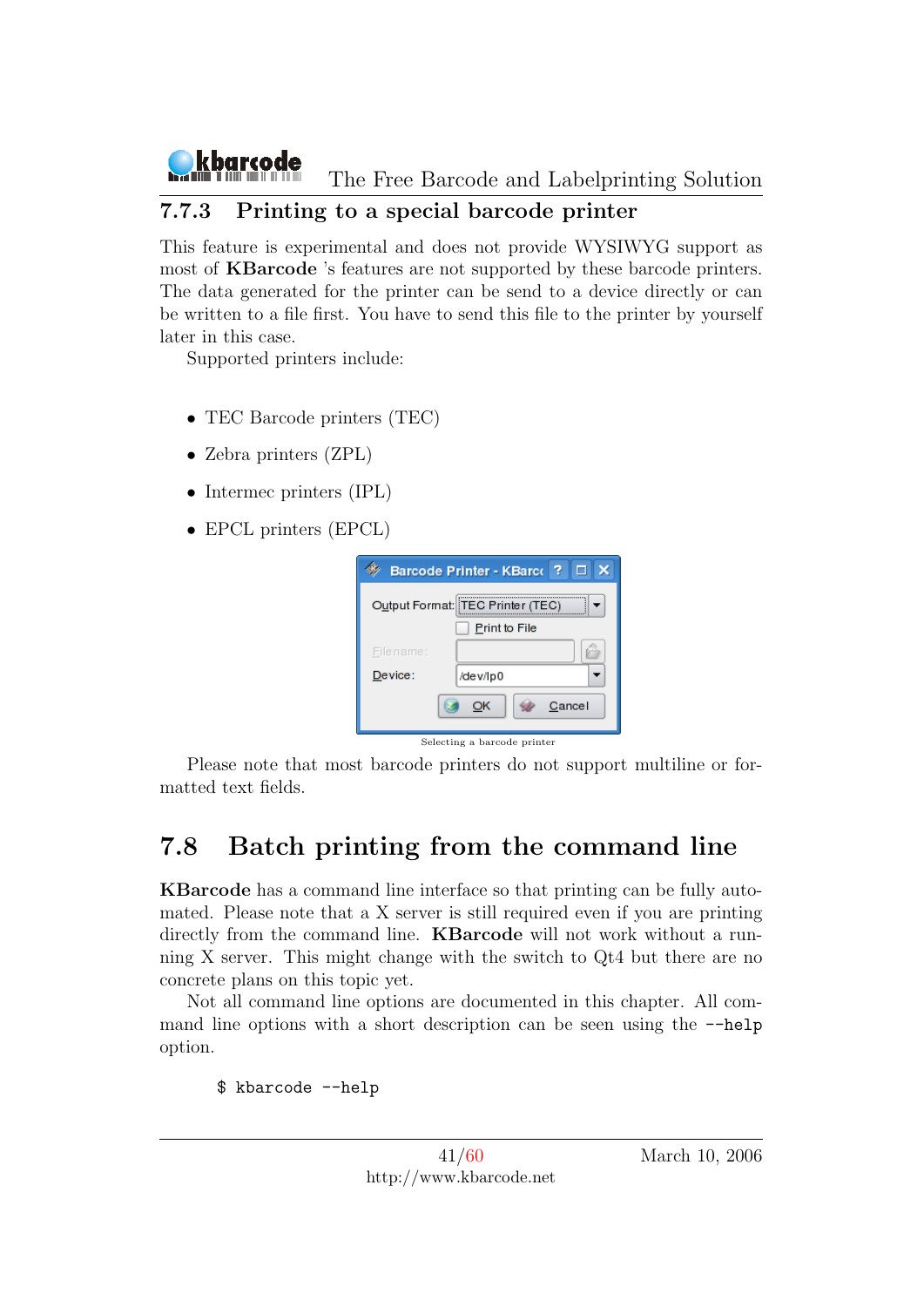KBarcode has three command line options to start directly in the label designer, the batch printing module or into the barcode generator.

- --label
- --batch
- --barcode

To load a label file called my label.kbarcode directly in the label editor from the command line use the following command line. If no file is specified along with the --label option, the label designer is started with a new label.

\$ kbarcode --label my\_label.kbarcode

There are several additional options to the --batch command line switch. Those options can be used to fully automate batchprinting with KBarcode from the command line. Usually you will also specify a filename along with the --batch option.

#### \$ kbarcode --batch my\_label.kbarcode

Additional options are:

- $--$ numlabels value Start the batchprinting without any data and prints value labels.
- --importsql query Batchprinting with data imported from a SQL query. KBarcode has to be configured to connect to a database automatically on startup so that this option will work correctly.
- --importcsv csufile Data for user defined variables is imported from the given CSV file.
- $-$ serialnumber *value* Use *value* as serial number on the label.
- --serialinc value Increment a serial number on the label by value for each printed label.

--print Print immediately with the specified options and exit afterwards.

An example that will print 10 labels with a serial number on the printer called psc1500.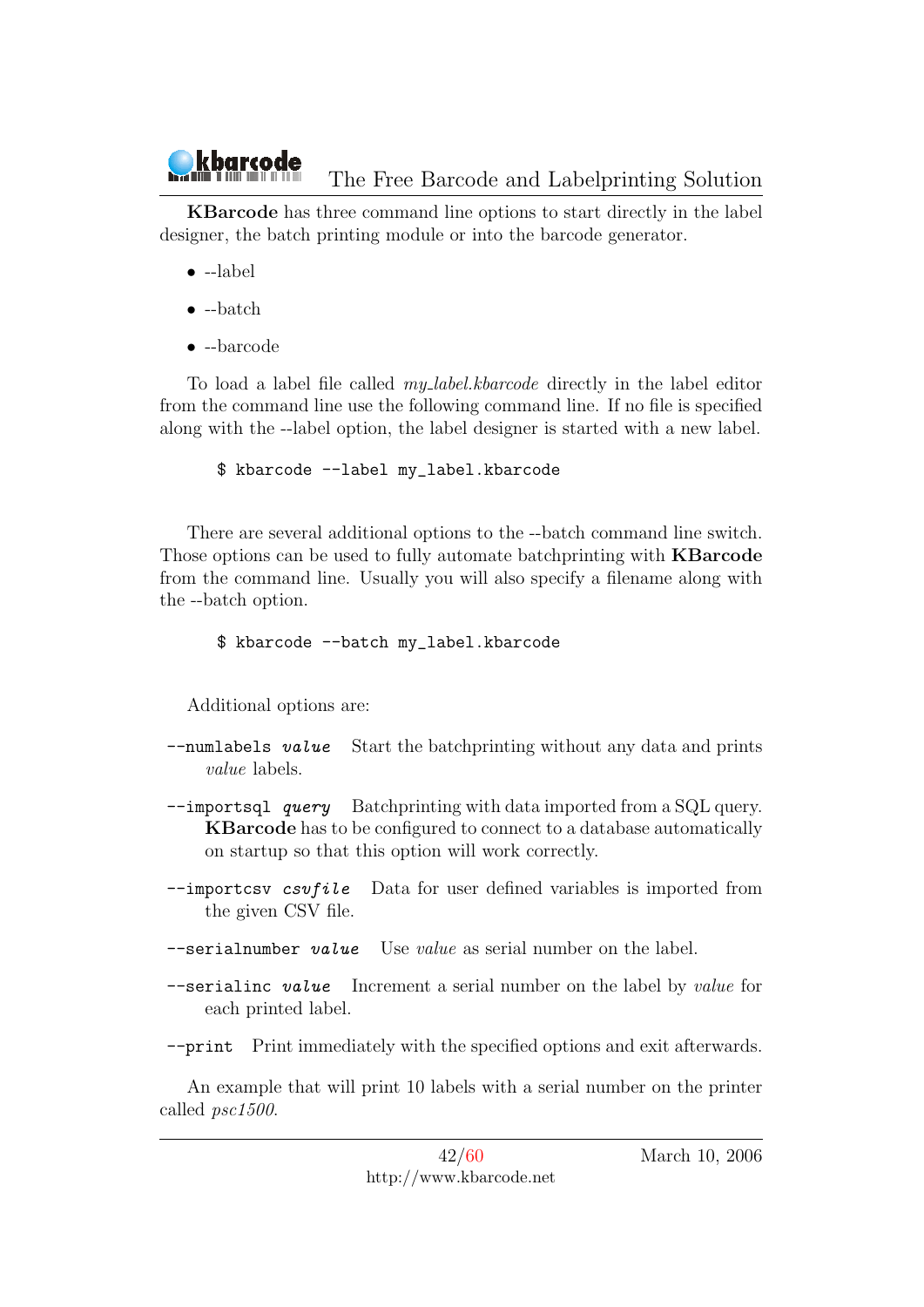

\$ kbarcode --batch serial\_label.kbarcode --serialnumber AAA002 --numlabels 10 --print --printer psc1500

Another example which will import the data for batchprinting from the command line. KBarcode will only ask the user for the printer to print on.

\$ kbarcode --batch label.kbarcode --importsql "SELECT customer, articleno, barcodevalue FROM articlecollection WHERE customer='customer1' OR customer='customer2'" --print

If you need more control over the batchprinting process, you should take a look at the DCOP options of KBarcode . You can easily browse the DCOP functions using kdcop . Examples for scripting KBarcode using DCOP are available in our forum and mailinglist.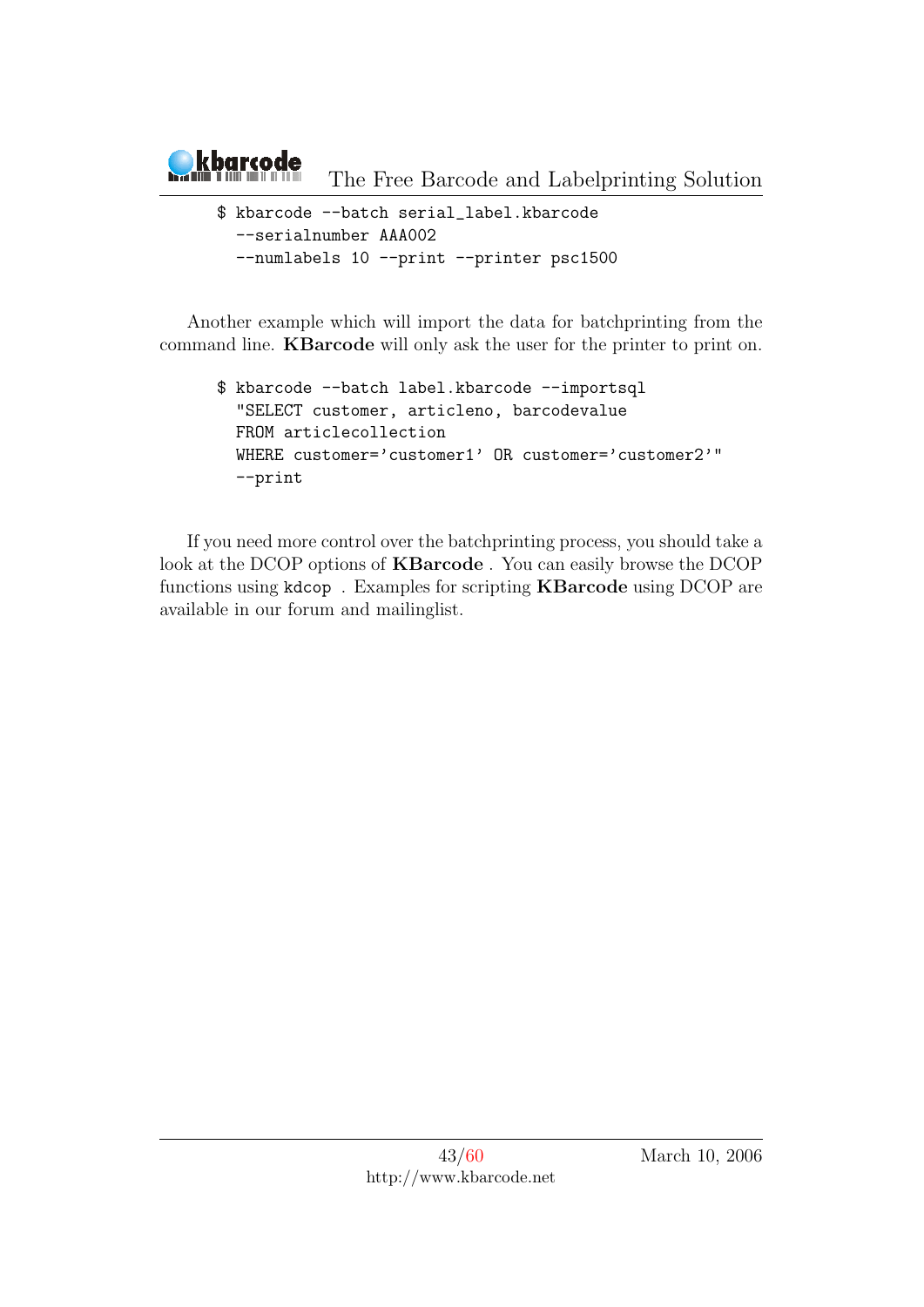<span id="page-44-0"></span>

# 8 Editing KBarcodes SQL Tables

KBarcode includes a comfortable editor for the database tables that come with **KBarcode**. Please not that it can only edit the default tables and it is not possible to create new tables. Other tools specially designed for this task should be used for database maintenance. The included database editor is only suitable for small amounts of data.

| $\frac{d\mathbf{x}}{d\mathbf{x}}$       | $\Box$ $\Box$ $\times$<br><b>KBarcode &lt;2&gt;</b> |            |              |            |               |                    |        |  |  |
|-----------------------------------------|-----------------------------------------------------|------------|--------------|------------|---------------|--------------------|--------|--|--|
| File                                    | Edit<br>Settings                                    | He         |              |            |               |                    |        |  |  |
| C                                       | U.<br>Q<br>₽                                        |            |              |            |               |                    |        |  |  |
|                                         | uid                                                 | article_no | article_desc | barcode no | encoding_type | field <sub>0</sub> | field1 |  |  |
| 1                                       | 1                                                   | art1001    | Test1        | 1000001    | ean           | field <sub>0</sub> | field1 |  |  |
| $\overline{2}$                          | 2                                                   | art1002    | Test1        | 1000002    | ean           | field0             | field1 |  |  |
| 3                                       | з                                                   | art1003    | Test1        | 1000003    | ean           | field <sub>0</sub> | field1 |  |  |
| 4                                       | 4                                                   | art1004    | Test1        | 1000004    | ean           | field0             | field1 |  |  |
| 5                                       | 5                                                   | art1005    | Test1        | 1000005    | ean           | field <sub>0</sub> | field1 |  |  |
| 6                                       | 6                                                   | art1006    | Test1        | 1000006    | ean           | field <sub>0</sub> | field1 |  |  |
| $\overline{7}$                          | 7                                                   | gerade     |              |            |               |                    |        |  |  |
| 8                                       | 8                                                   | ungerade   |              |            |               |                    |        |  |  |
| $\frac{1}{2}$                           |                                                     |            |              |            |               |                    |        |  |  |
| $\frac{1}{1}$<br>$\left  \cdot \right $ |                                                     |            |              |            |               |                    |        |  |  |
|                                         | Current Table: barcode basic<br>M                   |            |              |            |               |                    |        |  |  |
|                                         | The database editor.                                |            |              |            |               |                    |        |  |  |

Only the four included tables can be edited:

- label def
- barcode basic
- customer
- $\bullet$  customer\_text

A comfortable wizard is included to import data from a CSV file directly into one of these tables.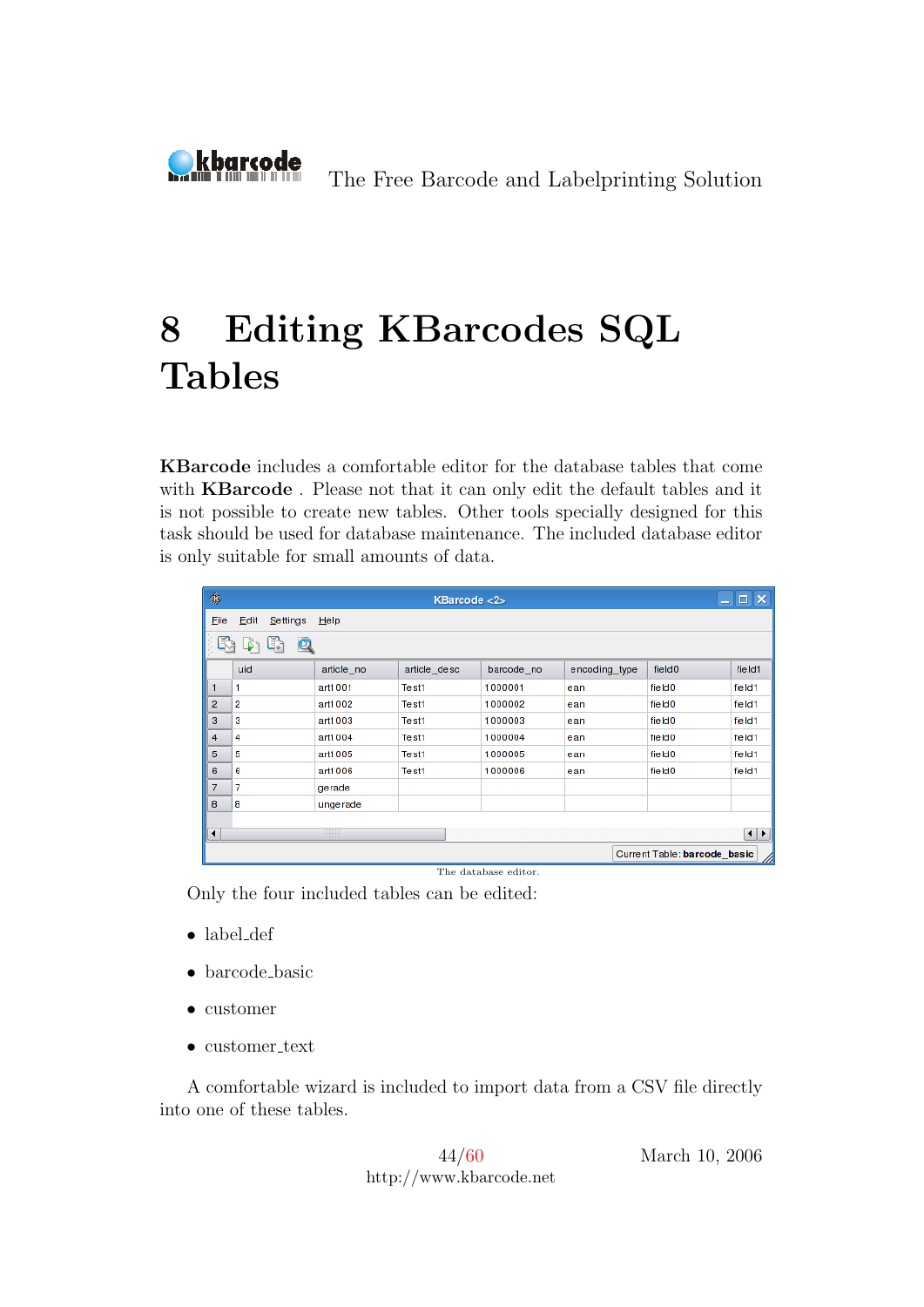<span id="page-45-0"></span>

# 9 Support us!

KBarcode is an open source project done by volunteers. We always need help! You can support us in several ways, even without being a Linux wizard or computer expert.

You may help us with...

- Reporting bugs (to the mailing list).
- Sending us feature requests to improve KBarcode .
- Giving us feedback about success or failure of the usage of KBarcode in your company.
- Translating KBarcode in your language.
- Creating RPM files for different Linux distributions.
- Writing an article about KBarcode for a magazine.
- Joining the mailing list and contributing directly to the project.
- Making advertisement for KBarcode and other Open Source Software.
- Donating some money to the PayPal account of Dominik, the main programmer of KBarcode . For details on how to donate please visit our webpage.

If you have found another way to support KBarcode , feel free to contact us. We are happy about any kind of feedback.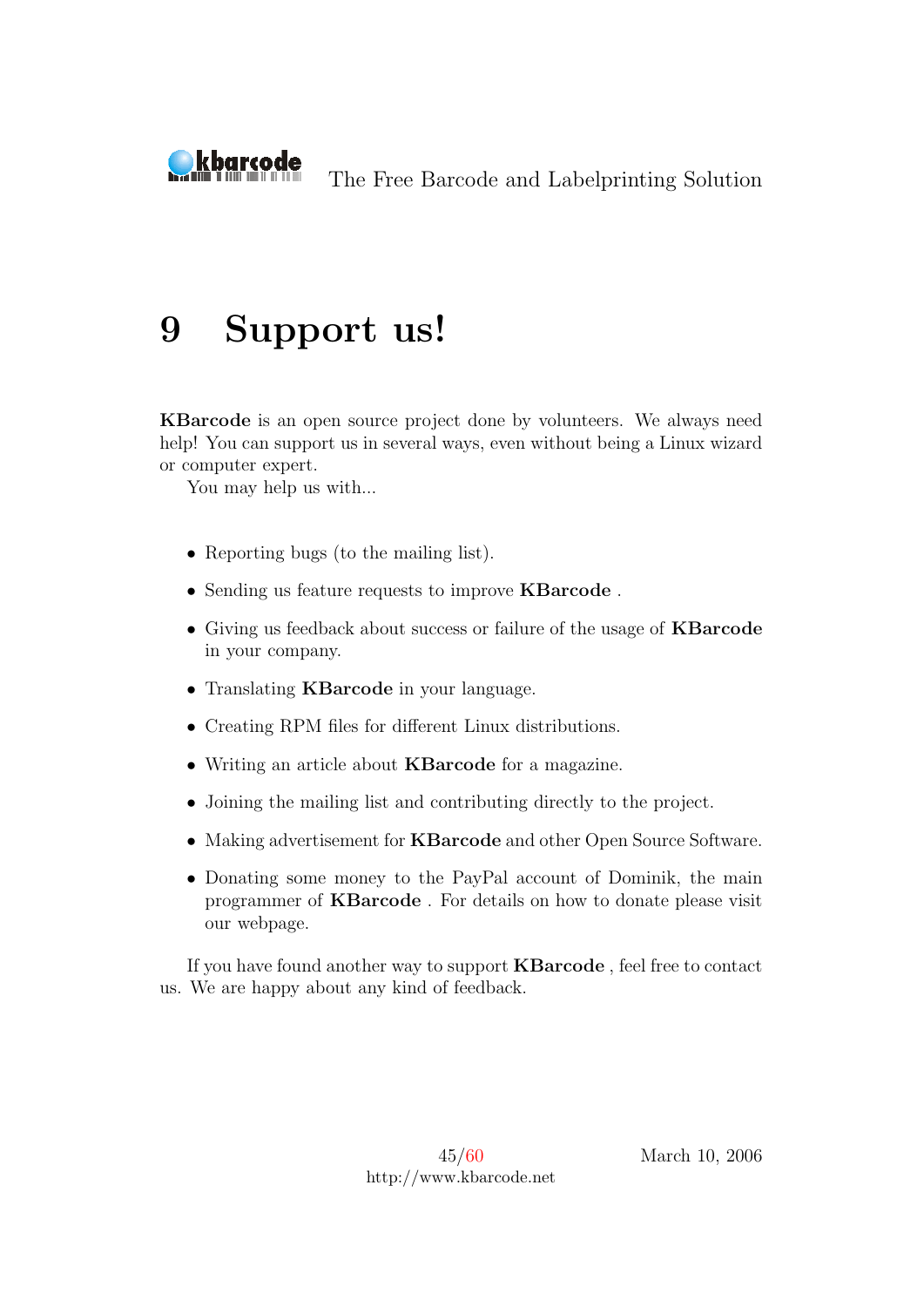<span id="page-46-0"></span>

# 10 Thanks To

Many people contributed and helped to make KBarcode a successful project.

Not everyone who has contributed and helped KBarcode can be listed here. I want to name a few important persons though.

KBarcode is created by Stefan Onken stonki@stonki.de and Dominik Seichter domseichter@web.de .

All the programming is done by Dominik Seichter. The icons were designed by Anton Vaaranmaa antonv@postikaista.net and the logo was designed by Elrondo. I want to thank everyone you provided translations of KBarcode , created rpms, wrote a patch or is simply using the software.

Special thanks goes to all members of the KBarcode mailing list for frequent help and feedback.

Thanks goes to "Bike Alert Plc." for allowing Stefan Onken to work on this project.



Thanks to everyone who contributed.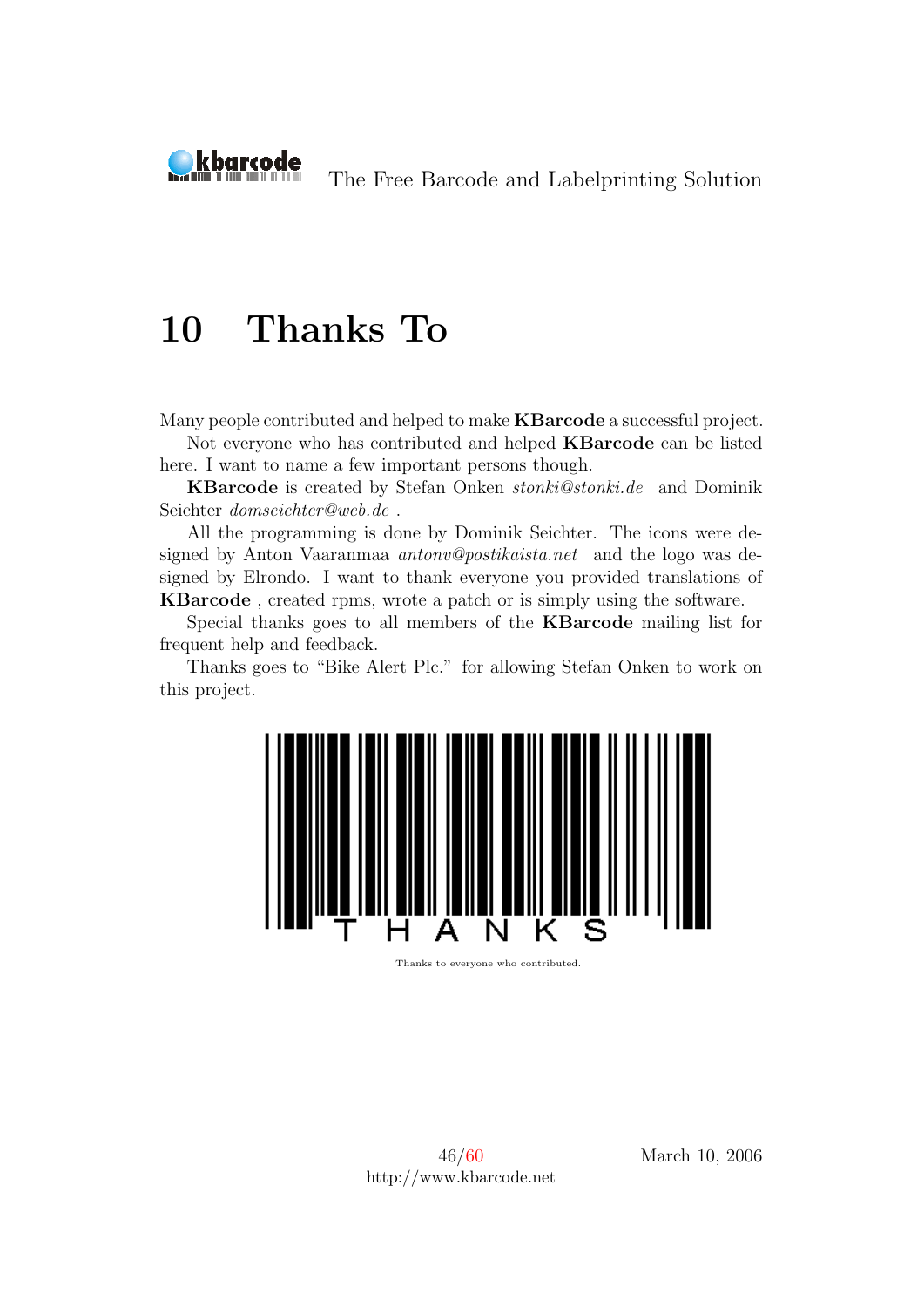<span id="page-47-0"></span>

# 11 Appendix

## <span id="page-47-1"></span>11.1 SQL Tables

The SQL tables used by KBarcode are listed here. They are created automatically by default, but it might me necessary to create it manually for certain databases. As a reason the complete table structure is listed here for all the tables. All SQL here was created using a MySQL database.

#### <span id="page-47-2"></span>11.1.1 Label Definitions: label def

This table contains the label definitions. How big a label is, which position it has on a page and how many labels are on a page. Normally it is not necessary to modify this table manually. KBarcode will work without these table, too. The label definitions are simply read from a file if this table is missing. Retrieving the label definition from a SQL database is faster though.

| Field                                                                              | Type                                                                                                                                     |                                               | Null   Key | Default   Extra                                                                                                      |                |
|------------------------------------------------------------------------------------|------------------------------------------------------------------------------------------------------------------------------------------|-----------------------------------------------|------------|----------------------------------------------------------------------------------------------------------------------|----------------|
| label_no<br>manufacture<br>type<br>paper<br>gap_top<br>gap_left<br>height<br>width | int(11)<br>$\text{varchar}(255)$<br>$\text{varchar}(255)$<br>char(1)<br>decimal(10,4)<br>decimal(10,4)<br>decimal(10,4)<br>decimal(10,4) | YES<br>YES<br>YES<br>YES<br>YES<br>YES<br>YES | PRI        | <b>NULL</b><br><b>NULL</b><br><b>NULL</b><br><b>NULL</b><br><b>NULL</b><br><b>NULL</b><br><b>NULL</b><br><b>NULL</b> | auto_increment |
| gap_v                                                                              | decimal(10,4)                                                                                                                            | YES                                           |            | <b>NULL</b>                                                                                                          |                |
| gap_h                                                                              | decimal(10,4)                                                                                                                            | YES                                           |            | <b>NULL</b>                                                                                                          |                |
| number_h                                                                           | int(11)                                                                                                                                  | <b>YES</b>                                    |            | <b>NULL</b>                                                                                                          |                |
| number v                                                                           | int(11)                                                                                                                                  | <b>YES</b>                                    |            | <b>NULL</b>                                                                                                          |                |

mysql> show fields from label\_def;

47[/60](#page-60-0) http://www.kbarcode.net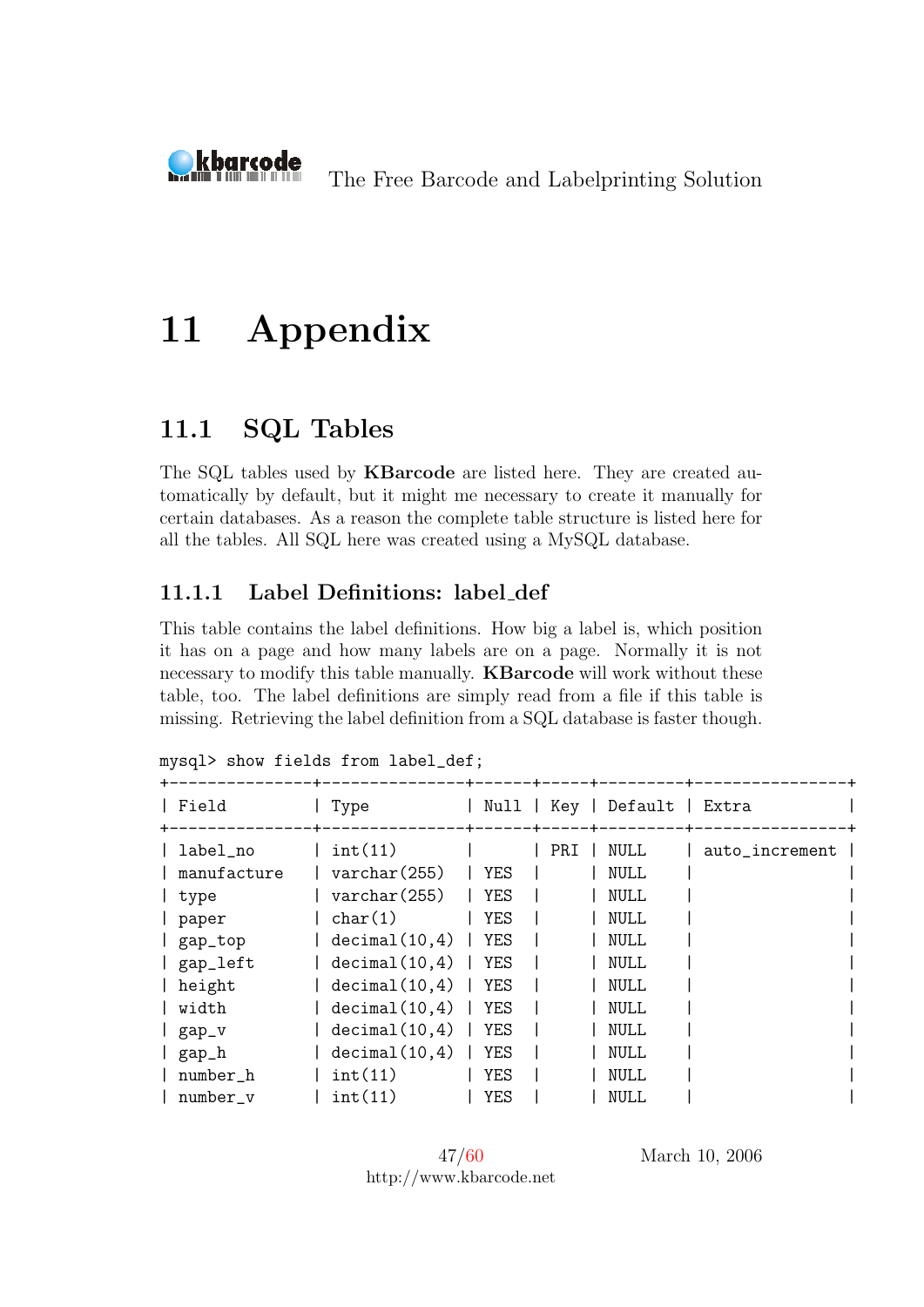

| paper_type   varchar(30)   YES<br>  compatibility   varchar $(10)$   YES |  | NULL<br>NULL |  |
|--------------------------------------------------------------------------|--|--------------|--|
|                                                                          |  |              |  |

14 rows in set (0.00 sec)

#### <span id="page-48-0"></span>11.1.2 Articles: barcode basic

This table contains all articles. It might be necessary to import some data into it with an external tool other than KBarcode .

mysql> show fields from barcode\_basic;

| Field                                                                                                            | Type                                                                                                                                                                                    | Null                                                        | Key | Default                                                                                                                                     | Extra          |
|------------------------------------------------------------------------------------------------------------------|-----------------------------------------------------------------------------------------------------------------------------------------------------------------------------------------|-------------------------------------------------------------|-----|---------------------------------------------------------------------------------------------------------------------------------------------|----------------|
| l uid<br>article_desc<br>barcode_no<br>encoding_type<br>field0<br>field1<br>field2<br>field3<br>field4<br>field5 | int(11)<br>$\text{varchar}(50)$<br>text<br>$\text{varchar}(50)$<br>$\text{varchar}(50)$<br>varchar (50)<br>varchar (50)<br>$\text{varchar}(50)$<br>varchar (50)<br>$\text{varchar}(50)$ | YES<br>YES<br>YES<br>YES<br>YES<br>YES<br>YES<br>YES<br>YES | PRI | NULL<br><b>NULL</b><br><b>NULL</b><br><b>NULL</b><br><b>NULL</b><br><b>NULL</b><br><b>NULL</b><br><b>NULL</b><br><b>NULL</b><br><b>NULL</b> | auto_increment |
| field6                                                                                                           | $\text{varchar}(50)$                                                                                                                                                                    | YES                                                         |     | <b>NULL</b>                                                                                                                                 |                |
| field7                                                                                                           | varchar (50)                                                                                                                                                                            | YES                                                         |     | <b>NULL</b>                                                                                                                                 |                |
| field8                                                                                                           | varchar (50)                                                                                                                                                                            | YES                                                         |     | <b>NULL</b>                                                                                                                                 |                |
| field9                                                                                                           | $\text{varchar}(50)$                                                                                                                                                                    | YES                                                         |     | NULL                                                                                                                                        |                |
| article_no                                                                                                       | $\text{varchar}(100)$                                                                                                                                                                   | <b>YES</b>                                                  |     |                                                                                                                                             |                |
|                                                                                                                  |                                                                                                                                                                                         |                                                             |     |                                                                                                                                             |                |

```
15 rows in set (0.01 sec)
```
#### <span id="page-48-1"></span>11.1.3 Customers: customer

Customers are associated with a customer number in this table.

mysql> show fields from customer;

+---------------+-------------+------+-----+---------+----------------+ | Field | Type | Null | Key | Default | Extra |

> 48[/60](#page-60-0) http://www.kbarcode.net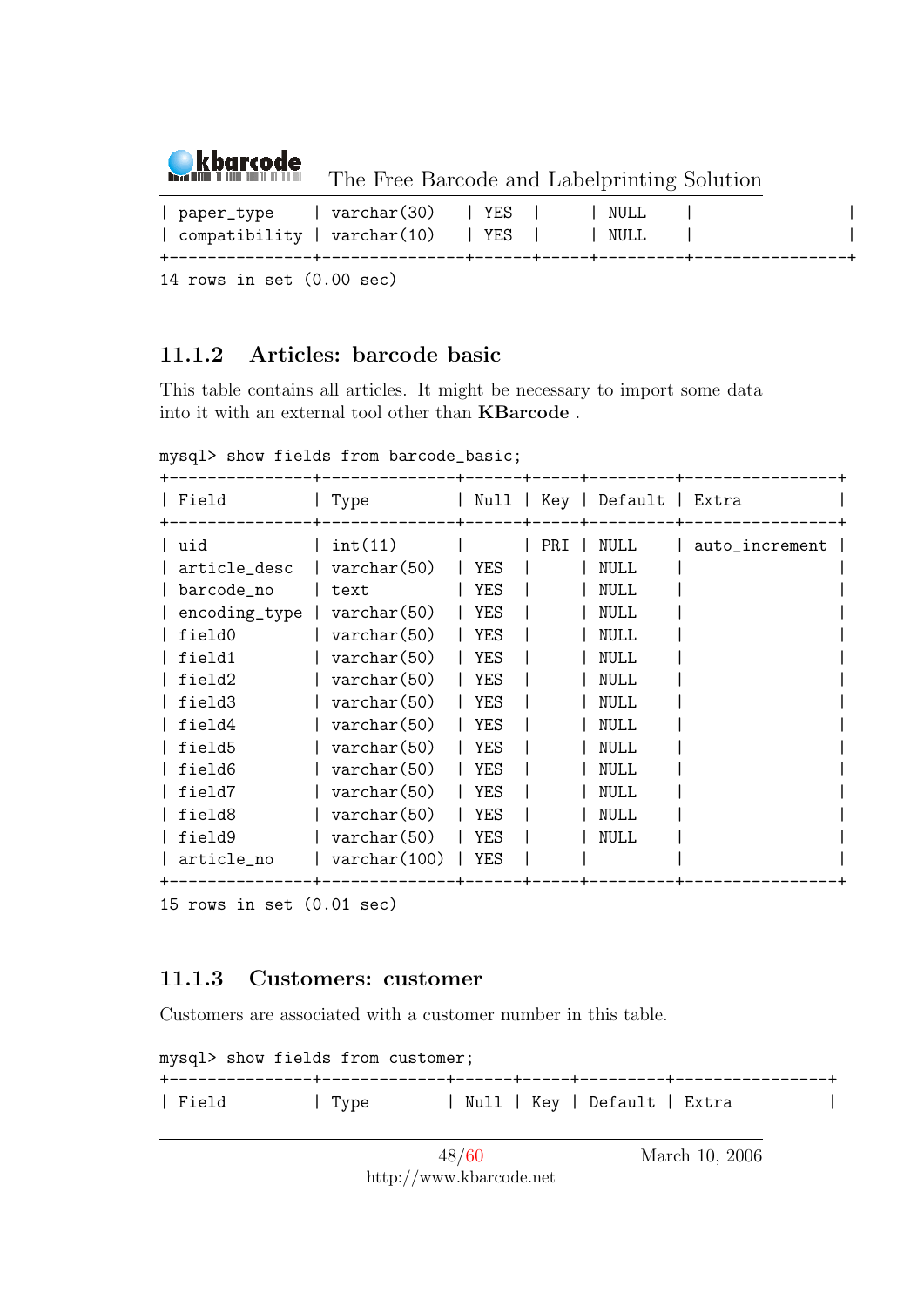

The Free Barcode and Labelprinting Solution

|  | l uid<br>$\vert$ customer no $\vert$ varchar(20) $\vert$ YES $\vert$ $\vert$ NULL<br>$\vert$ customer name $\vert$ varchar(20) $\vert$ YES $\vert$ $\vert$ NULL |  |  |  |  | $\int$ int(11) $\int$ PRI NULL $\int$ auto_increment $\int$ |
|--|-----------------------------------------------------------------------------------------------------------------------------------------------------------------|--|--|--|--|-------------------------------------------------------------|
|--|-----------------------------------------------------------------------------------------------------------------------------------------------------------------|--|--|--|--|-------------------------------------------------------------|

3 rows in set (0.05 sec)

#### <span id="page-49-0"></span>11.1.4 Customer Articles: customer text

This table has the same fields as barcode basic, only that the fields are associated with a customer number from the table customer.

mysql> show fields from customer\_text;

| Field               | Type                 | Null       | Key | Default     | Extra          |
|---------------------|----------------------|------------|-----|-------------|----------------|
| ∣ uid               | int(11)              |            | PRI | NULL        | auto_increment |
| customer_no         | $\text{varchar}(20)$ | YES        |     | NULL        |                |
| encoding_type       | $\text{varchar}(50)$ | YES        |     | NULL        |                |
| article_no          | $\text{varchar}(50)$ | <b>YES</b> |     | NULL        |                |
| article_no_customer | $\text{varchar}(50)$ | YES        |     | <b>NULL</b> |                |
| barcode_no          | text                 | <b>YES</b> |     | NULL        |                |
| line0               | $\text{varchar}(50)$ | YES        |     | NULL        |                |
| line1               | $\text{varchar}(50)$ | <b>YES</b> |     | NULL        |                |
| line2               | $\text{varchar}(50)$ | YES        |     | <b>NULL</b> |                |
| line3               | $\text{varchar}(50)$ | YES        |     | <b>NULL</b> |                |
| line4               | $\text{varchar}(50)$ | YES        |     | NULL        |                |
| line5               | $\text{varchar}(50)$ | <b>YES</b> |     | NULL        |                |
| line6               | $\text{varchar}(50)$ | <b>YES</b> |     | <b>NULL</b> |                |
| line7               | $\text{varchar}(50)$ | YES        |     | NULL        |                |
| line8               | $\text{varchar}(50)$ | <b>YES</b> |     | <b>NULL</b> |                |
| line9               | $\text{varchar}(50)$ | <b>YES</b> |     | NULL        |                |
|                     |                      |            |     |             |                |

16 rows in set (0.01 sec)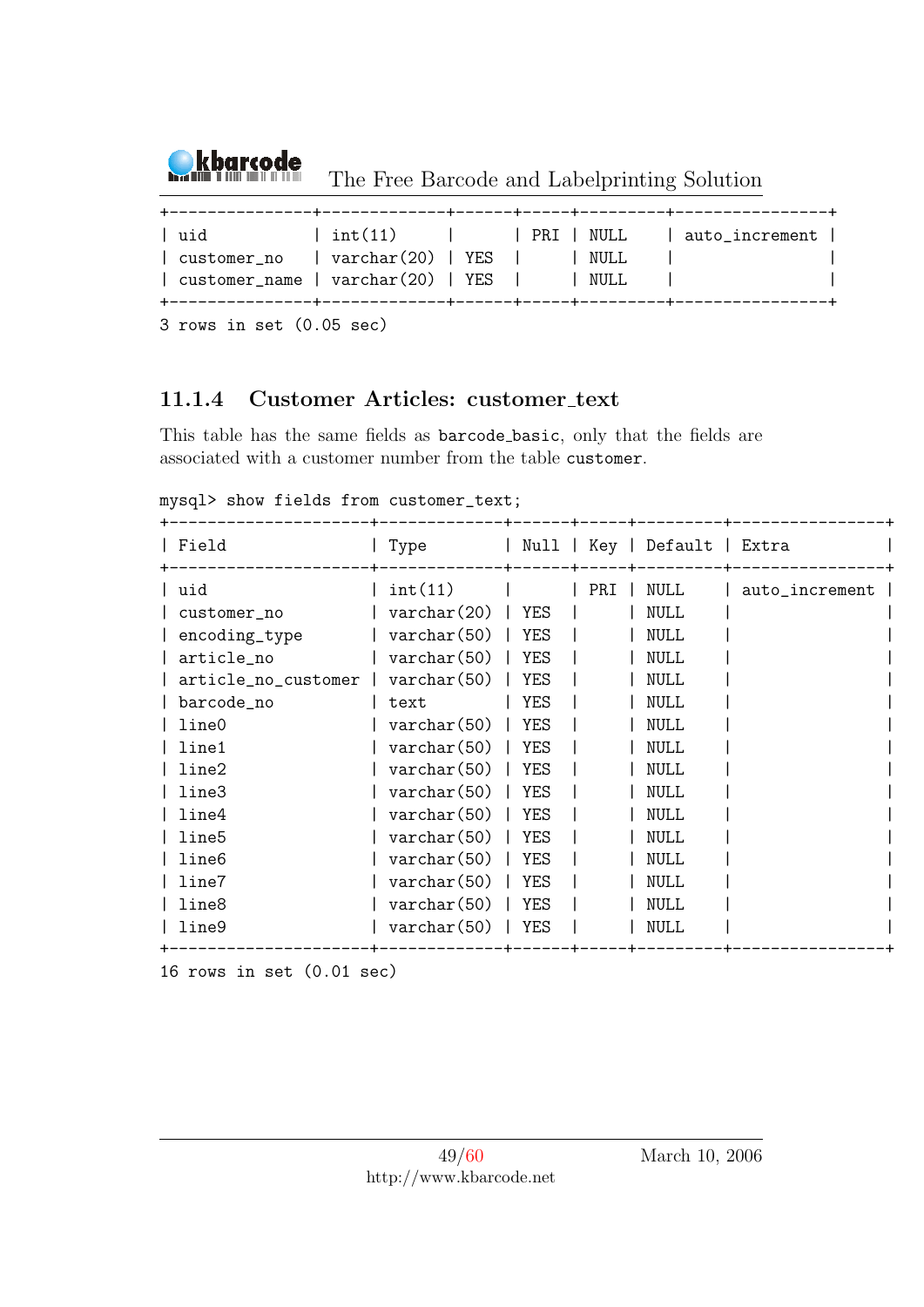

## <span id="page-50-0"></span>11.2 Supported barcode types

## <span id="page-50-1"></span>11.2.1 Barcode Writer in Pure Postscript

| Encoding             | Database Name          | Example |
|----------------------|------------------------|---------|
| Australian Post      | ps_auspost             |         |
| Code 11              | ps_code11              |         |
| Code 128             | ps_code128             |         |
| Code 2 of 5          | ps_code2of5            |         |
| Code 39              | ps_code39              |         |
| Code 93              | ps_code93              |         |
| EAN <sub>13</sub>    | $ps_ean13$             |         |
| EAN <sub>2</sub>     | ps_ean2                |         |
| EAN <sub>5</sub>     | ps_ean5                |         |
| EAN <sub>8</sub>     | ps_ean8                |         |
| Interleaved 2 of 5   | ps_interleaved2of5     |         |
| <b>ISBN</b>          | ps_isbn                |         |
| Kix (Dutch Postal)   | ps_kix                 |         |
| <b>MSI</b>           | ps_msi                 |         |
| Plessey              | ps_plessey             |         |
| Postnet              | ps_postnet             |         |
| Rationalized Codabar | ps_rationalizedCodabar |         |
| Royal Mail           | ps_royalmail           |         |
| Symbol               | ps_symbol              |         |
| <b>UPCA</b>          | ps_upca                |         |
| UPCE                 | ps_upce                |         |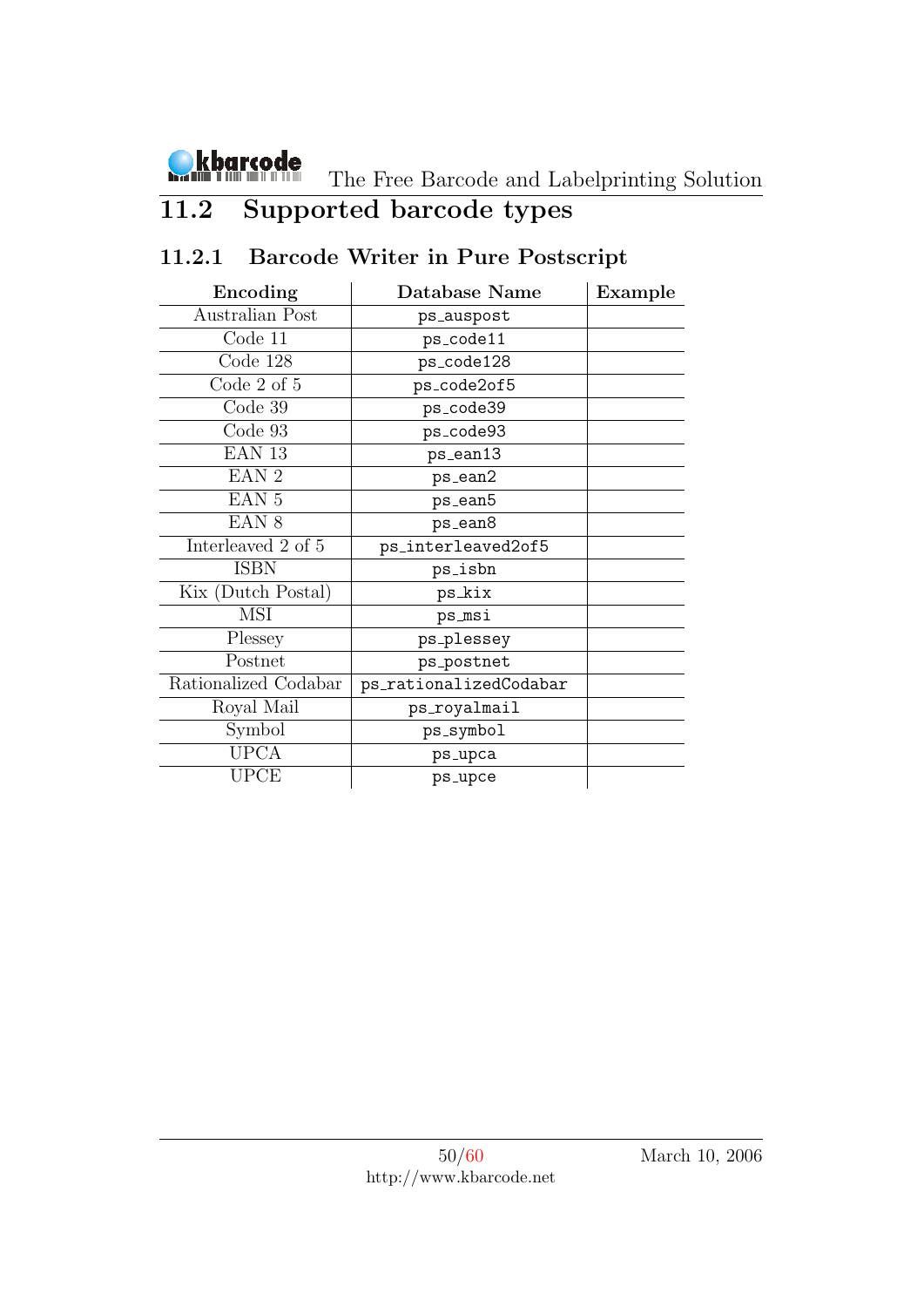

The Free Barcode and Labelprinting Solution

### <span id="page-51-0"></span>11.2.2 GNU Barcode

| Encoding                                      | Database Name | Example |
|-----------------------------------------------|---------------|---------|
| Raw code 128                                  | 128raw        |         |
| Codabar                                       | cbr           |         |
| Codabar (no checksum)                         | $chr - c$     |         |
| Code $128$ (a,b,c: autoselection)             | code128       |         |
| Code 128B, full printable ascii               | code128b      |         |
| Code 128C (compact form digits)               | code128c      |         |
| Code $39$ (no checksum)                       | $code39 - c$  |         |
| Code 39                                       | code39        |         |
| Code 93                                       | code93        |         |
| EAN (EAN 8 or EAN 13)                         | ean           |         |
| interleaved 2 of 5 (only digits, no checksum) | $i25 - c$     |         |
| interleaved 2 of 5 (only digits)              | i25           |         |
| ISBN (still EAN13)                            | isbn          |         |
| MSI                                           | msi           |         |
| Plessey                                       | pls           |         |
| UPC (12-digit EAN; UPCA and UPCB)             | upc           |         |

### <span id="page-51-1"></span>11.2.3 PDF417 Encode

| Encoding           | Database Name Example |  |
|--------------------|-----------------------|--|
| pdf 417 2D Barcode | pdf417                |  |

### <span id="page-51-2"></span>11.2.4 TBarcode

TBarcode encodings are not yet listed here, but will be added in a future version of this handbook.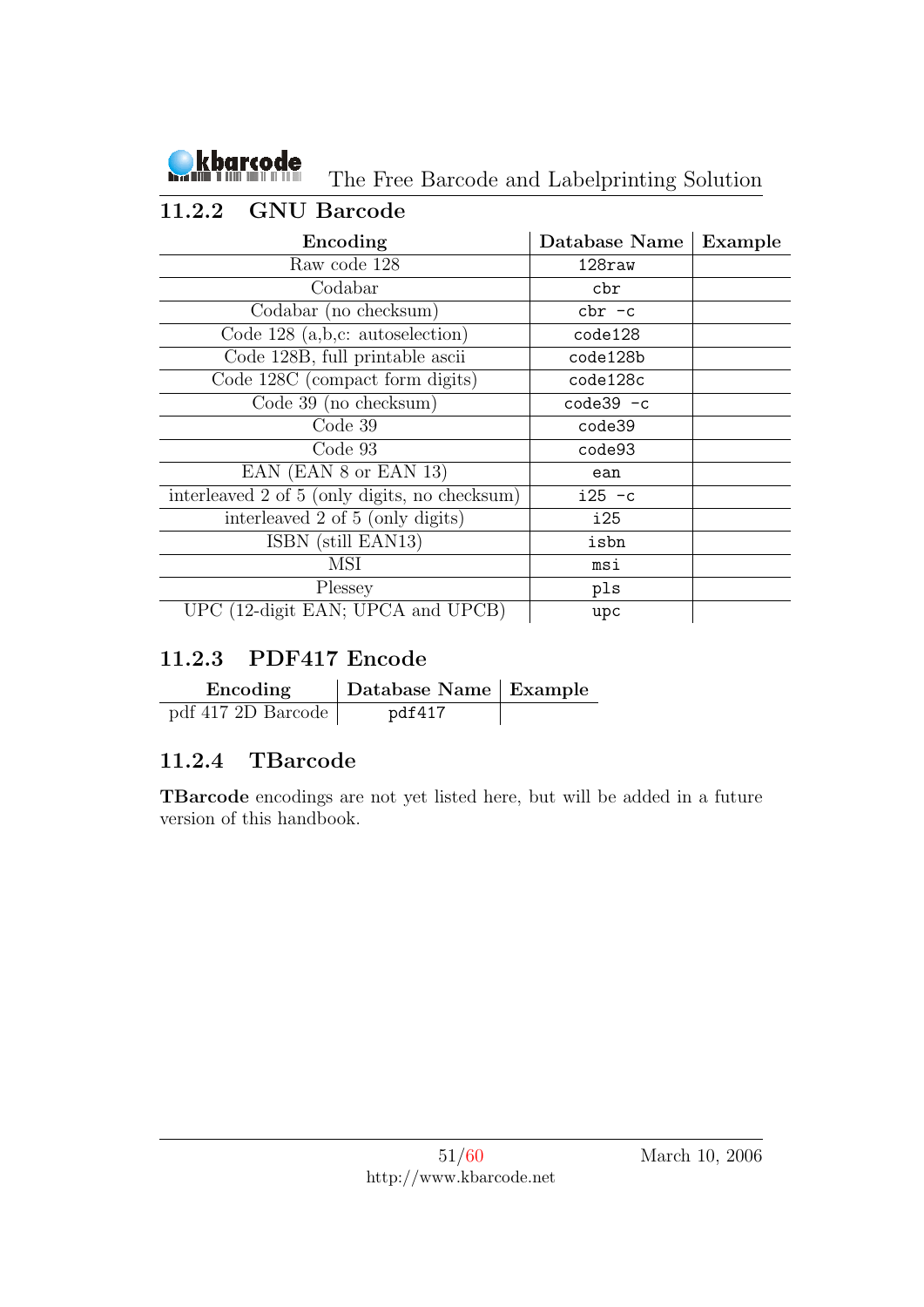### <span id="page-52-0"></span>11.3 GNU General Public License

The KBarcode handbook, as well as KBarcode itself, are distributed under the terms of the GPL. The GPL can be read online at http://www.gnu.org/licenses/gpl.html .

> Version 2, June 1991 Copyright (c) 1989, 1991 Free Software Foundation. Inc.

51 Franklin St, Fifth Floor, Boston, MA 02110-1301, USA

Everyone is permitted to copy and distribute verbatim copies of this license document, but changing it is not allowed.

The licenses for most software are designed to take away your freedom to share and change it. By contrast, the GNU General Public License is intended to guarantee your freedom to share and change free software—to make sure the software is free for all its users. This General Public License applies to most of the Free Software Foundation's software and to any other program whose authors commit to using it. (Some other Free Software Foundation software is covered by the GNU Library General Public License instead.) You can apply it to your programs, too.

When we speak of free software, we are referring to freedom, not price. Our General Public Licenses are designed to make sure that you have the freedom to distribute copies of free software (and charge for this service if you wish), that you receive source code or can get it if you want it, that you can change the software or use pieces of it in new free programs; and that you know you can do these things.

To protect your rights, we need to make restrictions that forbid anyone to deny you these rights or to ask you to surrender the rights. These restrictions translate to certain responsibilities for you if you distribute copies of the software, or if you modify it.

For example, if you distribute copies of such a program, whether gratis or for a fee, you must give the recipients all the rights that you have. You must make sure that they, too, receive or can get the source code. And you must show them these terms so they know their rights.

We protect your rights with two steps: (1) copyright the software, and (2) offer you this license which gives you legal permission to copy, distribute and/or modify the software.

Also, for each author's protection and ours, we want to make certain that everyone understands that there is no warranty for this free software. If the software is modified by someone else and passed on, we want its recipients to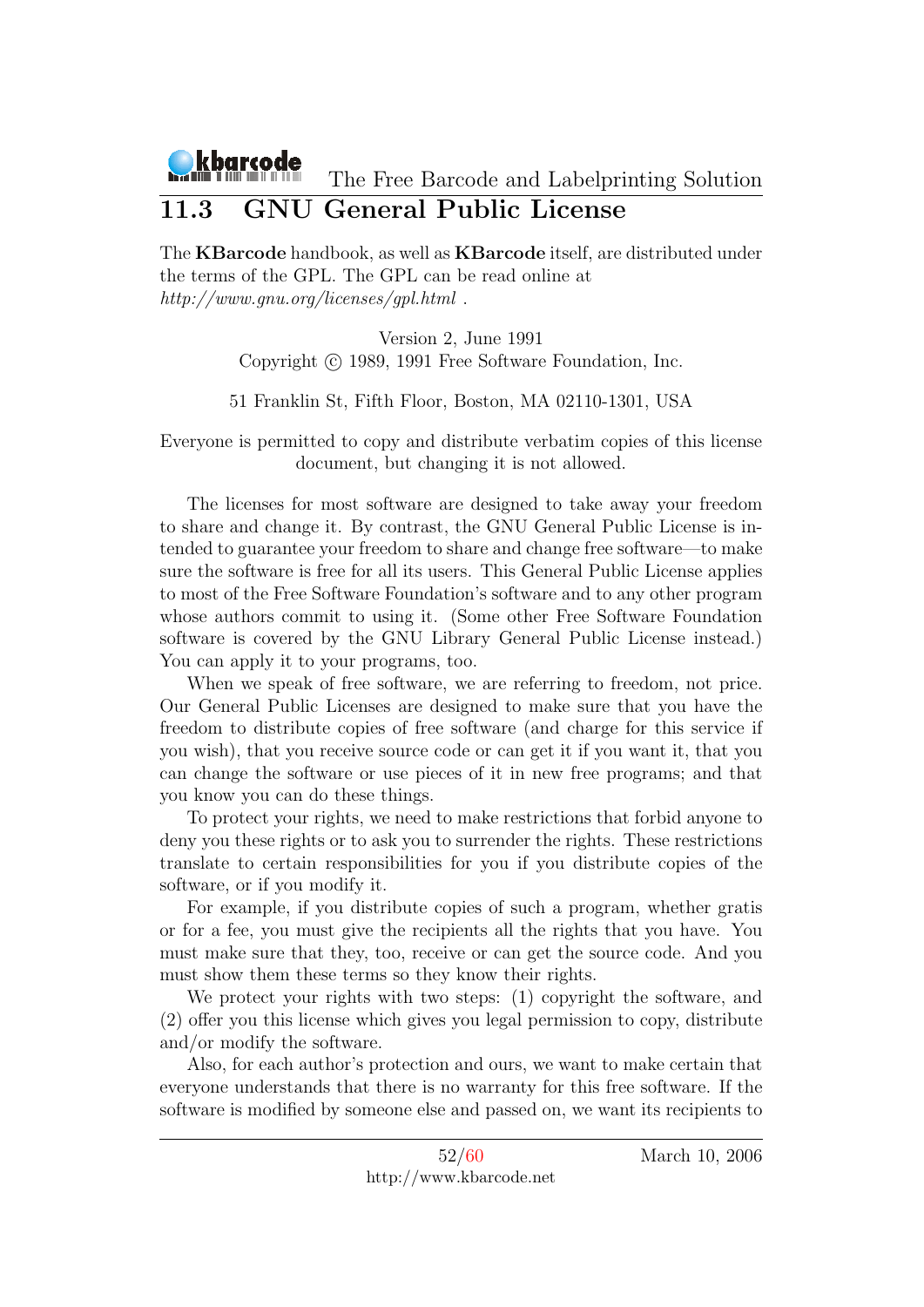know that what they have is not the original, so that any problems introduced by others will not reflect on the original authors' reputations.

kbarcode

Finally, any free program is threatened constantly by software patents. We wish to avoid the danger that redistributors of a free program will individually obtain patent licenses, in effect making the program proprietary. To prevent this, we have made it clear that any patent must be licensed for everyone's free use or not licensed at all.

The precise terms and conditions for copying, distribution and modification follow.

## GNU General Public License Terms and Conditions For Copying, DISTRIBUTION AND MODIFICATION

1. This License applies to any program or other work which contains a notice placed by the copyright holder saying it may be distributed under the terms of this General Public License. The "Program", below, refers to any such program or work, and a "work based on the Program" means either the Program or any derivative work under copyright law: that is to say, a work containing the Program or a portion of it, either verbatim or with modifications and/or translated into another language. (Hereinafter, translation is included without limitation in the term "modification".) Each licensee is addressed as "you".

Activities other than copying, distribution and modification are not covered by this License; they are outside its scope. The act of running the Program is not restricted, and the output from the Program is covered only if its contents constitute a work based on the Program (independent of having been made by running the Program). Whether that is true depends on what the Program does.

2. You may copy and distribute verbatim copies of the Program's source code as you receive it, in any medium, provided that you conspicuously and appropriately publish on each copy an appropriate copyright notice and disclaimer of warranty; keep intact all the notices that refer to this License and to the absence of any warranty; and give any other recipients of the Program a copy of this License along with the Program.

You may charge a fee for the physical act of transferring a copy, and you may at your option offer warranty protection in exchange for a fee.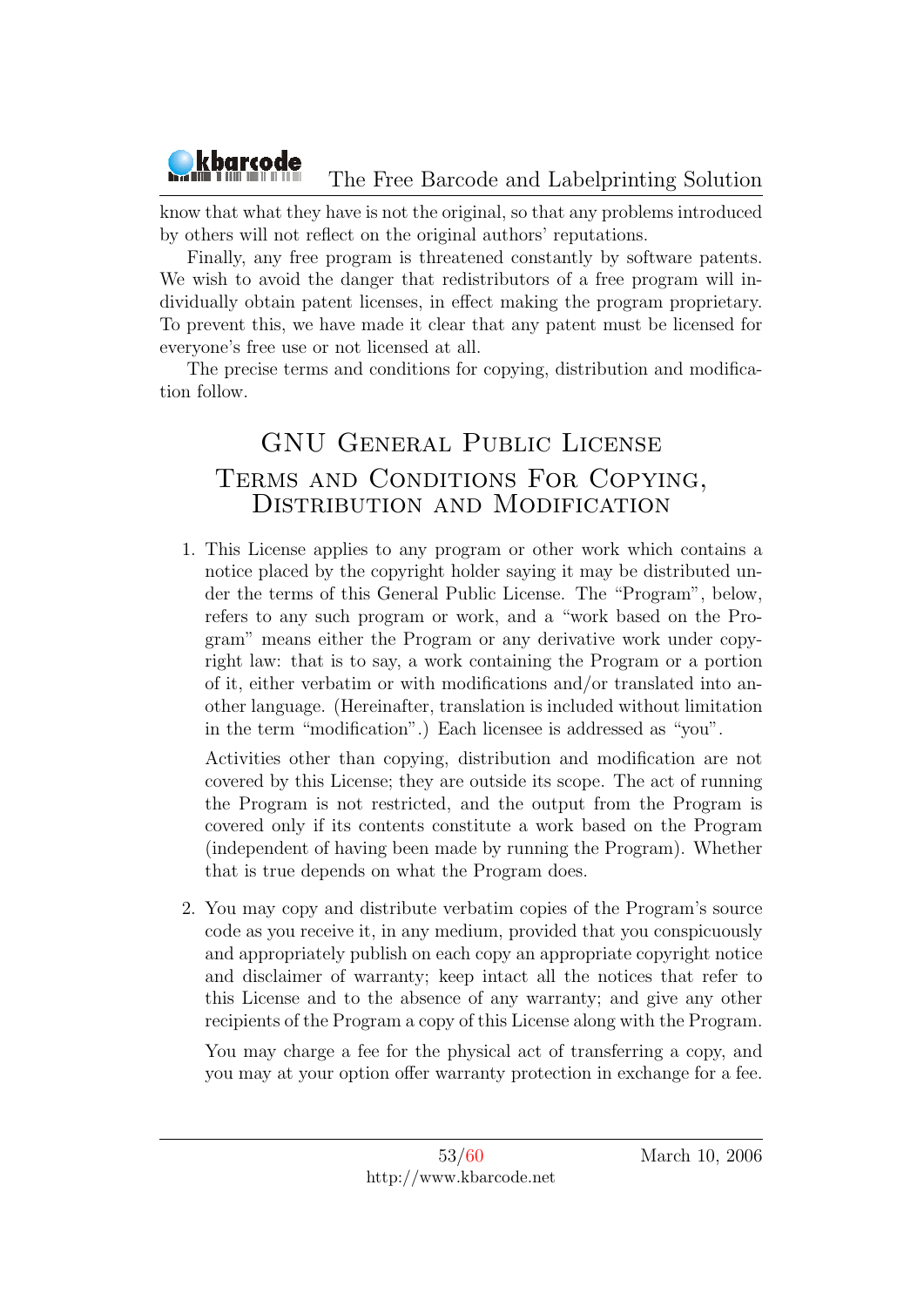- 3. You may modify your copy or copies of the Program or any portion of it, thus forming a work based on the Program, and copy and distribute such modifications or work under the terms of Section 1 above, provided that you also meet all of these conditions:
	- (a) You must cause the modified files to carry prominent notices stating that you changed the files and the date of any change.
	- (b) You must cause any work that you distribute or publish, that in whole or in part contains or is derived from the Program or any part thereof, to be licensed as a whole at no charge to all third parties under the terms of this License.
	- (c) If the modified program normally reads commands interactively when run, you must cause it, when started running for such interactive use in the most ordinary way, to print or display an announcement including an appropriate copyright notice and a notice that there is no warranty (or else, saying that you provide a warranty) and that users may redistribute the program under these conditions, and telling the user how to view a copy of this License. (Exception: if the Program itself is interactive but does not normally print such an announcement, your work based on the Program is not required to print an announcement.)

These requirements apply to the modified work as a whole. If identifiable sections of that work are not derived from the Program, and can be reasonably considered independent and separate works in themselves, then this License, and its terms, do not apply to those sections when you distribute them as separate works. But when you distribute the same sections as part of a whole which is a work based on the Program, the distribution of the whole must be on the terms of this License, whose permissions for other licensees extend to the entire whole, and thus to each and every part regardless of who wrote it.

Thus, it is not the intent of this section to claim rights or contest your rights to work written entirely by you; rather, the intent is to exercise the right to control the distribution of derivative or collective works based on the Program.

In addition, mere aggregation of another work not based on the Program with the Program (or with a work based on the Program) on a volume of a storage or distribution medium does not bring the other work under the scope of this License.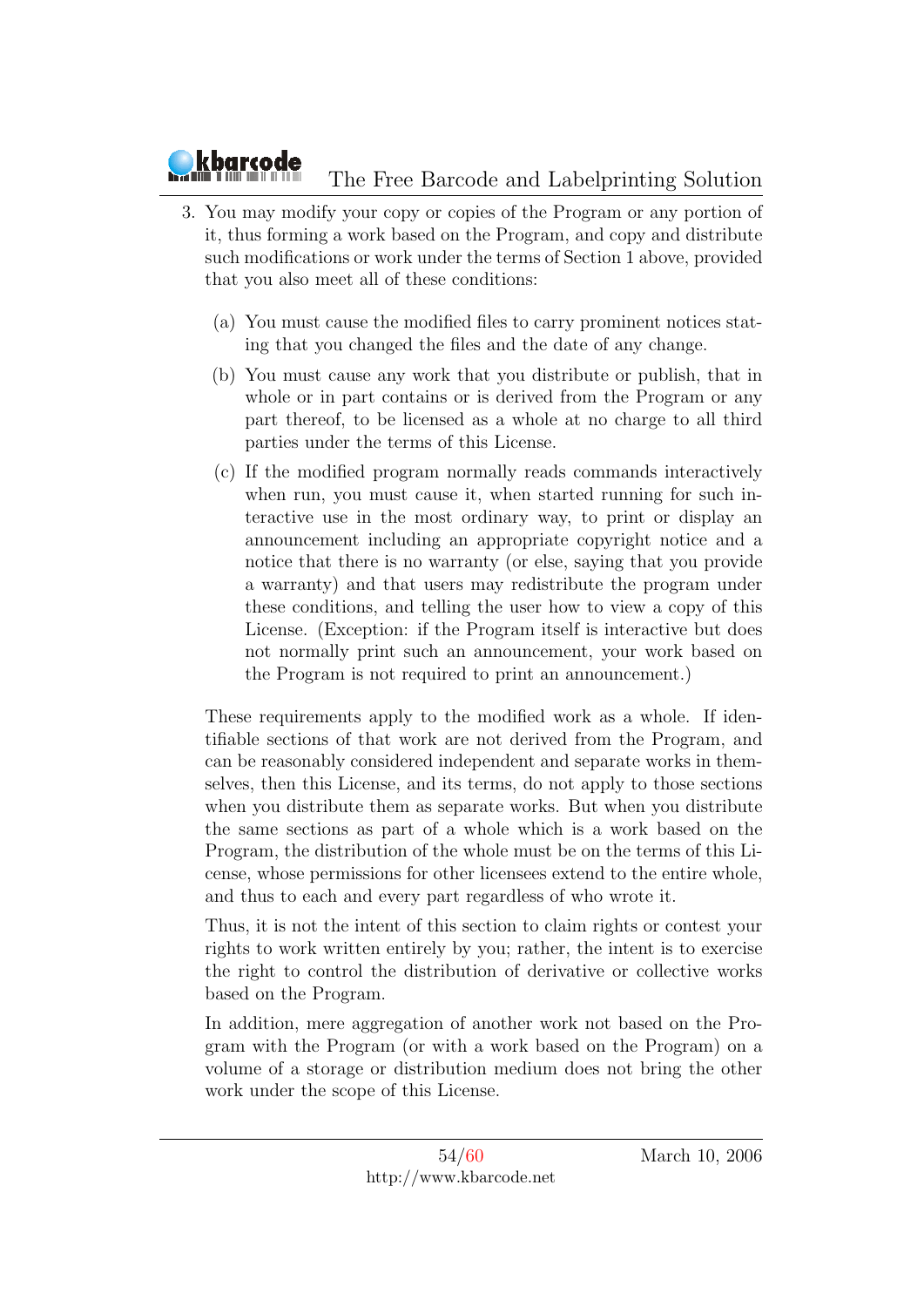

- 4. You may copy and distribute the Program (or a work based on it, under Section 2) in object code or executable form under the terms of Sections 1 and 2 above provided that you also do one of the following:
	- (a) Accompany it with the complete corresponding machine-readable source code, which must be distributed under the terms of Sections 1 and 2 above on a medium customarily used for software interchange; or,
	- (b) Accompany it with a written offer, valid for at least three years, to give any third party, for a charge no more than your cost of physically performing source distribution, a complete machine-readable copy of the corresponding source code, to be distributed under the terms of Sections 1 and 2 above on a medium customarily used for software interchange; or,
	- (c) Accompany it with the information you received as to the offer to distribute corresponding source code. (This alternative is allowed only for noncommercial distribution and only if you received the program in object code or executable form with such an offer, in accord with Subsection b above.)

The source code for a work means the preferred form of the work for making modifications to it. For an executable work, complete source code means all the source code for all modules it contains, plus any associated interface definition files, plus the scripts used to control compilation and installation of the executable. However, as a special exception, the source code distributed need not include anything that is normally distributed (in either source or binary form) with the major components (compiler, kernel, and so on) of the operating system on which the executable runs, unless that component itself accompanies the executable.

If distribution of executable or object code is made by offering access to copy from a designated place, then offering equivalent access to copy the source code from the same place counts as distribution of the source code, even though third parties are not compelled to copy the source along with the object code.

5. You may not copy, modify, sublicense, or distribute the Program except as expressly provided under this License. Any attempt otherwise to copy, modify, sublicense or distribute the Program is void, and will automatically terminate your rights under this License. However, parties who have received copies, or rights, from you under this License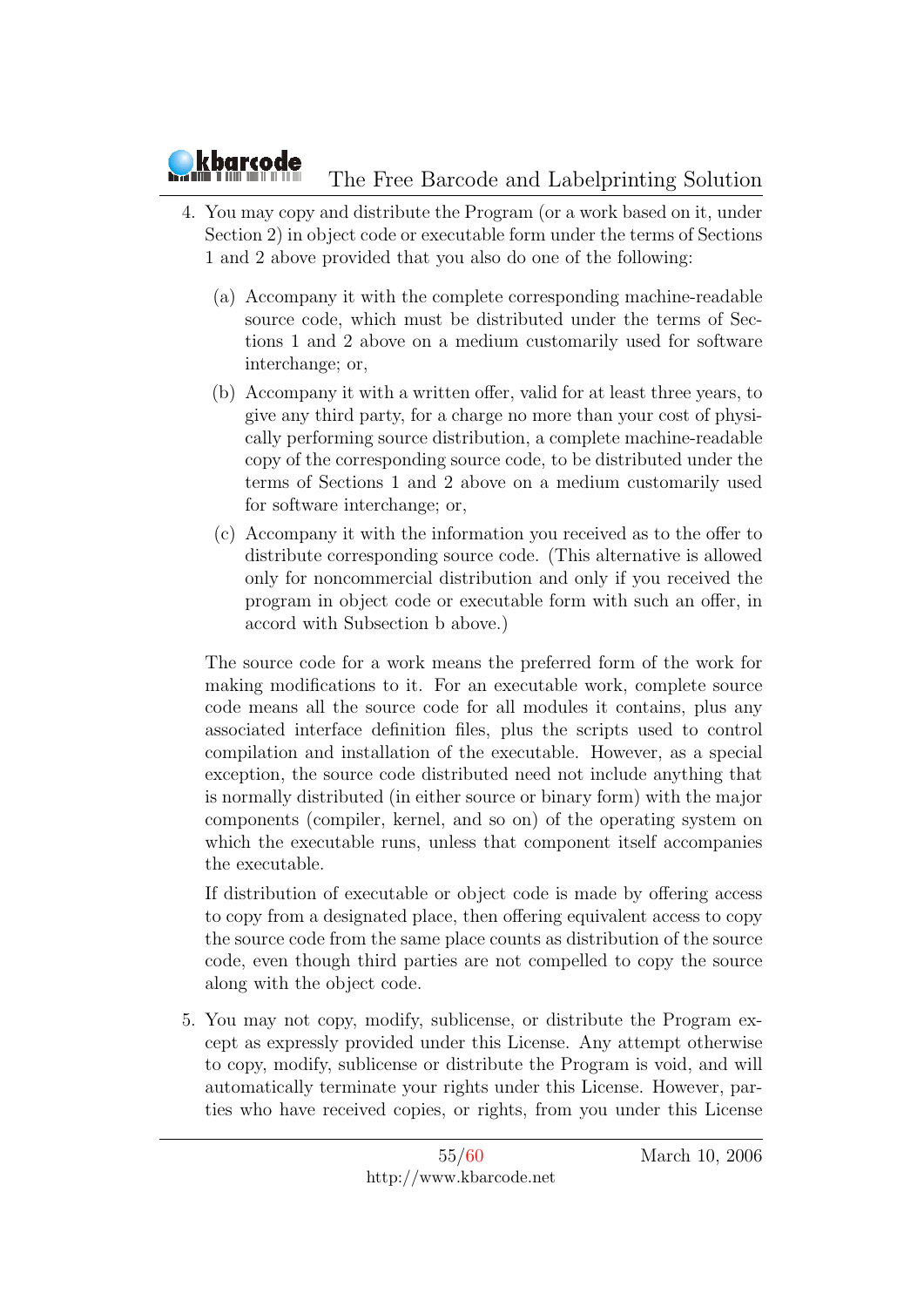will not have their licenses terminated so long as such parties remain in full compliance.

- 6. You are not required to accept this License, since you have not signed it. However, nothing else grants you permission to modify or distribute the Program or its derivative works. These actions are prohibited by law if you do not accept this License. Therefore, by modifying or distributing the Program (or any work based on the Program), you indicate your acceptance of this License to do so, and all its terms and conditions for copying, distributing or modifying the Program or works based on it.
- 7. Each time you redistribute the Program (or any work based on the Program), the recipient automatically receives a license from the original licensor to copy, distribute or modify the Program subject to these terms and conditions. You may not impose any further restrictions on the recipients' exercise of the rights granted herein. You are not responsible for enforcing compliance by third parties to this License.
- 8. If, as a consequence of a court judgment or allegation of patent infringement or for any other reason (not limited to patent issues), conditions are imposed on you (whether by court order, agreement or otherwise) that contradict the conditions of this License, they do not excuse you from the conditions of this License. If you cannot distribute so as to satisfy simultaneously your obligations under this License and any other pertinent obligations, then as a consequence you may not distribute the Program at all. For example, if a patent license would not permit royalty-free redistribution of the Program by all those who receive copies directly or indirectly through you, then the only way you could satisfy both it and this License would be to refrain entirely from distribution of the Program.

If any portion of this section is held invalid or unenforceable under any particular circumstance, the balance of the section is intended to apply and the section as a whole is intended to apply in other circumstances.

It is not the purpose of this section to induce you to infringe any patents or other property right claims or to contest validity of any such claims; this section has the sole purpose of protecting the integrity of the free software distribution system, which is implemented by public license practices. Many people have made generous contributions to the wide range of software distributed through that system in reliance on consistent application of that system; it is up to the author/donor to decide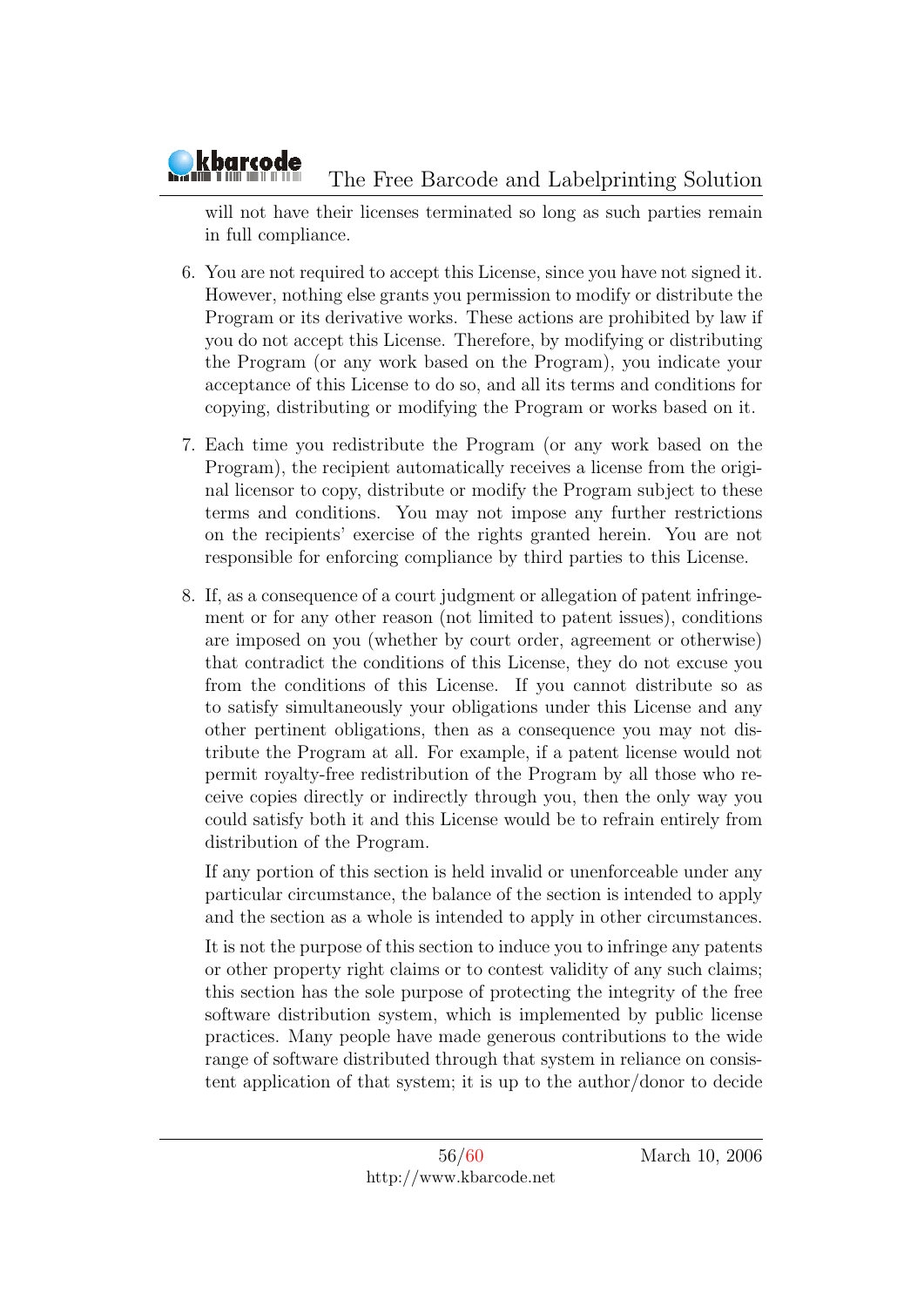if he or she is willing to distribute software through any other system and a licensee cannot impose that choice.

This section is intended to make thoroughly clear what is believed to be a consequence of the rest of this License.

- 9. If the distribution and/or use of the Program is restricted in certain countries either by patents or by copyrighted interfaces, the original copyright holder who places the Program under this License may add an explicit geographical distribution limitation excluding those countries, so that distribution is permitted only in or among countries not thus excluded. In such case, this License incorporates the limitation as if written in the body of this License.
- 10. The Free Software Foundation may publish revised and/or new versions of the General Public License from time to time. Such new versions will be similar in spirit to the present version, but may differ in detail to address new problems or concerns.

Each version is given a distinguishing version number. If the Program specifies a version number of this License which applies to it and "any later version", you have the option of following the terms and conditions either of that version or of any later version published by the Free Software Foundation. If the Program does not specify a version number of this License, you may choose any version ever published by the Free Software Foundation.

11. If you wish to incorporate parts of the Program into other free programs whose distribution conditions are different, write to the author to ask for permission. For software which is copyrighted by the Free Software Foundation, write to the Free Software Foundation; we sometimes make exceptions for this. Our decision will be guided by the two goals of preserving the free status of all derivatives of our free software and of promoting the sharing and reuse of software generally.

## NO WARRANTY

12. Because the program is licensed free of charge, there is no warranty for the program, to the extent permitted by applicable law. Except when otherwise stated in writing the copyright holders and/or other parties provide the program "as is" without warranty of any kind, either expressed or implied, including, but not limited to, the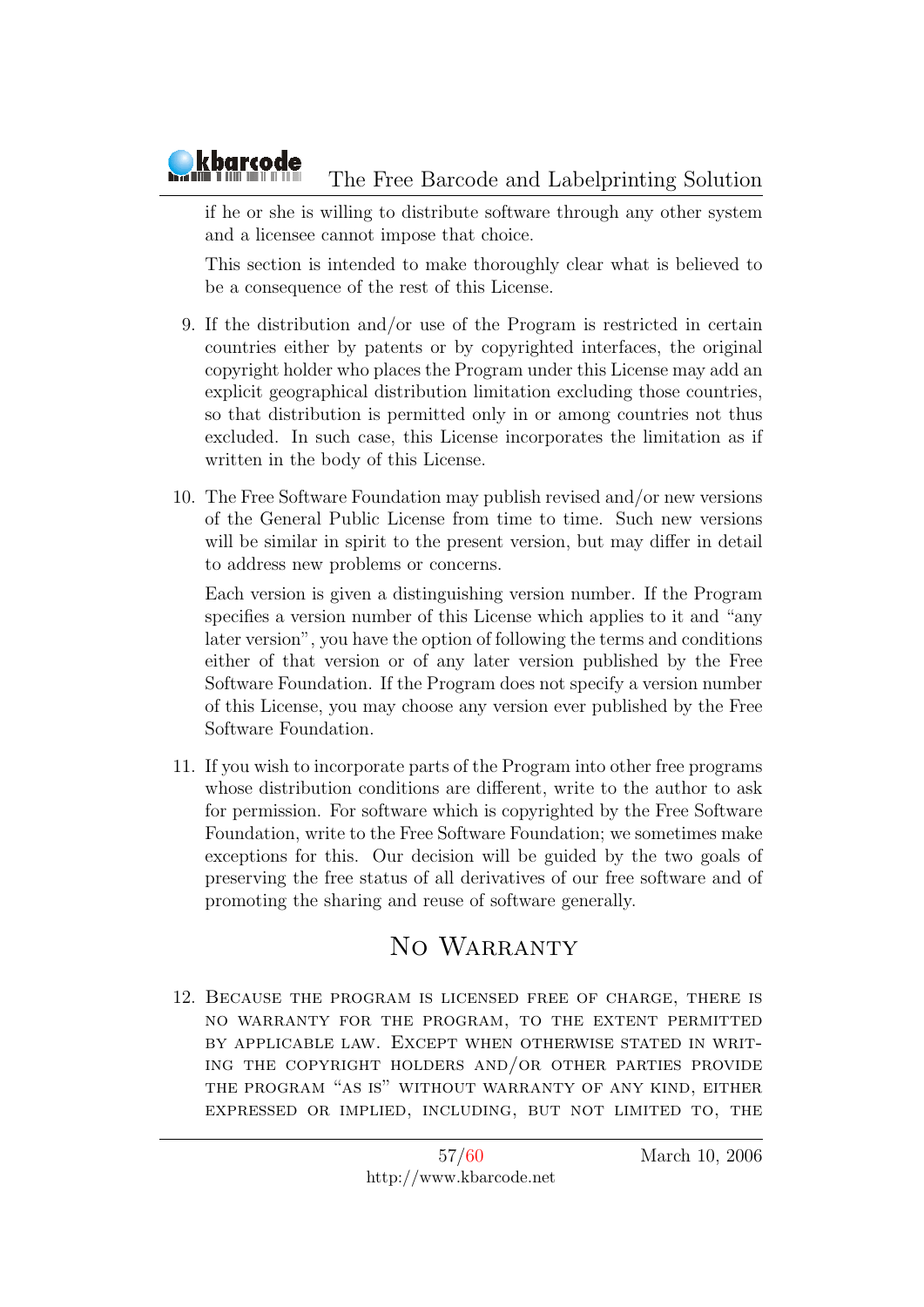implied warranties of merchantability and fitness for a particular purpose. The entire risk as to the quality and performance of the program is with you. Should the program prove defective, you assume the cost of all necessary servicing, repair or correction.

13. In no event unless required by applicable law or agreed to in writing will any copyright holder, or any other party who may modify and/or redistribute the program as permitted above, be liable to you for damages, including any general, special, incidental or consequential damages arising out of the use or inability to use the program (including but not limited to loss of data or data being rendered inaccurate or losses sustained by you or third parties or a failure of the program to operate with any other programs), even if such holder or other party has been advised of the possibility of such damages.

## End of Terms and Conditions

## Appendix: How to Apply These Terms to Your New Programs

If you develop a new program, and you want it to be of the greatest possible use to the public, the best way to achieve this is to make it free software which everyone can redistribute and change under these terms.

To do so, attach the following notices to the program. It is safest to attach them to the start of each source file to most effectively convey the exclusion of warranty; and each file should have at least the "copyright" line and a pointer to where the full notice is found.

 $\leq$  one line to give the program's name and a brief idea of what it does.> Copyright  $(C)$  <year > <name of author

This program is free software; you can redistribute it and/or modify it under the terms of the GNU General Public License as published by the Free Software Foundation; either version 2 of the License, or (at your option) any later version.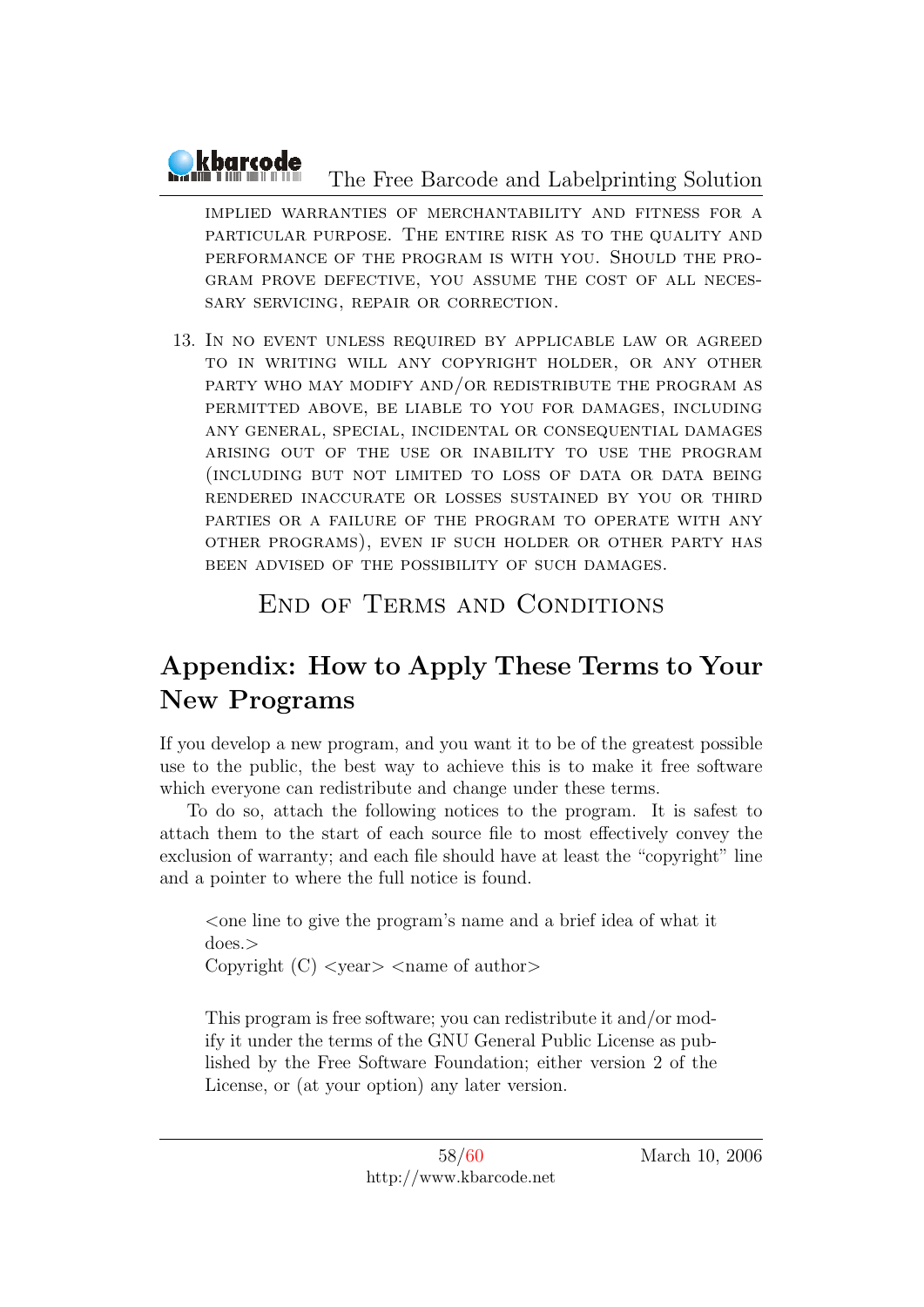

This program is distributed in the hope that it will be useful, but WITHOUT ANY WARRANTY; without even the implied warranty of MERCHANTABILITY or FITNESS FOR A PAR-TICULAR PURPOSE. See the GNU General Public License for more details.

You should have received a copy of the GNU General Public License along with this program; if not, write to the Free Software Foundation, Inc., 51 Franklin St, Fifth Floor, Boston, MA 02110- 1301, USA.

Also add information on how to contact you by electronic and paper mail. If the program is interactive, make it output a short notice like this when it starts in an interactive mode:

Gnomovision version 69, Copyright (C) jyear<sub>i</sub> jname of author<sub>i</sub> Gnomovision comes with ABSOLUTELY NO WARRANTY; for details type 'show w'.

This is free software, and you are welcome to redistribute it under certain conditions; type 'show c' for details.

The hypothetical commands show w and show c should show the appropriate parts of the General Public License. Of course, the commands you use may be called something other than show w and show c; they could even be mouse-clicks or menu items—whatever suits your program.

You should also get your employer (if you work as a programmer) or your school, if any, to sign a "copyright disclaimer" for the program, if necessary. Here is a sample; alter the names:

Yoyodyne, Inc., hereby disclaims all copyright interest in the program

'Gnomovision' (which makes passes at compilers) written by James Hacker.

<signature of Ty Coon>, 1 April 1989 Ty Coon, President of Vice

This General Public License does not permit incorporating your program into proprietary programs. If your program is a subroutine library, you may consider it more useful to permit linking proprietary applications with the library. If this is what you want to do, use the GNU Library General Public License instead of this License.